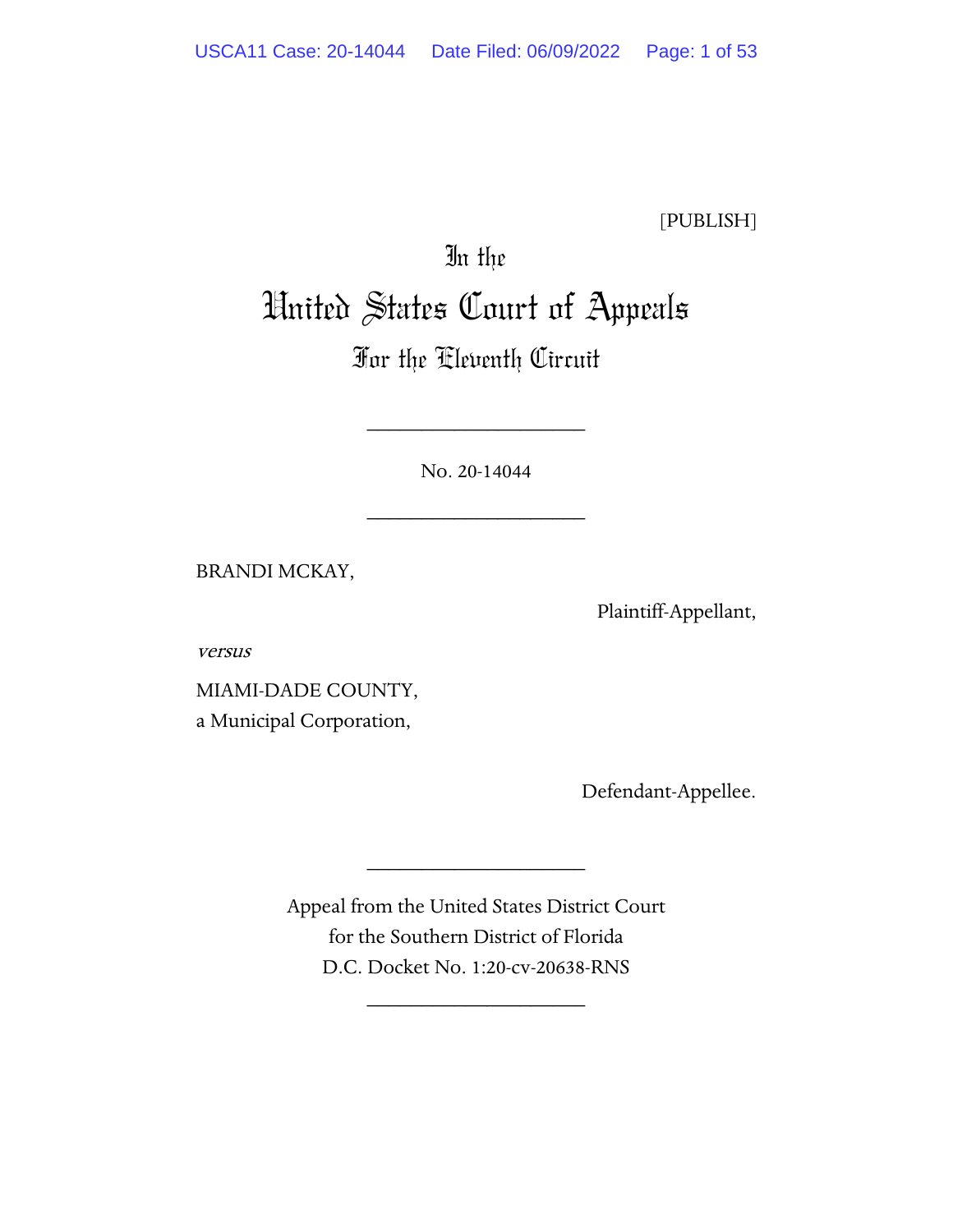Before JORDAN, JILL PRYOR, and TJOFLAT, Circuit Judges.

TJOFLAT, Circuit Judge:

Brandi McKay appeals the District Court's summary judgment denying her claims under the Fair Labor Standards Act of 1938 ("FLSA"), 29 U.S.C.  $\S$  201 *et seq.*, for minimum wage and overtime payments. McKay claims that she was an employee of Miami-Dade County while she participated in the County's autopsy forensic photography training program. As we agree with the District Court that McKay was an intern, not an employee, we affirm.

## $I<sup>1</sup>$

McKay applied for Miami-Dade County's Medical Examiner's Forensic Imaging Preceptorship Program ("the Program") in 2016. She first heard of the Program while visiting Barry College to learn about the school's forensic photography degree program. McKay ultimately elected not to apply to Barry College or any other forensic photography degree program, choosing instead to apply to Miami-Dade County's highly regarded Program and avoid "another four years of school."[2](#page-1-1) McKay understood that the Program was free, six-months long, unpaid, and required weekend

<span id="page-1-0"></span><sup>&</sup>lt;sup>1</sup> Unless otherwise noted, the following facts are undisputed on appeal.

<span id="page-1-1"></span><sup>&</sup>lt;sup>2</sup> McKay graduated from York College of Pennsylvania in 2011 with a bachelor's degree in criminal justice and minors in photography and criminalistics.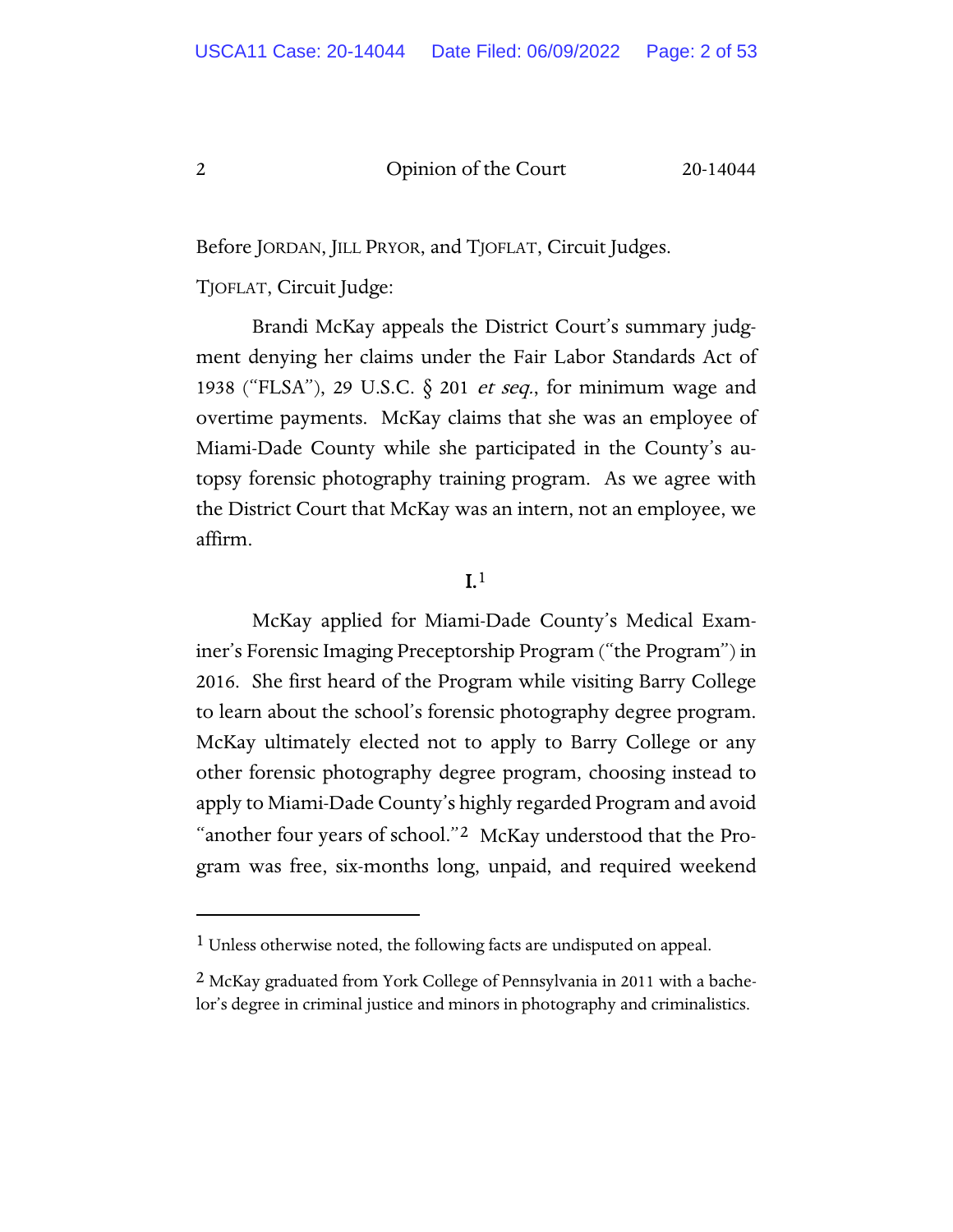work. When she applied, McKay had no experience with any of the state-of-the-art equipment used during the Program, other than a Nikon camera.

After some delay, McKay officially began her internship on April 15, 2019. For the first two weeks of the Program, McKay completed workbook assignments provided by the Program. During weeks three and four, McKay received training in the morgue and shadowed County staff photographers as they took forensic autopsy photographs. In weeks five through eight, McKay and another intern worked together in the morgue taking autopsy photos, sometimes with staff supervision and sometimes without. After week eight and for the remainder of her time in the Program, McKay and another intern alternated between working weeks in the morgue. On McKay's on-weeks, which included weekends, she took autopsy photographs with little supervision, unless she needed training on equipment that she had not previously used. On McKay's off-weeks, she completed assignments in the Program office. While the parties dispute the amount of feedback McKay received after week eight, they agree McKay received feedback before week eight and that McKay received no written evaluations of her performance. McKay's participation in the Program ended on September 10, 2019, about a month before her internship was scheduled to end.

McKay filed the instant suit against Miami-Dade County on February 12, 2020, seeking minimum wage and overtime payments under the FLSA. McKay claimed she was a county employee and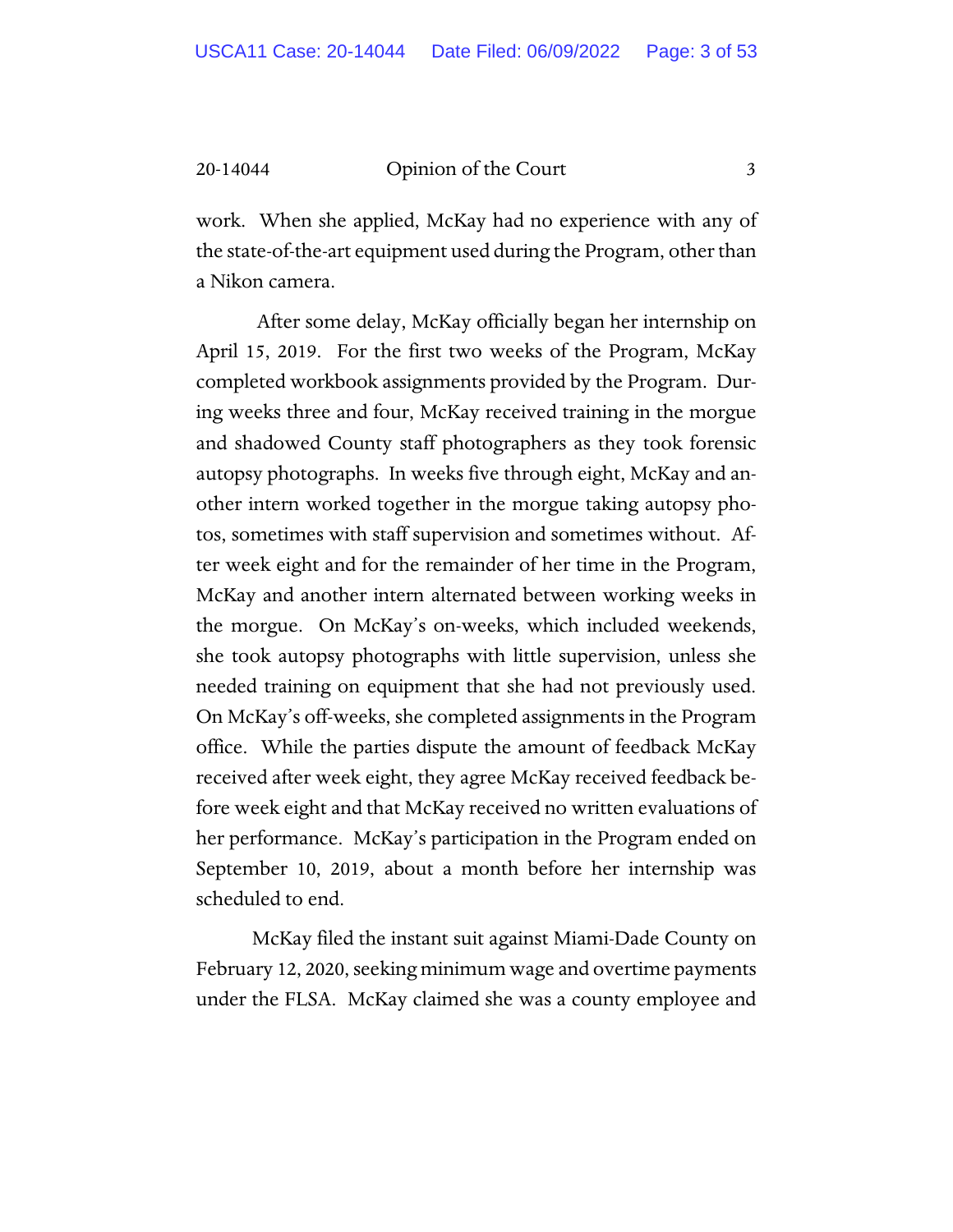that the County abused the Program to "save[] labor costs." The County responded by arguing that McKay was never a county employee. The parties filed cross-motions for summary judgment on July 17, 2020; as part of these cross-motions, the parties stipulated that McKay's participation in the Program "was not motivated in any part by civic, charitable, or humanitarian reasons" and was instead solely to acquire "training in forensic photography." The District Court determined that McKay was an intern, not an employee, using the primary beneficiary test adopted by the Eleventh Circuit in Schumann v. Collier Anesthesia, P.A., 803 F.3d 1199 (11th Cir. 2015), and so denied McKay's motion and granted the County's. McKay timely appealed.

## II.

We review the grant of summary judgment de novo. Hornsby-Culpepper v. Ware, 906 F.3d 1302, 1311 (11th Cir. 2018). Summary judgment is appropriate if there is no genuine dispute of material fact and the movant is entitled to judgment as a matter of law. Fed. R. Civ. P. 56(a). On summary judgment, we view the evidence and draw all reasonable inferences in the light most favorable to the non-movant. Ware, 906 F.3d at 1311.

## III.

To receive minimum wage and overtime payments under the FLSA, McKay must show that she is an employee within the meaning of the statute. 29 U.S.C.  $\S$  206(a), 207(a)(1). Unfortunately, the FLSA does not provide much guidance on who exactly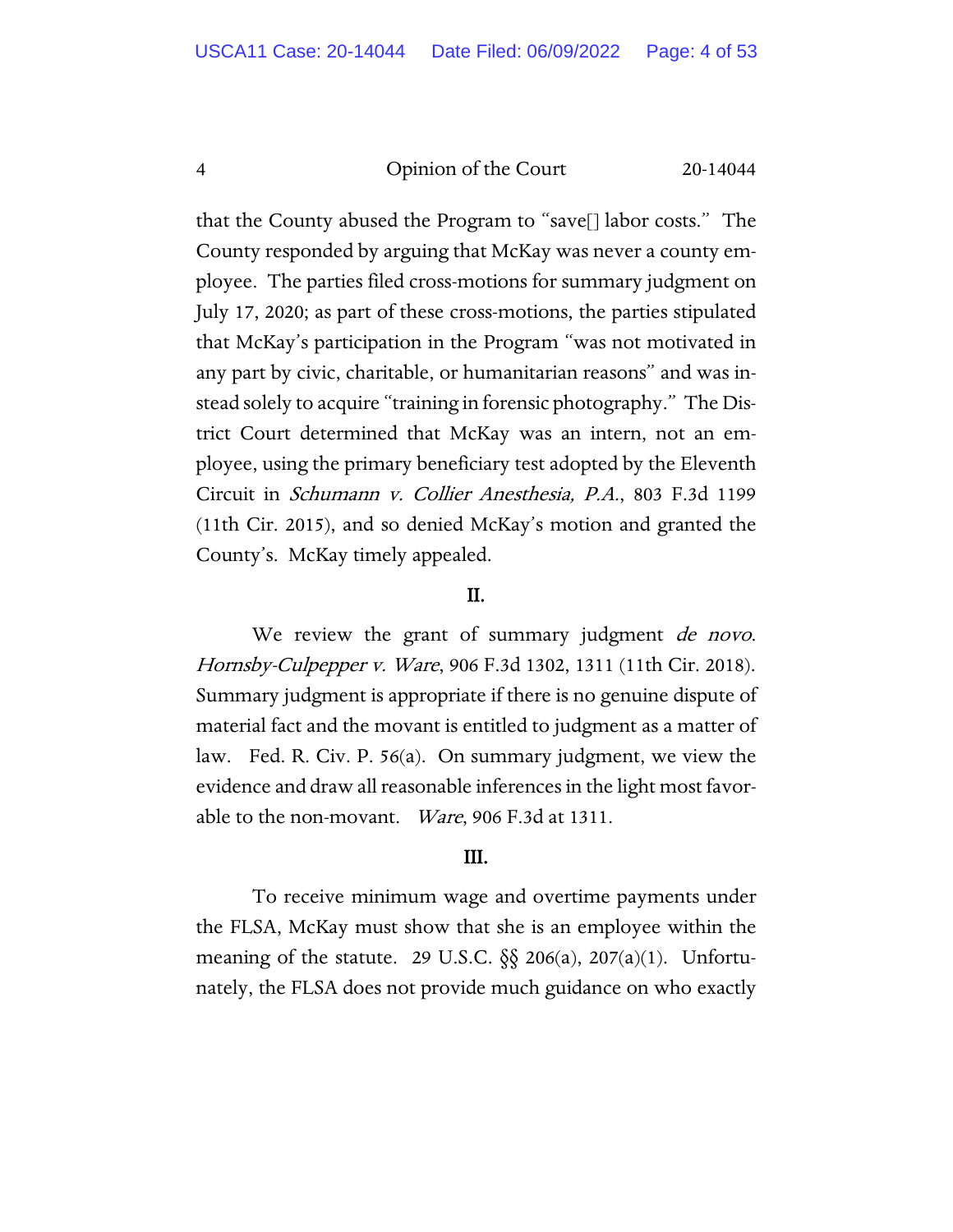is an "employee," defining the term as "any individual employed by an employer." 29 U.S.C.  $\S$  203(e)(1). To "employ" is defined as "to suffer or permit to work."  $\S 203(g)$ . "Employer," meanwhile, is defined as "any person acting directly or indirectly in the interest of an employer in relation to an employee and includes a public agency."  $\S 203(d)$ . While these definitions are frustratingly circular, we have held that they are intended to encompass "the broadest possible delineations of the employer-employee relationship." Garcia-Celestino v. Ruiz Harvesting, Inc., 843 F.3d 1276, 1287 (11th Cir. 2016) (citing United States v. Rosenwasser, 323 U.S. 360, 362– 63 & n.3, 65 S. Ct. 295, 296–97 & n.3 (1945)). This "broad general definition" thus "strongly suggests that Congress intended an all encompassing definition of the term 'employee' that would include all workers not specifically excepted." Patel v. Quality Inn S., 846 F.2d 700, 702 (11th Cir. 1988).

Miami-Dade County contends that two such exceptions apply to McKay's participation in the Program: the volunteer exception for public agencies found in  $\S 203(4)(A)$  and the internship exception established by Supreme Court and Eleventh Circuit caselaw. Schumann, 803 F.3d at 1208–12 (citing Walling v. Portland Terminal Co., 330 U.S. 148, 152–53, 67 S. Ct. 639, 641 (1947)). McKay responds that Congress replaced the internship exception with the volunteer exception for public agencies when it amended the FLSA in 1985, and that McKay was not a volunteer under the statute. In Part A, we discuss the relationship between the caselaw internship exception and the statutory volunteer exception and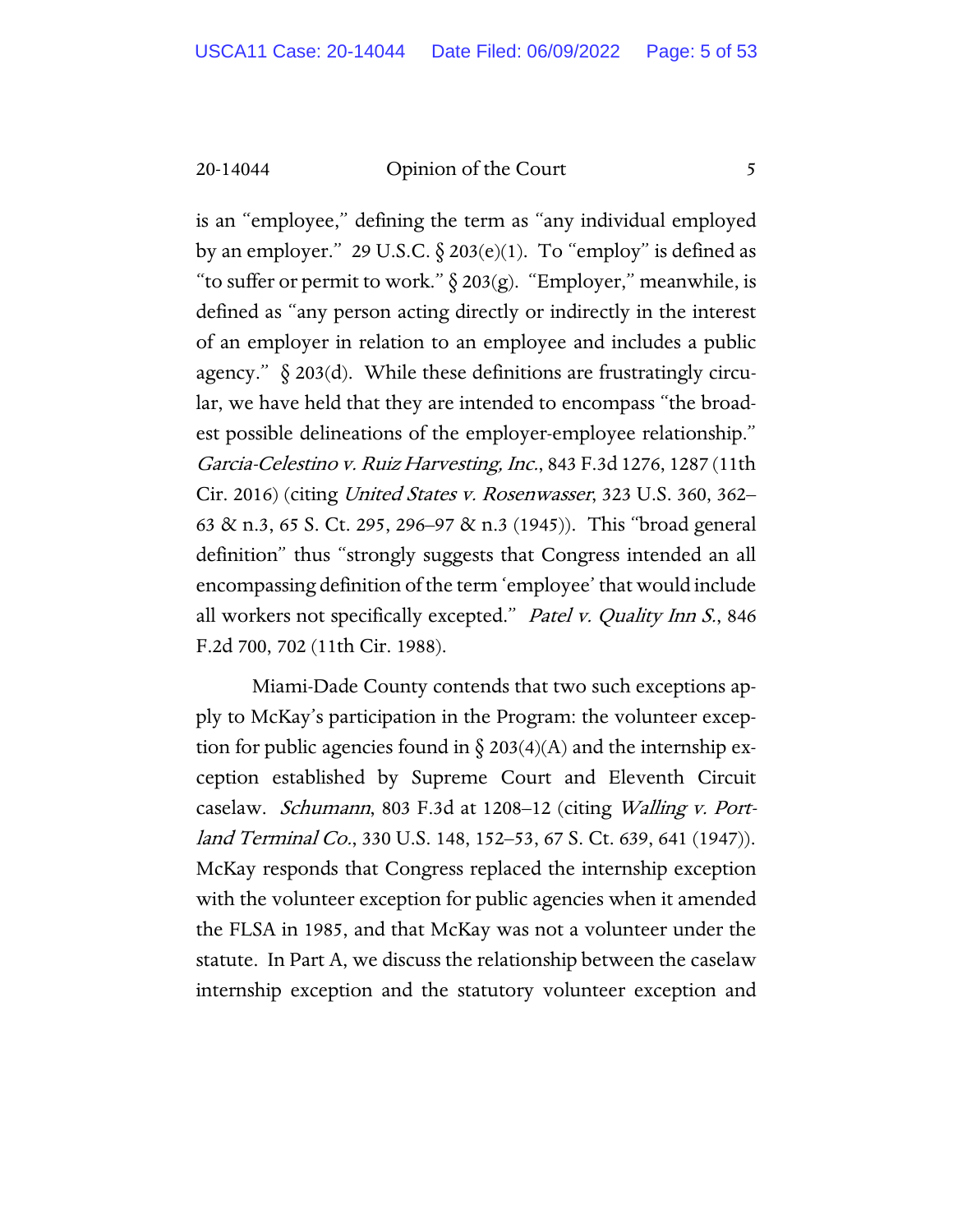conclude that both exceptions apply to public agencies. In Part B, we analyze whether McKay was a volunteer or an intern under these exceptions and conclude that she was an intern but not a volunteer.

A.

To understand why both the caselaw internship exception and the statutory volunteer exception apply to public agencies, we begin by discussing the history and purposes of both exceptions. "Congress enacted the FLSA in 1938 with the goal of 'protecting all covered workers from substandard wages and oppressive working hours." Christopher v. SmithKline Beecham Corp., 567 U.S. 142, 147, 132 S. Ct. 2156, 2162 (2012) (alteration adopted) (quoting Barrentine v. Arkansas-Best Freight Sys., Inc., 450 U.S. 728, 739, 101 S. Ct. 1437, 1444 (1981)); see also 29 U.S.C  $\S$  202(a). While the Supreme Court had previously held that FLSA exceptions "must . . . be narrowly construed" to give effect to the FLSA's "humanitarian and remedial" purposes, A.H. Phillips, Inc. v. Walling, 324 U.S. 490, 493, 65 S. Ct. 807, 808 (1945), the Court has recently rejected that view, opting instead to interpret the FLSA "fair[ly]." Encino Motorcars, LLC v. Navarro, 138 S. Ct. 1134, 1142 (2018); Ramirez v. Statewide Harvesting & Hauling, 997 F.3d 1356, 1359 (11th Cir. 2021). With the Supreme Court's instruction to give the FLSA a "fair reading" in mind, we turn to the two exceptions under consideration. *Encino Motorcars*, 138 S. Ct. at 1142.

The internship exception derives from *Portland Terminal*, a 1947 Supreme Court case concerning whether railroad trainees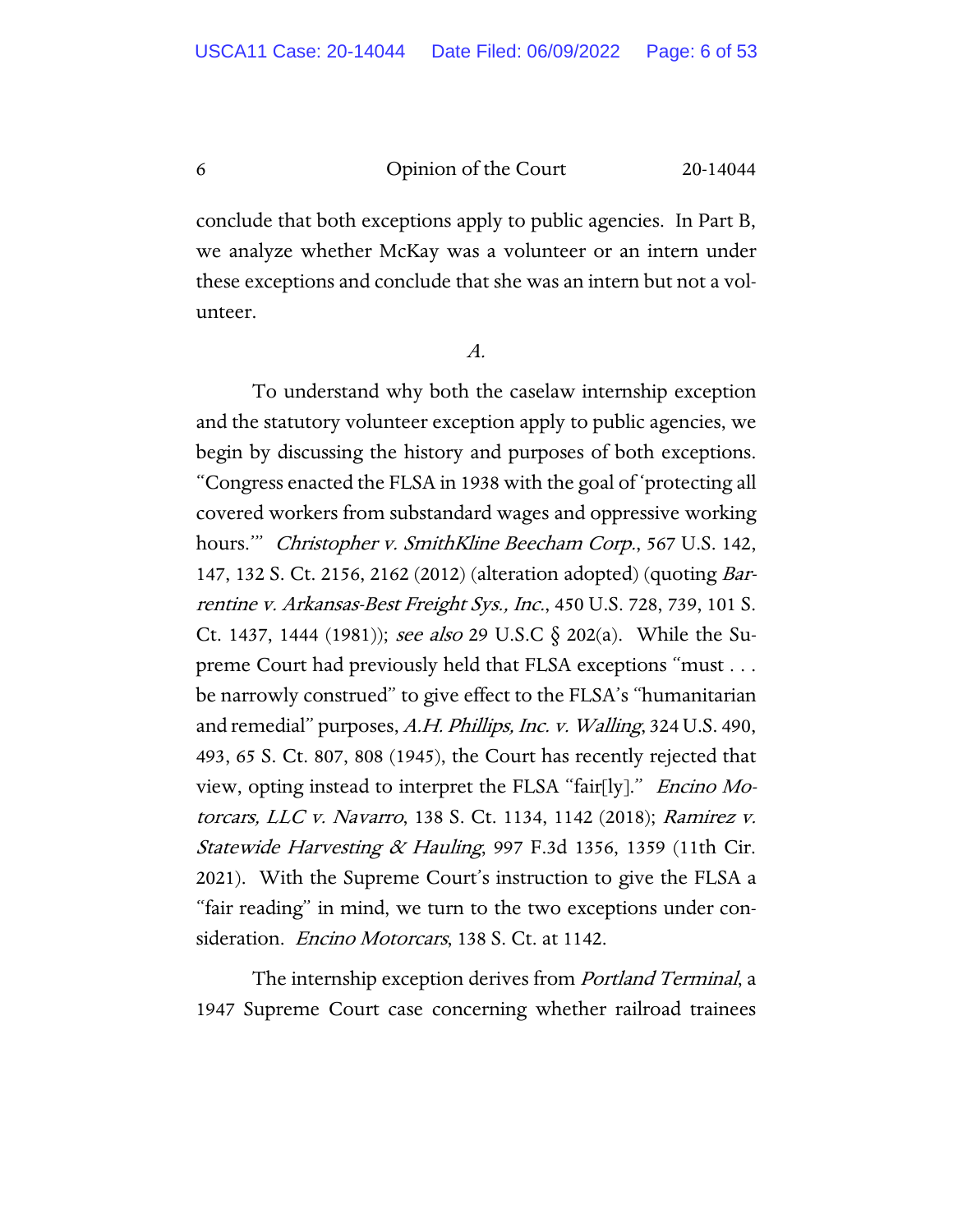were employees under the FLSA. 330 U.S. at 149–150, 67 S. Ct. at 640. In Portland Terminal, a railroad company offered an unpaid, weeklong training course for prospective yard brakeman. Id. at 149, 67 S. Ct. at 640. The railroad required that all prospective yard brakeman complete this training course to be considered for employment. Id. Upon satisfactory completion of the training course, trainee brakemen were certified by the railroad and then placed on a list of qualified workers. *Id.* at 150, 67 S. Ct. at 640. To decide whether these trainees were employees, the Supreme Court began by holding that common law definitions of "employer" and "employee" were inapplicable, because the FLSA contained its own broad definitions. Id. at 150–51, 67 S. Ct. at 640. Accordingly, the Court analyzed the statutory definition of "employ," "to suffer or permit to work," and held that it was "obviously not intended to stamp all persons as employees who, without any express or implied compensation agreement, might work for their own advantage on the premises of another." *Id.* at 152, 67 S. Ct. at 641; see also  $\S 203(g)$ . The Court then analogized the railroad's training course to public and private vocational school programs, holding that the FLSA "was not intended to penalize railroads for providing, free of charge, the same kind of instruction [as a school] at a place and in a manner which would most greatly benefit the trainees." *Portland Terminal*, 330 U.S. at 152–53, 67 S. Ct. at 641. Sixtyeight years later, this Court applied *Portland Terminal* to modern intern-employer relationships and held that interns, students, and other trainees who were the primary beneficiaries of a training or educational program were not employees under the FLSA.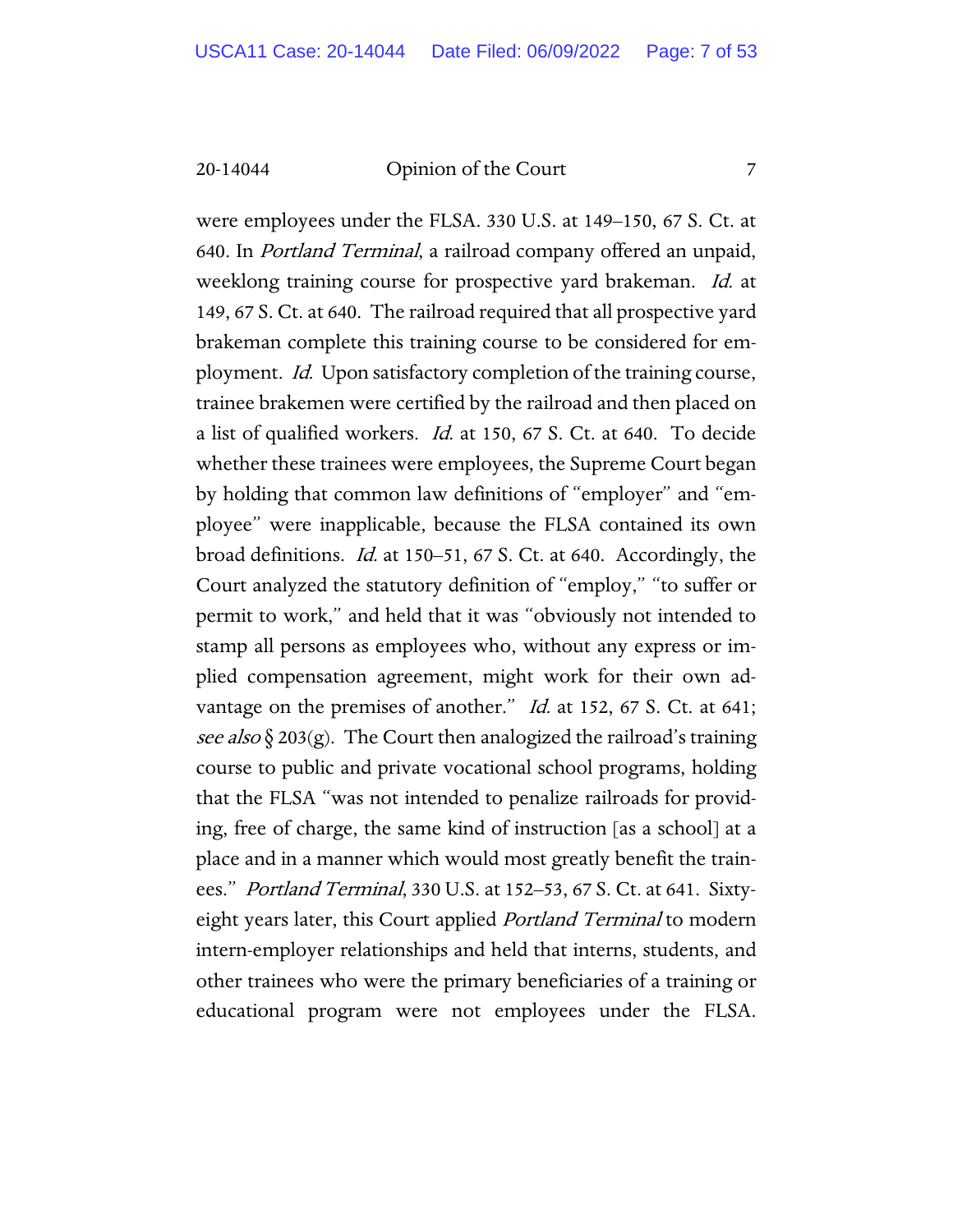Schumann, 80[3](#page-7-0) F.3d at 1208–12.<sup>3</sup> While Schumann and Portland Terminal concerned programs run by private enterprises, neither of these cases explicitly limited the internship exception to private enterprises. See generally id.; see generally Portland Terminal, 330 U.S. at 152–53, 67 S. Ct. at 641. Further, the FLSA does not differentiate between public and private work in the definition of "employ." § 203(g).

In contrast, the statutory volunteer exception for public agencies is the result of a twenty-year long debate between Congress and the Supreme Court about how far Congress could and should extend the FLSA to the states. When the FLSA first passed in 1938, Congress excluded both the federal and state governments from the FLSA's definition of "employer." FLSA, Pub. L. No. 75- 718, ch. 676, § 3(d), 52 Stat. 1060, 1060 (1938) (codified as amended at  $\S$  203(d)) ("Employer' includes any person acting directly or indirectly in the interest of an employer in relation to an employee but shall not include the United States or any State or political subdivision of a State."). This changed in 1966, when Congress amended the FLSA to cover state employees who worked in certain hospitals, institutions, schools, and railways. Fair Labor Standards Amendments of 1966, Pub. L. No. 89-601, § 102(b), 80 Stat.

<span id="page-7-0"></span><sup>&</sup>lt;sup>3</sup> In doing so, we adopted the primary beneficiary test proposed by the Second Circuit in Glatt v. Fox Searchlight Pictures, Inc., 791 F.3d 376, 384 (2d Cir. 2015). The 2015 Glatt decision was later vacated and replaced by Glatt v. Fox Searchlight Pictures, Inc., 811 F.3d 528 (2d Cir. 2016). The 2016 Glatt decision also adopted the primary beneficiary test. *Glatt*, 811 F.3d at 536–37.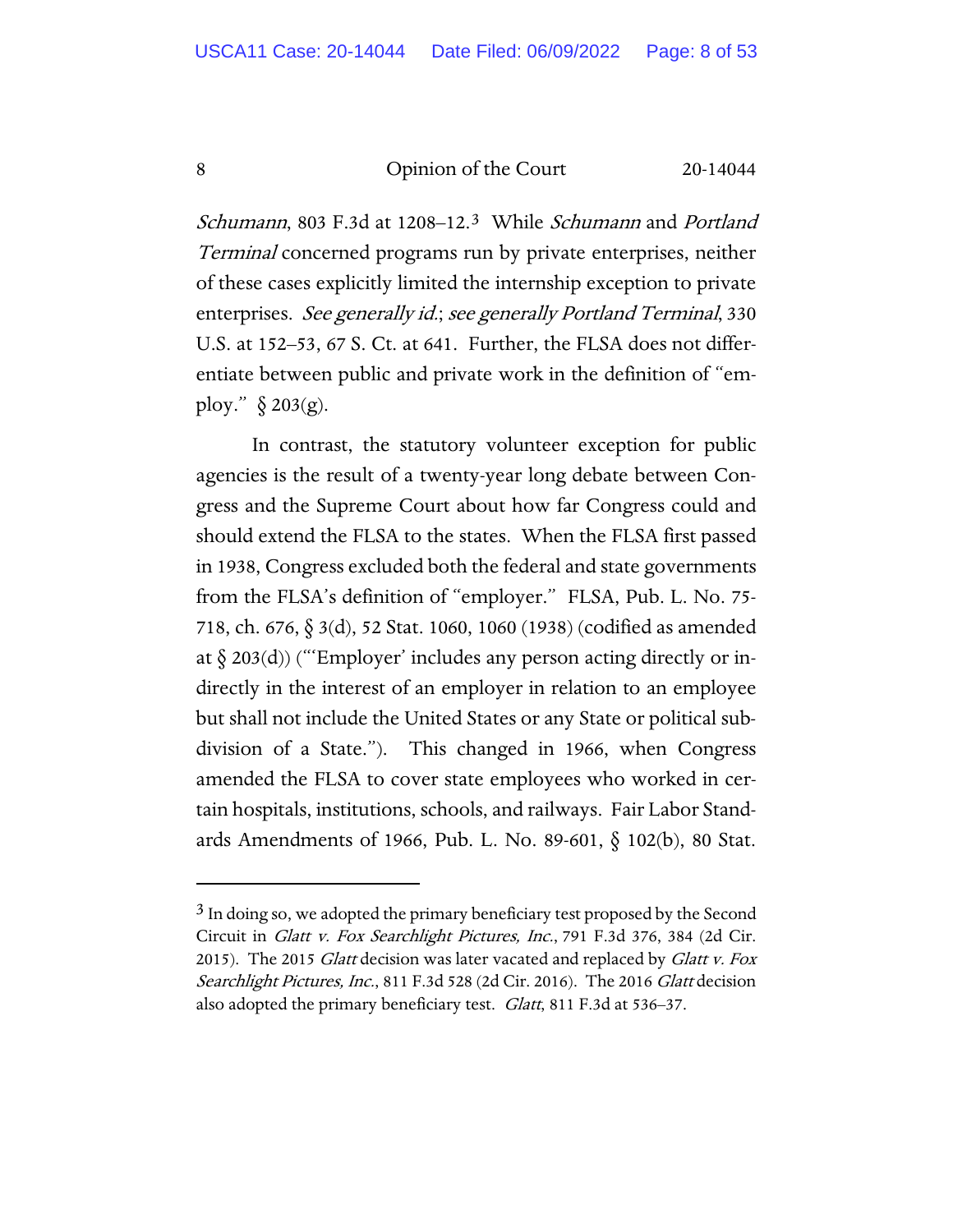830, 831 (1966) (codified as amended at  $\S$  203(d)). This extension of FLSA coverage to the states was promptly challenged and reached the Supreme Court two years later in Maryland v. Wirtz, 392 U.S. 183, 88 S. Ct. 2017 (1968). The Wirtz Court upheld the 1966 extension under the Commerce Clause, U.S. Const. art. I, § 8, cl. 3, holding that "[i]f a State is engaging in economic activities that are validly regulated by the Federal Government when engaged in by private persons, the State too may be forced to conform its activities to federal regulation." Wirtz, 392 U.S. at 197, 88 S. Ct. at 2024.

In 1974, Congress once again amended the FLSA. This time, Congress entirely removed the state exemption from the definition of "employer," choosing instead to specifically include state "public agenc[ies]" as employers in the definition. Fair Labor Standards Amendments of 1974, Pub. L. No. 93-259, § 6, 88 Stat. 55, 58 (1974) (codified at  $\S$  203(d)). Consequently, the FLSA was extended to state employees with only a few narrow statutory exceptions.  $\S$ 203(e)(2). Congress's intent was thwarted, however, when the Supreme Court overruled Wirtz two years later in Nat'l League of Cities v. Usery, 426 U.S. 833, 855, 96 S. Ct. 2465, 2476 (1976). In National League, the Supreme Court held that the 1966 and 1976 amendments to the FLSA were outside of Congress's authority under the Commerce Clause insofar as they "operate[d] to directly displace the States' freedom to structure integral operations in areas of traditional governmental functions." Nat'l League, 426 U.S. at 852, 96 S. Ct. at 2474. Relevantly, the *National League* Court's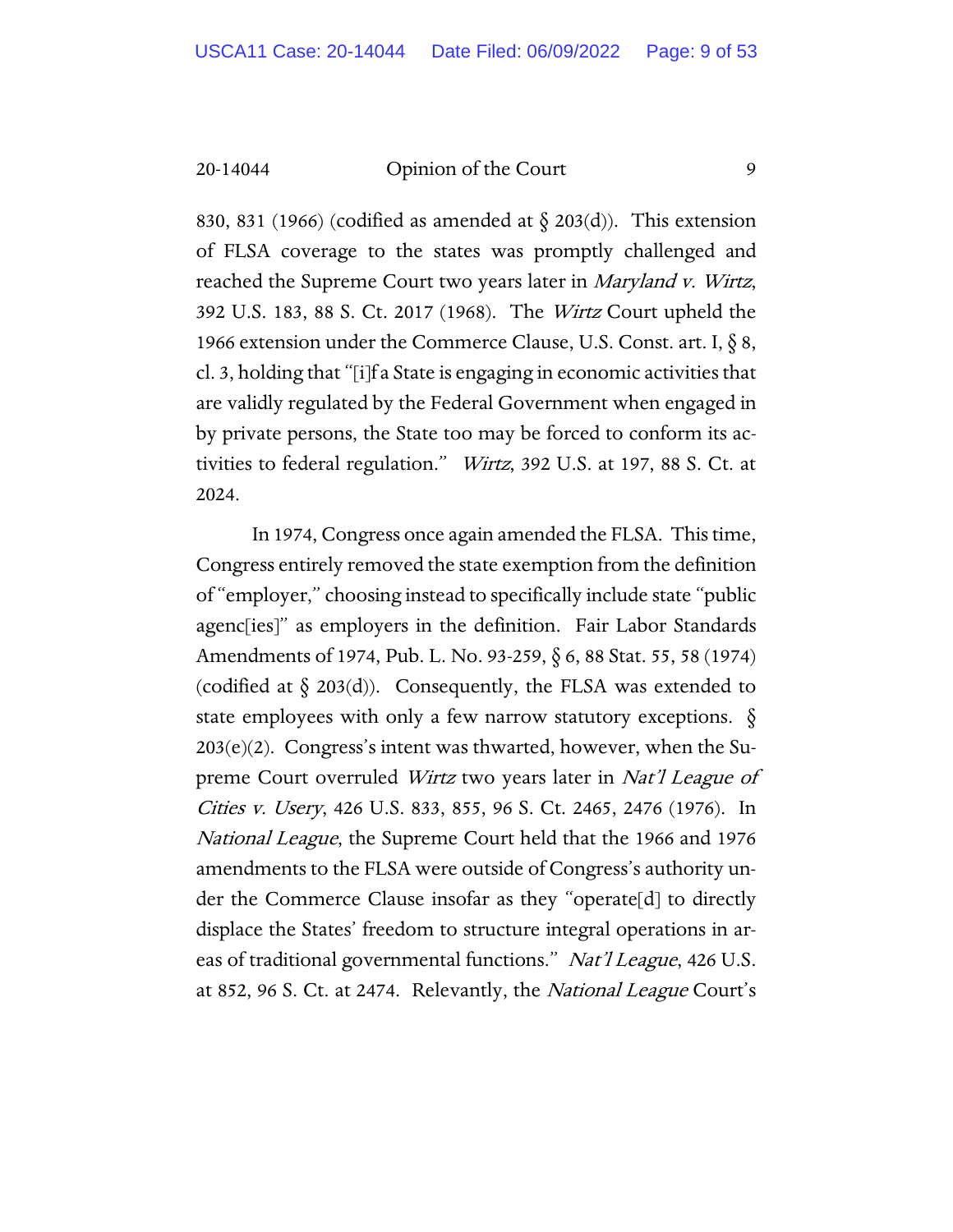decision was based in part on its concern that the extension of the FLSA to the states would result in "a significant reduction of traditional volunteer assistance which has been in the past drawn on to complement the operation of many local governmental functions."[4](#page-9-0) Id. at 850–51, 96 S. Ct. at 2474.

On February 19, 1985, the Supreme Court changed its mind again, overruling *National League* and holding that the 1966 and 1974 FLSA amendments were a valid exercise of Congress's power under the Commerce Clause. Garcia v. San Antonio Metro. Transit Auth., 469 U.S. 528, 533–34, 557, 105 S. Ct. 1005, 1008–09, 1021 (1985). According to the Garcia Court, state representatives in Congress would ensure "that laws that unduly burden the States will not be promulgated." *Id.* at 556, 105 S. Ct. at 1020. As a result of Garcia, the Department of Labor ("DOL") announced on June 14, 1985, that it would begin enforcing the FLSA against the states on October 15, 1985, with liability for wage and overtime payments

<span id="page-9-0"></span><sup>4</sup> Justice Brennan noted in his dissent that Department of Labor regulations already exempted fire protection and law enforcement volunteers from the requirements of the FLSA. Nat'l League, 426 U.S. at 874 n.12, 96 S. Ct. at 2485 n.12 (Brennan, J., dissenting) (citing 29 C.F.R. § 553.11 (1975)). Labor regulations also provided a general exception to public and private employees who voluntarily engaged in civic or charitable work. 29 C.F.R. § 785.44 (1985). But as the National League Court pointed out, who exactly qualifies as a volunteer under these regulations would be subject to judicial determination. Nat'l League, 426 U.S. at 850, 96 S. Ct. at 2473–74. And, of course, it was no sure thing that those regulations would have been upheld as a valid interpretation of the FLSA as it then existed.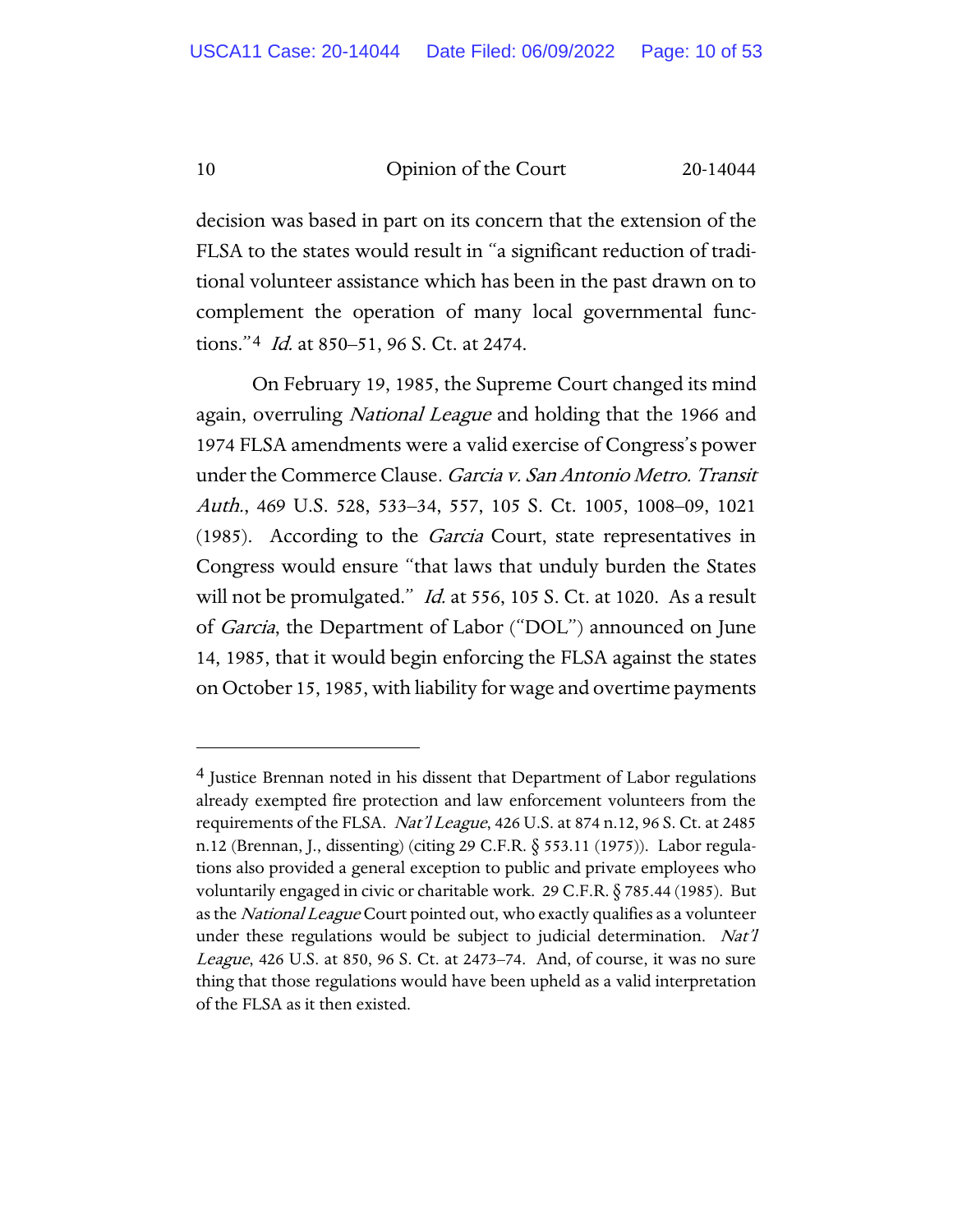to be backdated to April 15, 1985, the day *Garcia's* mandate issued. U.S. Dept. of Labor, Labor Department to Start Investigations of State, Local Governments under Federal Wage-Hour Law, USDL 85-249 (June 14, 1985). Congress, meanwhile, began preparing legislation to deal with the sudden, unexpected extension of the FLSA to the states. This legislation resulted in the Fair Labor Standards Amendments of 198[5](#page-10-0), which included, *inter alia*,<sup>5</sup> the statutory volunteer exception now codified at  $\S 203(e)(4)$ . Pub. L. No. 99-150, §4(a), 99 Stat. 787, 790 (1985). Through this legislation, Congress addressed the concerns raised by the *National League* Court about the impact of the FLSA on state and local volunteerism. Nat'l League, 850–51, 96 S. Ct. at 2473–74; S. Rep. No. 99-159, at 14 (1985) ("The Committee does not intend to discourage or impede volunteer activities undertaken for humanitarian purposes.").

After giving the FLSA a "fair reading," *Encino Motorcars*, 138 S. Ct. at 1142, we conclude that the internship and volunteer exceptions are both applicable to public agencies. The internship exception derives from the statutory definition of "employ," which the Supreme Court held "was obviously not intended to stamp all persons as employees who, without any express or implied

<span id="page-10-0"></span><sup>5</sup> The 1985 amendments also added provisions addressing state employee overtime, fire protection and law enforcement, occasional or sporadic state employment, and substitutions, along with removing FLSA liability accrued before April 15, 1986, by state agencies that were exempted from the FLSA under the National Court decision. Fair Labor Standards Amendments of 1985, Pub. L. No. 99-150, §§ 3(a)–(c), 4(a), 99 Stat. 787, 789–90 (1985).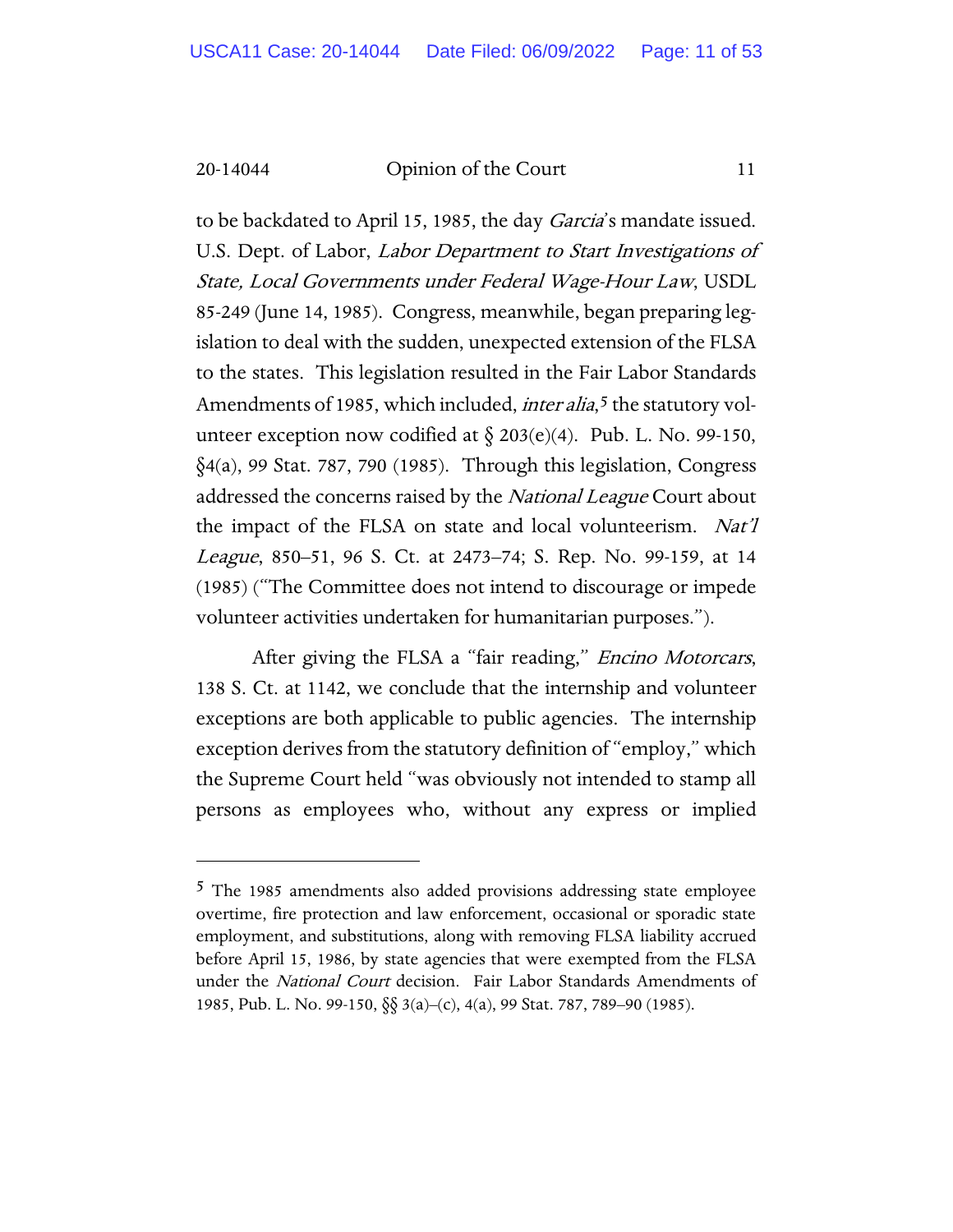compensation agreement, might work for their own advantage on the premises of another." *Portland Terminal*, 330 U.S. at 152, 67 S. Ct. at 641. In other words, someone "whose work serves only his own interest" has not been "suffer[ed] or permit[ed] to work," and thus has not been employed. *Id.* (quoting  $\delta$  203(g)). As an "employee" under the FLSA is "any individual employed by an employer,"  $\delta$  203(e)(1), the failure of interns and trainees to be "employed" means they cannot be employees within the meaning of the FLSA. And in this circuit, we analyze whether an intern or trainee was "employed" using the primary beneficiary test. Schumann, 803 F.3d at 1208-12.

The volunteer exception, meanwhile, exempts certain individuals who would otherwise be employees from the FLSA's definition.  $\S 203(e)(1)$  (noting that the term "employee" excludes individuals who meet certain prescribed exceptions, including the volunteer exception);  $\S$  203(e)(4)(A) ("The term 'employee' does not include any individual who volunteers to perform services for a public agency  $\dots$ "). So, the plain meaning of  $\S 203(e)(1)$  reveals that an employee is an individual who (1) does not meet any of the listed statutory exceptions and (2) is "employed by an employer." Since the volunteer exception is a listed statutory exception while the internship exception is drawn from statutory interpretation of the term "employ," the creation of the volunteer exception did not limit or otherwise affect the applicability of the internship exception.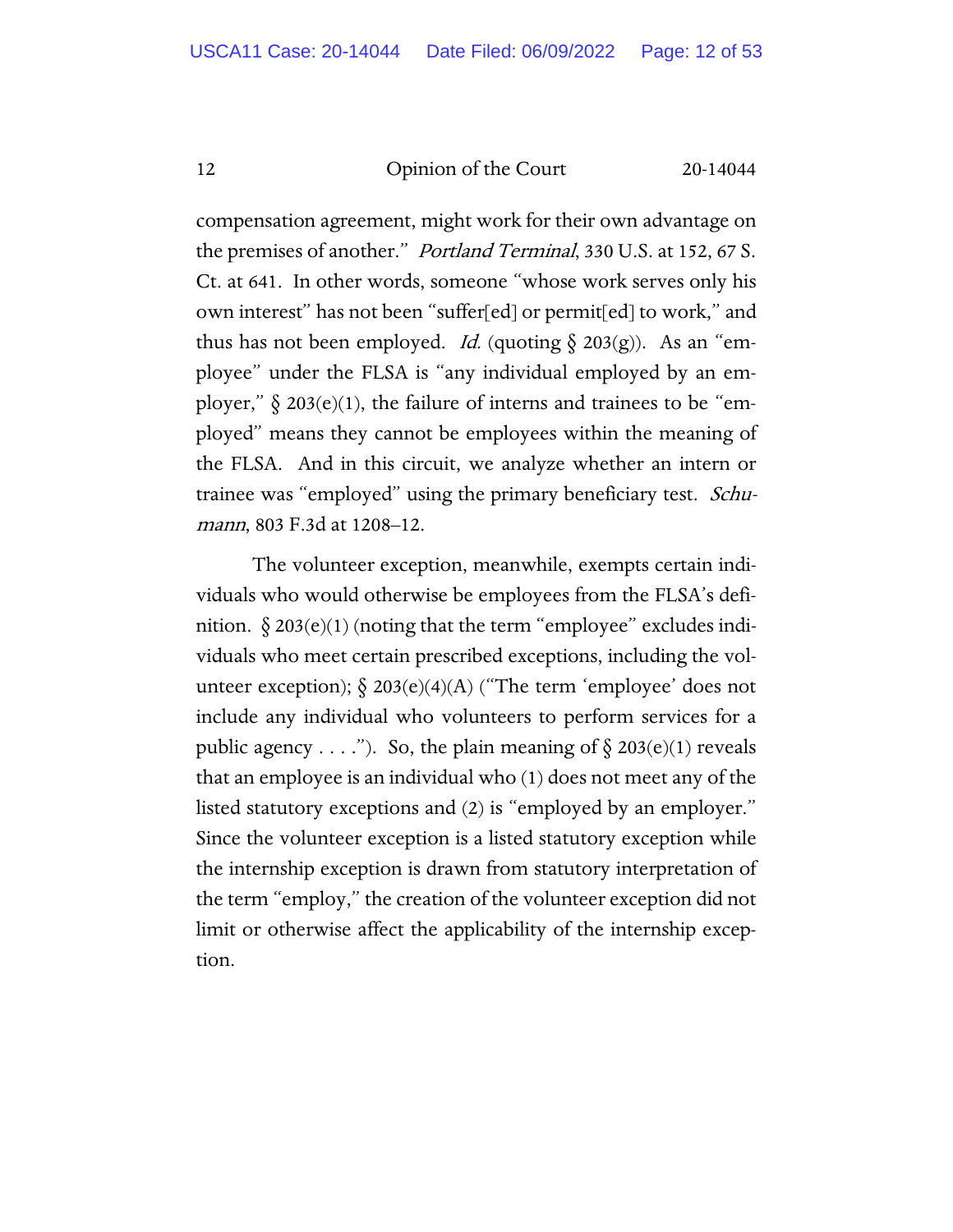This reading of the statute is further confirmed by the legislative history of the 1985 amendments, which communicated Congress's intent to discharge its "responsibility to ensure that federal legislation does not undermine the states' 'special position' or 'unduly burden the states'" and "to further the principles of cooperative federalism." S. Rep. No. 99-159, at 7 (quoting *Garcia*, 469 U.S. at 547, 556, 105 S. Ct. at 1015, 1020). Congress passed the 1985 amendments to "clarify the application of the [FLSA] to volunteers" in the wake of shifting Supreme Court caselaw, not to exclude the states from then-existing FLSA exceptions. Id. at 1. Further, the two exceptions serve distinctly different purposes; the volunteer exception allows public agencies to accept the services of volunteers without having to treat them as employees, while the generally applicable internship exception allows all employers to provide training and education without having to pay their interns and trainees a wage. McKay's argument that the volunteer exception displaced the internship exception for state public agencies is thus unsupported by the plain text of the FLSA, the legislative history, and the purposes of the two exceptions.

Accordingly, Miami-Dade County can challenge the employee-status of McKay either by establishing that a listed statutory exception, such as the volunteer exception, applies to her, or by showing that McKay was an intern under the primary beneficiary test and so was never employed. We begin by analyzing whether McKay was a volunteer.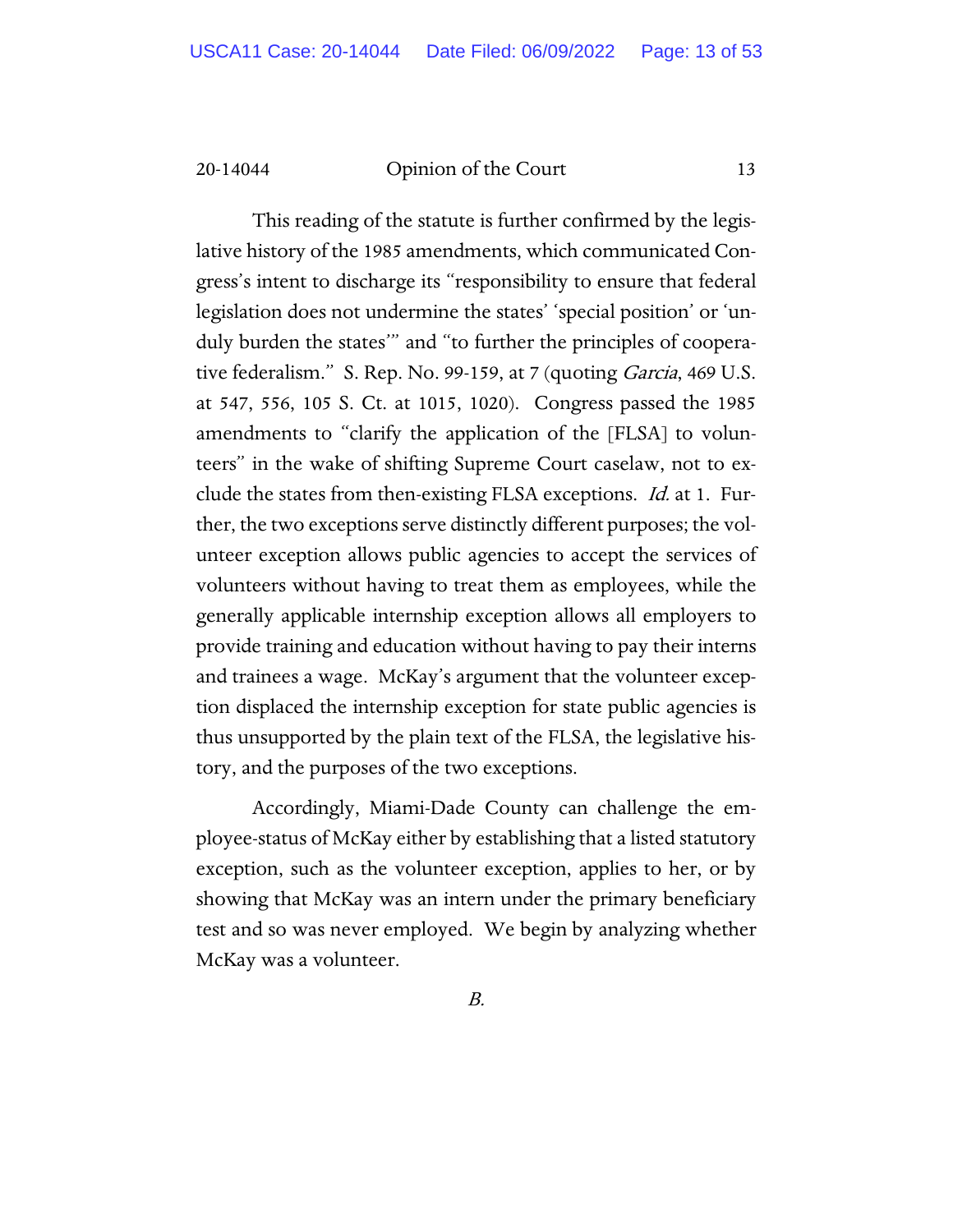i.

The FLSA excludes "volunteers" from the definition of "employee," stating that:

> (A) The term "employee" does not include any individual who volunteers to perform services for a public agency which is a State, a political subdivision of a State, or an interstate governmental agency, if—

> > (i) the individual receives no compensation or is paid expenses, reasonable benefits, or a nominal fee to perform the services for which the individual volunteered; and

> > (ii) such services are not the same type of services which the individual is employed to perform for such public agency.

 $\S$  203(e)(4)(A). The FLSA does not define who "volunteers" are. Instead, the DOL provides the following definition of a "volunteer":

An individual who performs hours of service for a public agency for civic, charitable, or humanitarian reasons, without promise, expectation or receipt of compensation for services rendered, is considered to be a volunteer during such hours.

29 C.F.R. § 553.101(a).

McKay argues that the DOL's definition of "volunteer" deserves deference under Chevron, U.S.A., Inc., v. Nat. Res. Def.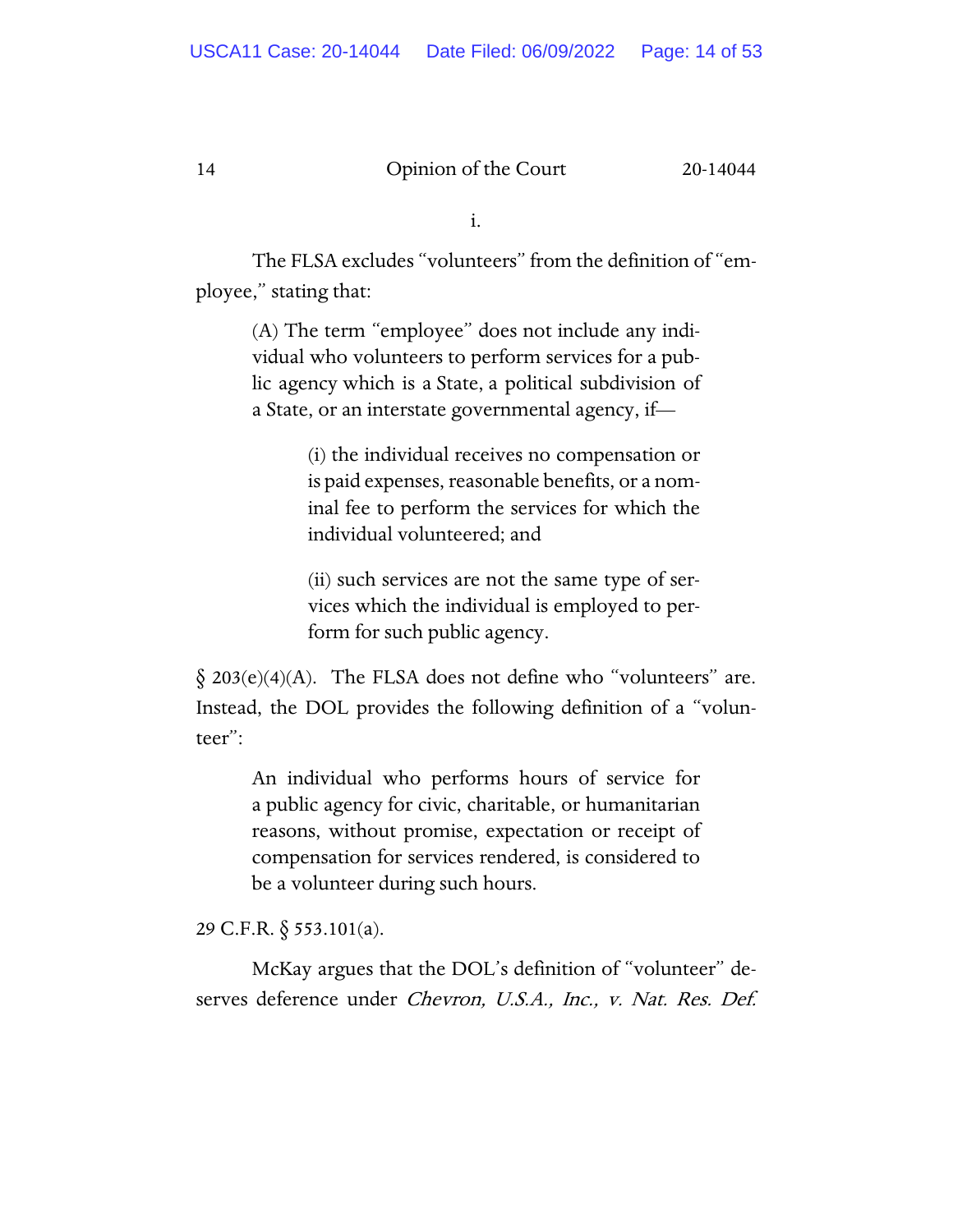Council, Inc., 467 U.S. 837, 104 S. Ct. 2778 (1984). Under Chevron, courts are bound to accept agency constructions of statutes so long as the statute is ambiguous and the agency's construction is permissible. Id. at 842–43, 104 S. Ct. at 2781–82. As the parties have stipulated that McKay did not participate in the Program for "civic, charitable, or humanitarian reasons," even in part, the DOL definition would exclude McKay from the volunteer exception.

Miami-Dade County responds by arguing that the DOL definition is "not supported by existing law." Appellee Br. at 11. Instead, the County urges us to adopt a definition based on "common sense" and "reasonableness." *Id.* at 10–12. The County suggests that it is unreasonable for an unpaid, public agency intern to not be a volunteer. *Id.* While the County's brief never directly addressed Chevron, the County clarified at oral argument that it believes the statutory meaning of "volunteer" to be unambiguous. Oral Arg. at 20:31–21:31. Based on the County's brief, we infer that the County believes any individual who works for a public agency without payment to be a volunteer under the FLSA.

We disagree. Miami-Dade County's proposed definition posits that anyone a public agency chooses not to pay is *ipso facto* a volunteer. However, this reading ignores a primary purpose of the FLSA, "protect[ing] all covered workers from substandard wages and oppressive working hours." Christopher, 567 U.S. at 147, 132 S. Ct. at 2162 (internal quotation marks omitted); see also § 202(a). As detailed above, Congress chose to extend the FLSA to the states after initially exempting them. Further, Congress chose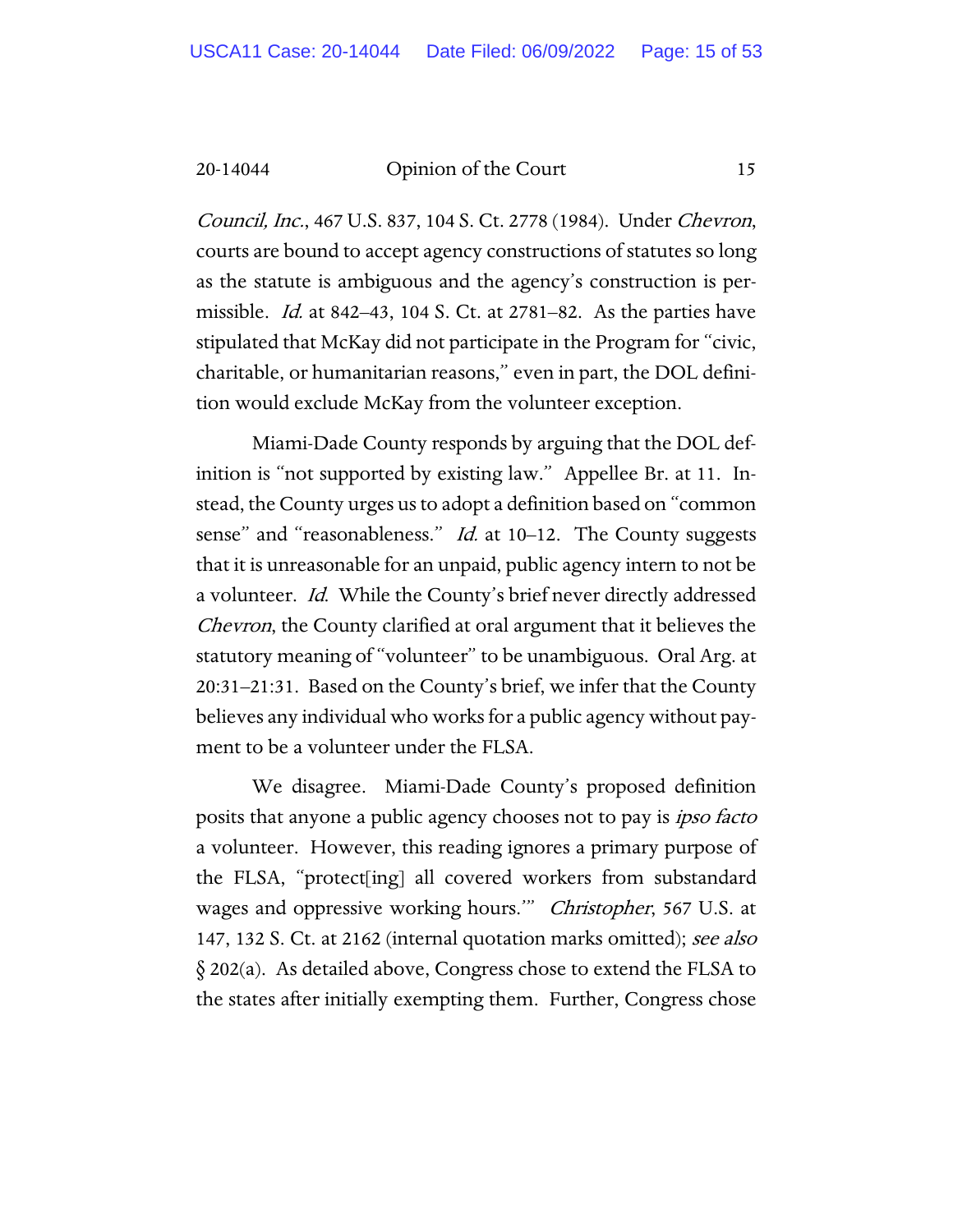not to withdraw this extension after *Garcia*, instead opting to create a volunteer exception. By applying the FLSA to the states, Congress ensured that state employees would receive a "fair day's pay for a fair day's work." Barrentine, 450 U.S. at 739, 101 S. Ct. at 1444 (quoting 81 Cong. Rec. 4983 (1937) (message of President Franklin D. Roosevelt)); see also § 206(a). The County's proposed definition undercuts a primary purpose of the FLSA by allowing states to ignore the statute as to anyone the state can convince to work without pay.

Further, the Senate committee report recommending the 1985 FLSA amendments explicitly directed the DOL to issue regulations concerning the volunteer exception. S. Rep. No. 99-159, at 14 ("The DOL is directed to issue regulations providing further guidance in this area."). This indicates that Congress considered the term "volunteer" to be ambiguous and left a gap for the DOL to fill. See United States v. Mead Corp., 533 U.S. 218, 227, 121 S. Ct. 2164, 2171 (2001) ("When Congress has 'explicitly left a gap for an agency to fill, there is an express delegation of authority to the agency to elucidate a specific provision of the statute by regulation,' and any ensuing regulation is binding in the courts unless procedurally defective, arbitrary or capricious in substance, or manifestly contrary to the statute." (internal citation omitted) (quoting Chevron, 467 U.S. at 843–44, 104 S. Ct. at 2782)).

As "volunteers" cannot refer to anyone who works for a public agency without pay, there must be some limiting principle not expressed in  $\S 203(e)(4)(A)$ . This makes the term ambiguous,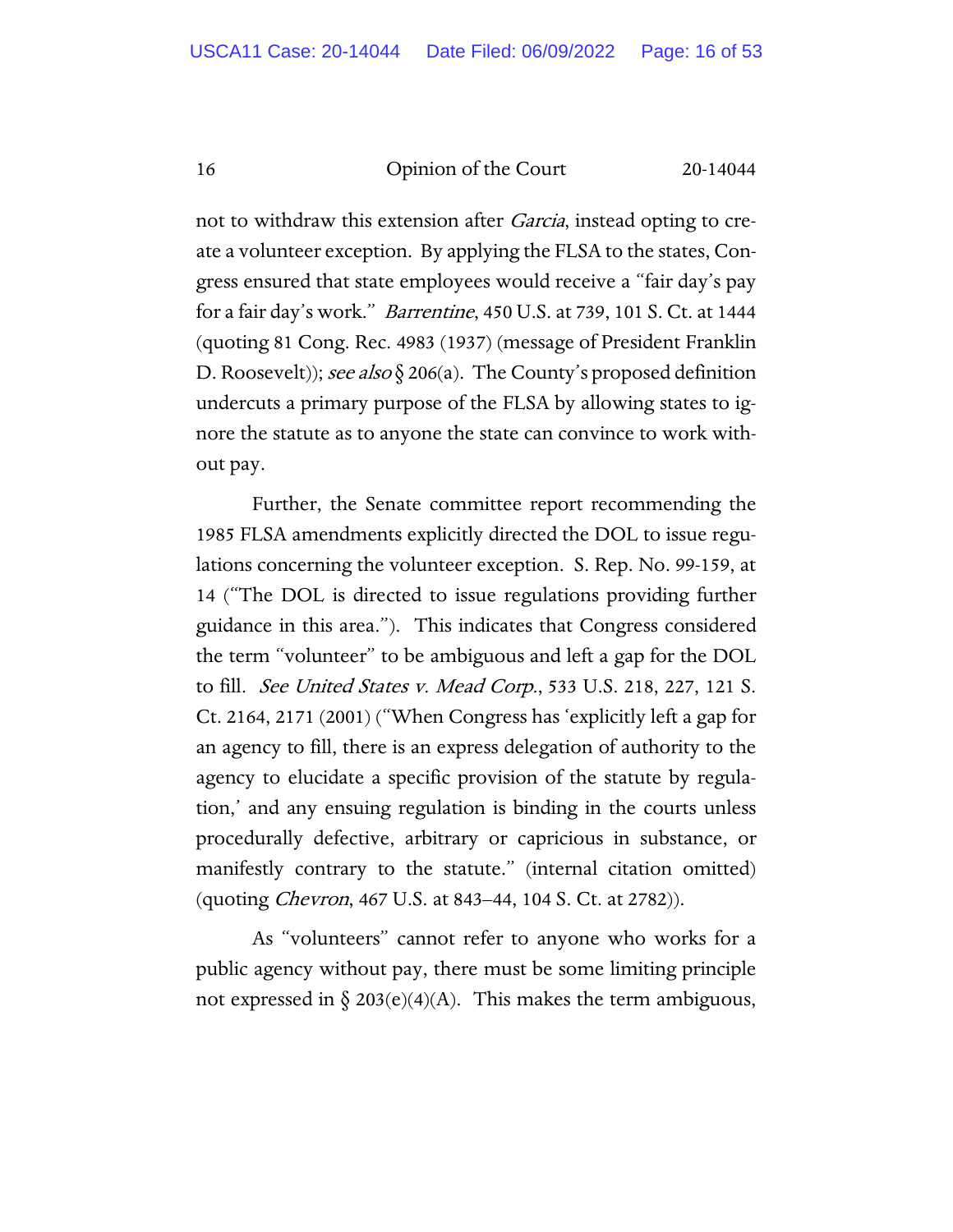and so *Chevron* requires us to defer to the DOL's definition unless it is "arbitrary, capricious, or manifestly contrary to the statute." 467 U.S. at 844, 104 S. Ct. at 2782. The DOL chose to limit the term "volunteer" to those who serve for "civic, charitable, or humanitarian purposes."  $\delta$  553.101(a). We cannot say that the DOL's definition, which adopts and expands upon language used in the Senate committee report recommending the 1985 FLSA amendments after considering the matter through formal rulemaking, is unreasonable, or otherwise arbitrary, capricious, or contrary to the purposes of  $\S 203(e)(4)(A)$ . S. Rep. No. 99-159, at 14 ("The committee does not intend to discourage or impede volunteer activities undertaken for humanitarian purposes."). Accordingly, we defer to the DOL's definition of "volunteer" under Chevron. See Brown v. NYC Dep't of Educ., 755 F.3d 154, 161 n.4 (2d Cir. 2014) (granting Chevron deference to § 553.101(a)); Purdham v. Fairfax Cnty. Sch. Bd., 637 F.3d 421, 428 (4th Cir. 2011) (applying the DOL's definition to interpret  $\S$  203(e)(4)(A)); *Cleveland v. City of Elmendorf*, 388 F.3d 522, 528–29 (5th Cir. 2004) (same); Mendel v. City of Gibraltar, 727 F.3d 565, 570 (6th Cir. 2013) (recognizing that the DOL's regulation defining volunteers provides "guidance").

We agree with our sister circuits that a "volunteer" under  $\delta$ 553.101(a) need only be motivated in part by "civic, charitable, or humanitarian purposes." *Brown*, 755 F.3d at 161 & n.6; *Purdham*, 637 F.3d at 429; Cleveland, 388 F.3d at 528–29. However, the parties have stipulated that McKay "was not motivated in any part by civic, charitable, or humanitarian reasons." Accepting the parties'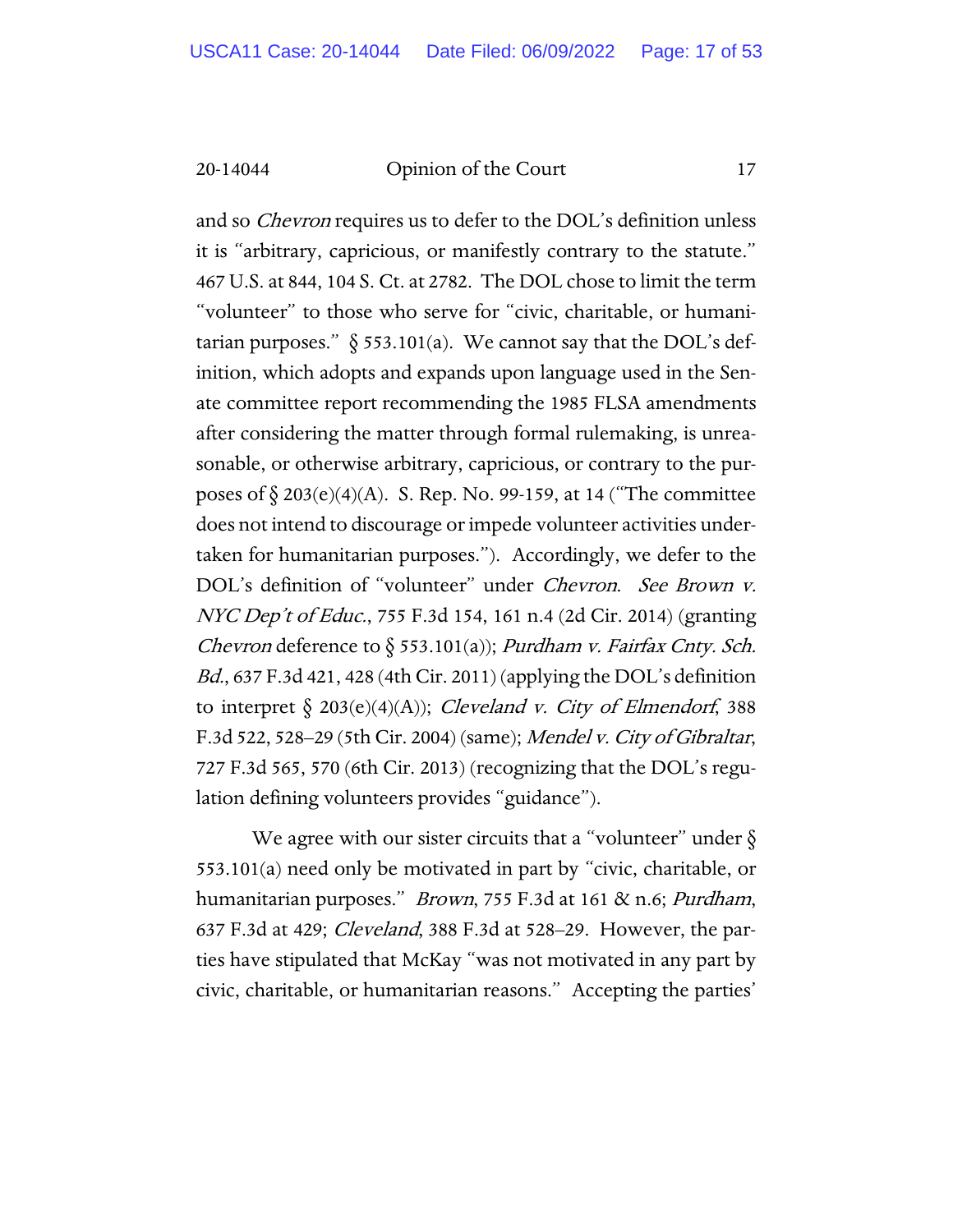stipulation as fact, we hold that McKay was not a volunteer within the meaning of  $\S$  203(e)(4)(A) while she participated in the Program. United States v. Zayas-Morales, 685 F.2d 1272, 1278 (11th Cir. 1982) (noting that the "stipulation of facts resolve[] any questions of material fact").

ii.

Because McKay does not qualify as a volunteer under the volunteer exception, we now turn to the internship exception.<sup>[6](#page-17-0)</sup> Under the internship exception, an intern learning under an employer is not considered "employed" by the FLSA so long as the intern is the primary beneficiary of the relationship. Schumann, 803 F.3d at 1211. To determine who the primary beneficiary of an intern-employer relationship is, we look to seven non-exhaustive factors:

<span id="page-17-0"></span><sup>6</sup> McKay argues that Miami-Dade County waived the internship exception in the District Court by stating that "McKay's participation in the [Program] is not subject to the primary beneficiary test applicable to internships with forprofit employers" in the County's motion for summary judgment. Appellant Br. at 28–31. However, in its motion the County then proceeded to analyze McKay's relationship with the County under *Schumann*'s primary beneficiary test and conclude that the County was entitled to summary judgment under the Schumann factors. Further, the County's statement that the primary beneficiary test does not apply was based on a non-binding fact sheet issued by the DOL—in other words, the County was merely bringing the DOL's factsheet to the District Court's attention. So, we conclude that the County did not waive the internship exception.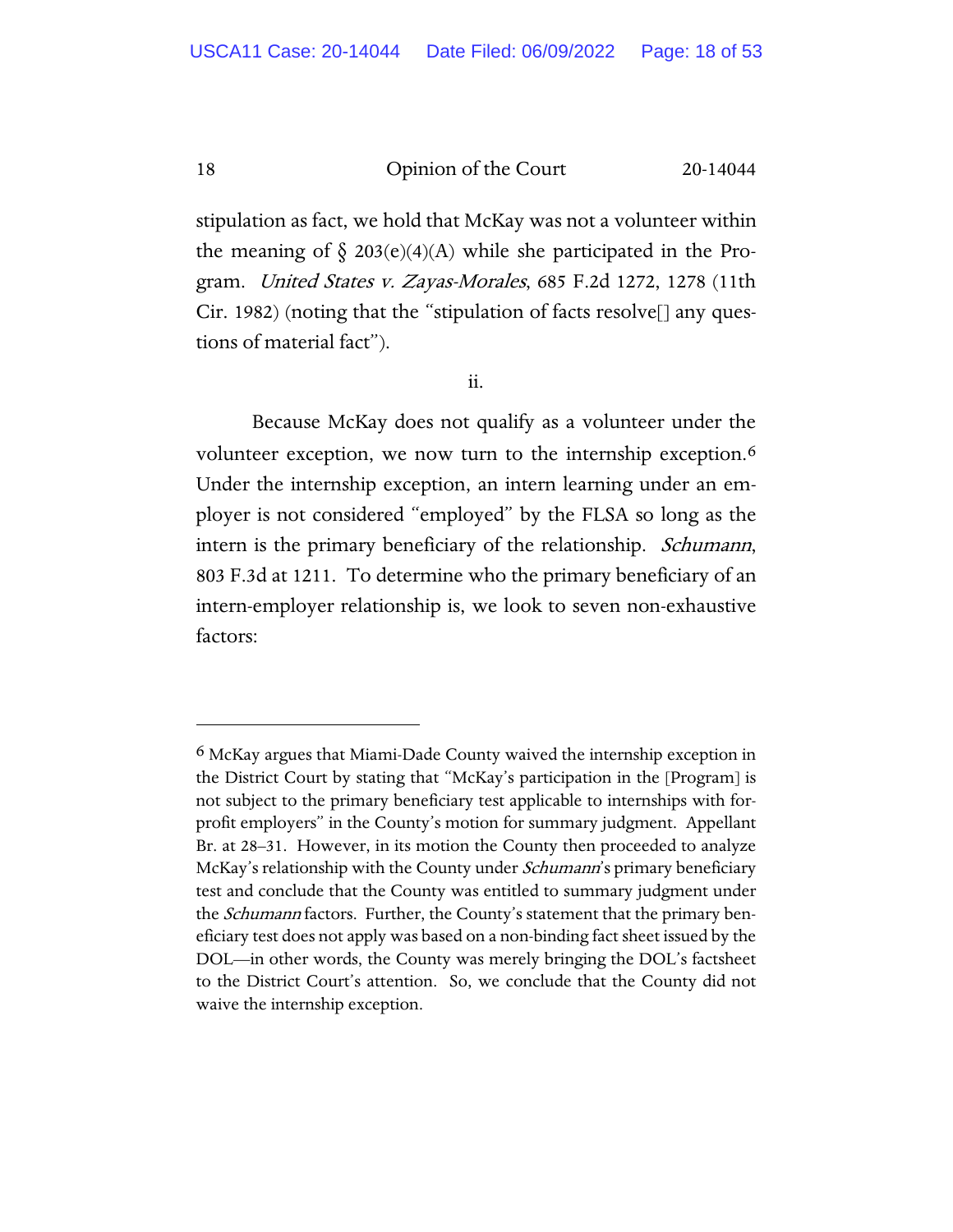1. The extent to which the intern and the employer clearly understand that there is no expectation of compensation. Any promise of compensation, express or implied, suggests that the intern is an employee—and vice versa.

2. The extent to which the internship provides training that would be similar to that which would be given in an educational environment, including the clinical and other hands-on training provided by educational institutions.

3. The extent to which the internship is tied to the intern's formal education program by integrated coursework or the receipt of academic credit.

4. The extent to which the internship accommodates the intern's academic commitments by corresponding to the academic calendar.

5. The extent to which the internship's duration is limited to the period in which the internship provides the intern with beneficial learning.

6. The extent to which the intern's work complements, rather than displaces, the work of paid employees while providing significant educational benefits to the intern.

7. The extent to which the intern and the employer understand that the internship is conducted without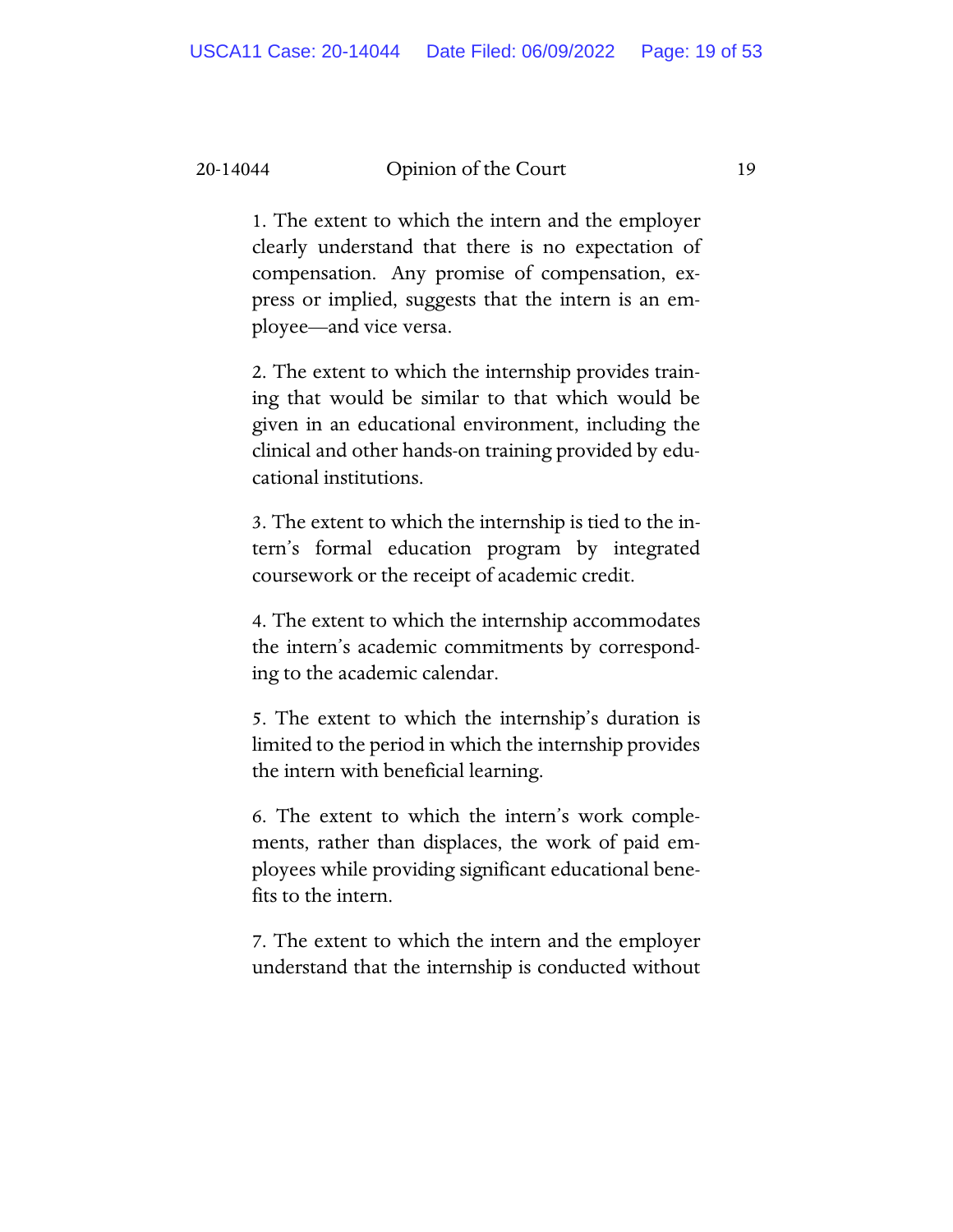entitlement to a paid job at the conclusion of the internship.

Id. at 1211–12. Under this test, "no one factor is dispositive and every factor need not point in the same direction for the court to conclude that the intern is not an employee." *Id.* at 1212 (quoting Glatt, 791 F.3d at 384 (internal alterations omitted)). "Rather, courts must engage in a 'weighing and balancing of all of the circumstances,' including, where appropriate, other considerations not expressed in the seven factors." Id. (quoting Glatt, 791 F.3d at 384 (alterations omitted)).[7](#page-19-0)

<span id="page-19-1"></span><span id="page-19-0"></span><sup>&</sup>lt;sup>7</sup> The dissent argues that McKay was not an intern under *Schumann* because she did not receive academic credit or obtain a professional certification or licensure from her participation in the Program, and so the *Schumann* test does not apply. Dissent. Op. at 4–7. Instead, the dissent suggests we use a "totality of the circumstances" test to analyze whether McKay was a "trainee" under Portland Terminal or an employee. Id. at 7-12. We disagree with the dissent's proposed test for two reasons.

First, McKay did not receive academic credit or professional certification or licensure from her time in the Program only because she used the Program as a substitute for formal education. As McKay stipulated, she chose the Program over Barry College or any other forensic degree program to avoid "another four years of school." She did this because the Program functions as a free six-month vocational school in all but name. Accordingly, the internship test we apply to other interns seeking educational and professional advancement (and which the dissent would apply to other Program participants receiving academic credit, *id.* at 7 n.4) should apply to her.

Nor is this the first time we have applied the *Schumann* test to a learner receiving valuable training without participation in a formal degree program. In the only other case where this Court has analyzed the *Schumann*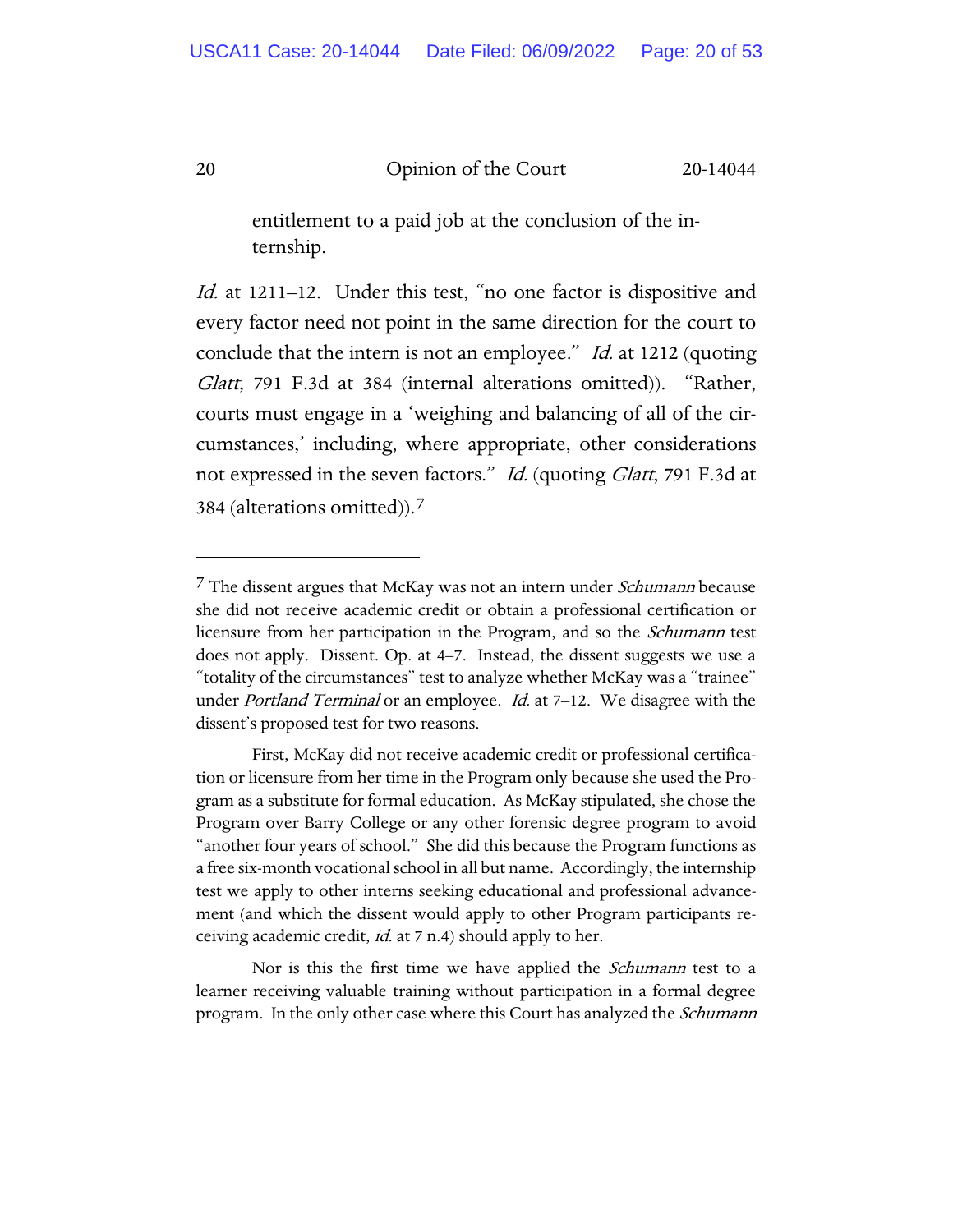Using the Schumann factors, the District Court found that McKay was the primary beneficiary of her relationship with the Program and therefore an intern, not an employee. As the parties agree that McKay understood there was no promise or expectation of compensation for her participation in the Program, the Court found that the first factor weighed in Miami-Dade County's favor. Likewise, the Court found that the second factor weighed "heavily" in the County's favor as McKay's participation in the Program

Second, the *Schumann* test is a "totality of the circumstances" test, just as the dissent would like us to apply. The factors are non-exhaustive and generally applicable, intended mostly to provide clear signposts by which courts and juries may conduct their analysis. Just because the third and fourth *Schu*mann factors apply only to students does not mean we should "throw the baby out with the bathwater" and deem the test wholly inapplicable. Instead, we should simply deem those specific factors inapplicable. See id. at 947 (applying Schumann while noting that the student-related Schumann factors were inapplicable in the non-academic context as "they are tailored to training in the context of a formal academic program"). The dissent admits as much, stating that its "approach is not completely at odds with *Schumann* and *Glatt*, both of which take into account all the relevant circumstances." Dissent. Op. at 9 (internal citations omitted). Indeed, the dissent's analysis largely follows the Schumann test's factors, with particular focus on the fifth and six factors. See id. at 22–28. Any "comparative benefits" calling the *Schumann* test a "totality of the circumstances" test may offer, see id. at 9, would be far outweighed by the confusion that would inevitably stem from such a free-wheeling, factorless approach.

factors, we applied them to a son who learned automobile wholesaling by shadowing his father for fifteen months because "the *Schumann* approach provide[d] the most applicable guidance for the employment relationship at hand." Axel v. Fields Motorcars of Fla., Inc., 711 F. App'x 942, 945–49 (11th Cir. 2017). Just so here.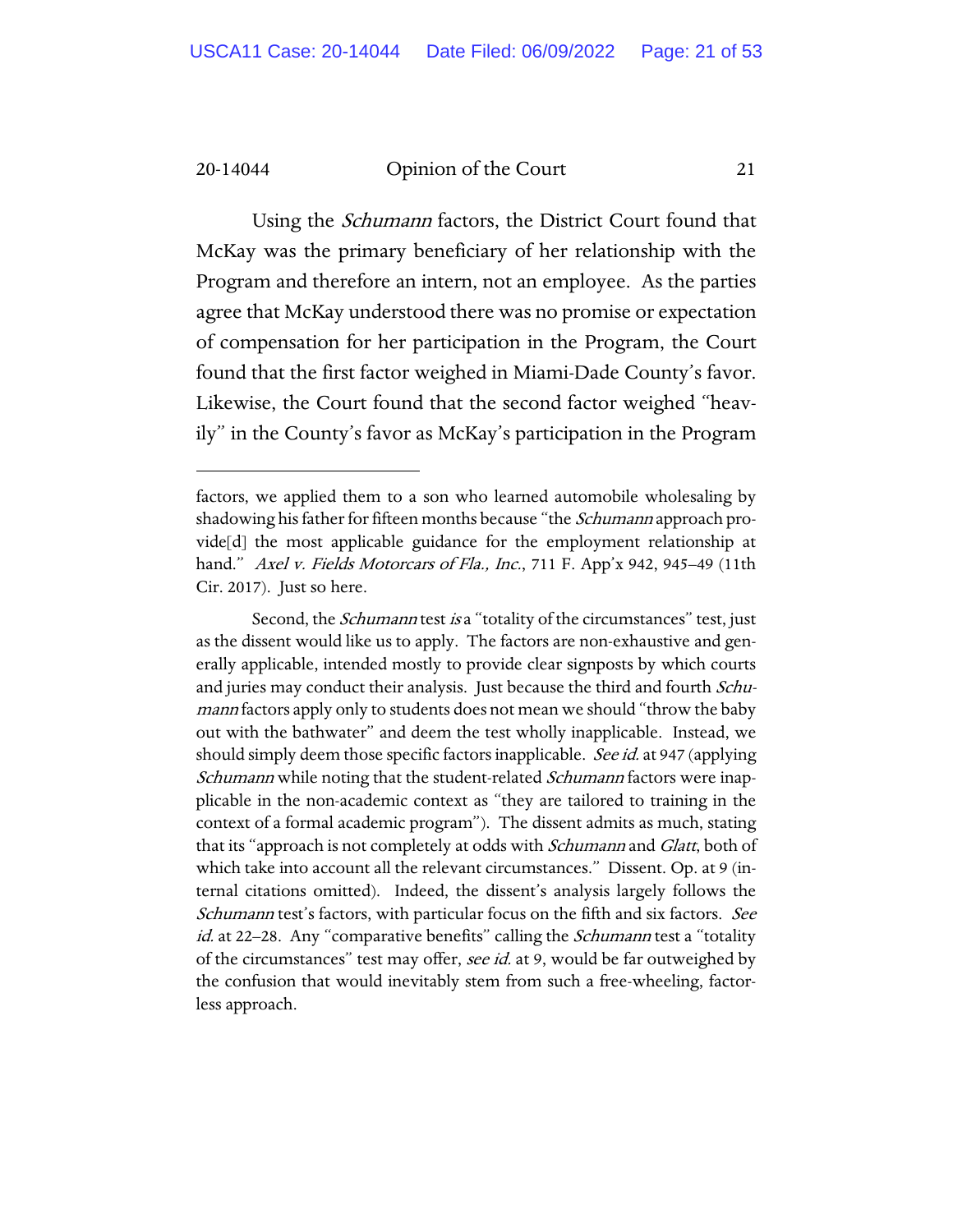provided her with valuable training similar to what she would have received in a formal forensic degree program. In fact, McKay chose to participate in the Program in lieu of a formal degree program to avoid "another four years of school." The Court also found that the seventh factor weighed in favor of the County, as McKay did not expect a job with the County following her internship.

Since McKay chose to participate in the Program instead of pursuing a formal degree, the District Court did not analyze the third and fourth factors, as they were inapplicable to McKay's situation.[8](#page-21-0) The Court then found that the fifth factor weighed "very

<span id="page-21-0"></span> $8$  The dissent contends that if the *Schumann* test applies, we should weigh the third and fourth factors in McKay's favor instead of "zero[ing]" the factors out. Dissent. Op. at 7. But the dissent's approach disregards how the third and fourth factors operate. Boiled down, these two factors address the degree to which an internship is integrated with and accommodates a student intern's education program. Without a formal education program, there is nothing to integrate or accommodate. The factors are simply inapplicable. See Axel, 711 F. App'x at 947.

For example, consider an internship undertaken to complete professional licensure or certification requirements after the intern's formal educational program has ended. The dissent agrees with us that the employee-status of such an intern would be analyzed under the *Schumann* test. See Dissent. Op. at 4,  $6-9$ , 15, 22; *but see id.* at 5 n.2. But that intern is no longer a student, so there is no academic program to integrate or accommodate. Does the lack of an academic program in that internship make the intern any more or less likely to actually be an employee? No. The intern in that scenario is still seeking the education and experience necessary to pursue the intern's professional goals—that is, the intern is still "work[ing] for their own advantage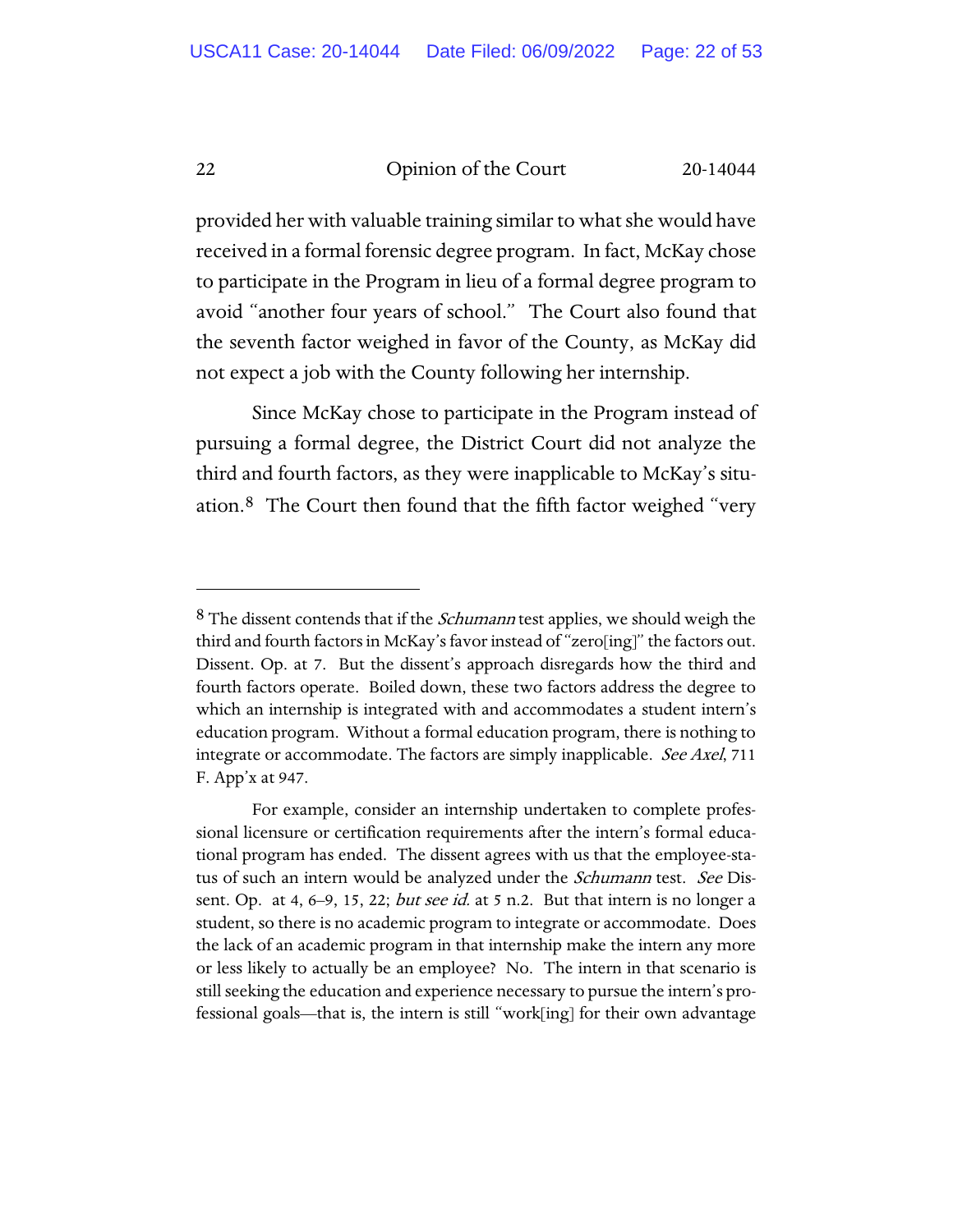weakly, if at all, in favor of Ms. McKay." While the Program was arguably longer than necessary to train McKay, Schumann stated that "designing an internship is not an exact science" and so the proper test for the fifth factor is "whether the duration of the internship is grossly excessive in comparison to the period of beneficial learning." 803 F.3d at 1213–14. As the first month of the Program consisted solely of hands-on training and training continued for the remainder of the Program through staff supervision and offweek workbook assignments, the Court found that the Program was not necessarily "grossly excessive."

The District Court also found that the sixth factor weighed weakly in favor of McKay. The parties agree that McKay did perform work without staff supervision and worked weekends, but disagree about the extent to which McKay and other interns displaced staff photographers. As the Court had to construe the facts in the light most favorable to McKay on summary judgment, it

on the premises of another." Portland Terminal, 330 U.S. at 152, 67 S. Ct. at 641.

The same is true of McKay's participation in the Program. As McKay put it in her statement of undisputed material facts, "McKay participated in the [Program] with the goal of acquiring training in forensic photography that would help her develop specialized photography skills, and thus enhance her employability. That was her sole motivation for participating in the [Program]." Like the non-student intern completing a requirement for licensure or certification, McKay participated in the Program to advance her professional goals without pursuing a degree program. So, the third and fourth factors are just as inapplicable to McKay as they are to the intern seeking licensure.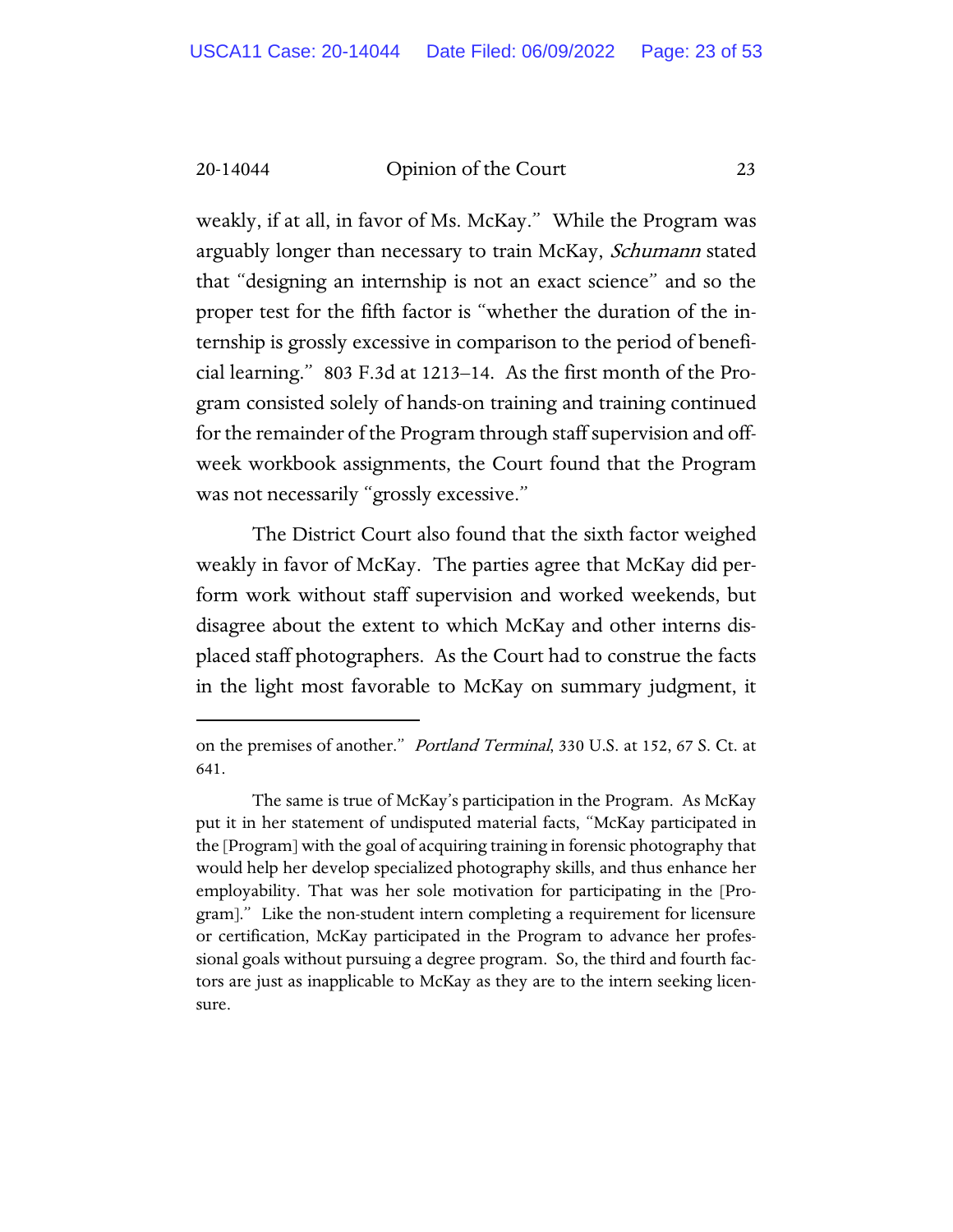found that her participation in the Program did displace staff photographers. However, the Court also noted that "there is nothing inherently wrong with an employer's benefiting from an internship that also plainly benefits the interns," *Schumann*, 803 F.3d at 1211, and so concluded that the sixth factor had little weight under these facts.

After considering the applicable *Schumann* factors, the District Court found that the "clear economic reality of the relationship between the County and Ms. McKay" was that McKay's "free internship allowed her to develop skills in forensic photography over a short period of time, imparting a significant benefit to her." Accordingly, the Court concluded that McKay was an intern, not an employee, and so not entitled to minimum wage and overtime payments under the FLSA.

We agree with the District Court's analysis. The undisputed facts show that McKay learned forensic photography from a highly regarded county program for free and over a six-month period, thereby gaining considerable experience comparable to a four-year degree. And in participating in the Program, McKay clearly understood that she would not be paid and that she was not entitled to a job with Miami-Dade County following her internship. Additionally, the fifth factor provides little if any support for McKay's position, as the Program's six-month duration was simply not grossly excessive, especially in comparison with a four-year program. McKay gained both valuable practical experience and training from forensic photography professionals and Program assignments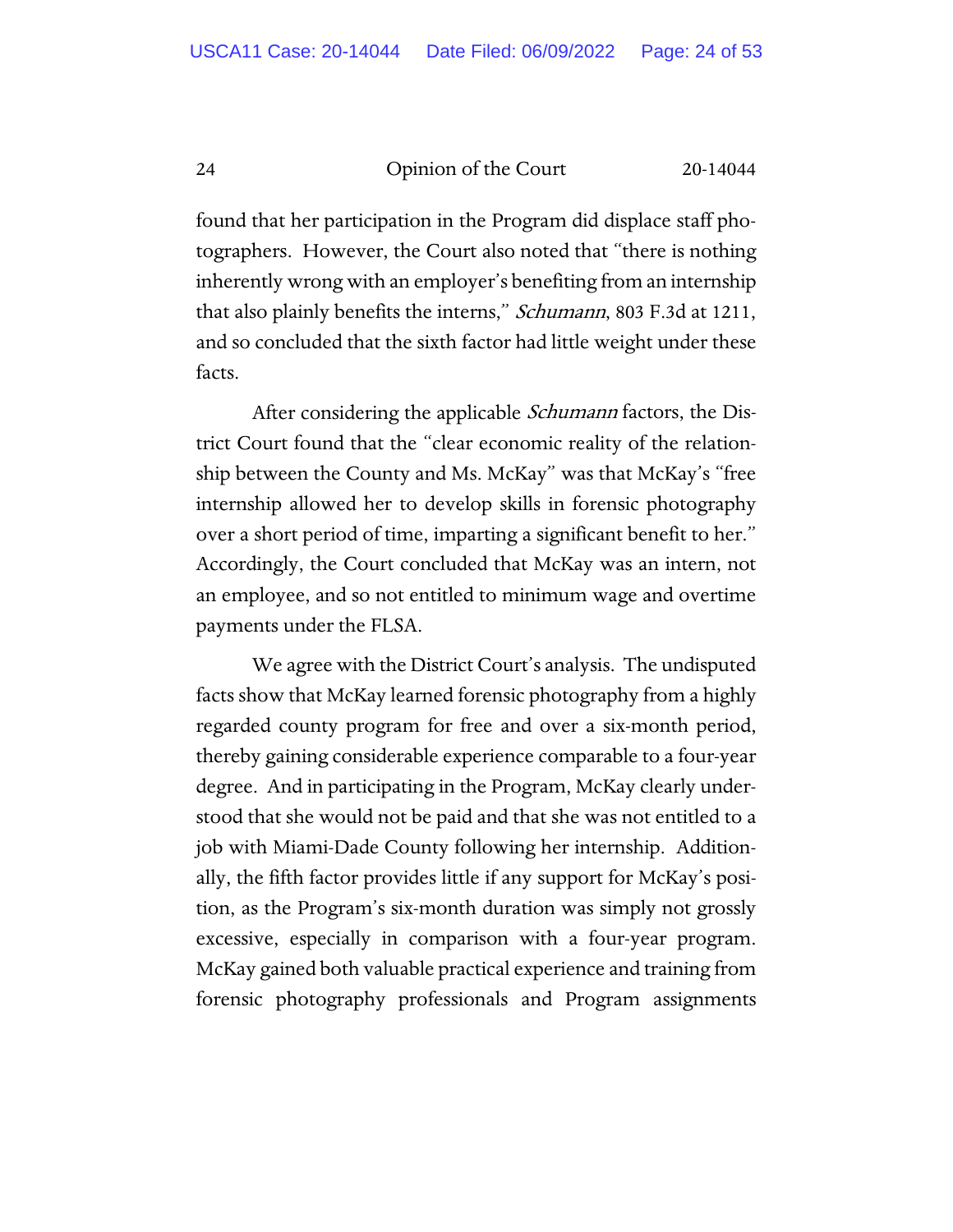throughout the entirety of her participation. Likewise, the County's receipt of some benefit from McKay's internship under the sixth factor does not, standing alone and under these facts, transform the County into the primary beneficiary of its relationship with McKay.[9](#page-24-0) Therefore, we agree with the District Court

Likewise, the dissent does not address Schumann's statement that "the mere fact that an employer obtains a benefit from providing a[n] . . . internship does not mean that the employer is the 'primary beneficiary' of the relationship." 803 F.3d at 1213. While we agree with the dissent that the sixth factor favors McKay on summary judgment, this statement lessens its value, especially when standing alone. As *Schumann* explained, "no one factor is dispositive and every factor need not point in the same direction for the court to conclude that the intern is not an employee." *Id.* at 1212 (internal alterations

<span id="page-24-0"></span><sup>&</sup>lt;sup>9</sup> The dissent essentially takes issue with our analysis of the fifth and sixth Schumann factors, arguing that a jury could determine that McKay was an employee due to the length of the Program and the benefits McKay provided Miami-Dade County during the Program. *See* Dissent. Op. at 22–28. Of course, the dissent does not describe its analysis in terms of the *Schumann* factors because the dissent argues *Schumann* is only applicable to student "interns," not non-student "trainees." Id. at 4-7; see supra not[e 7.](#page-19-1) Had the dissent addressed Schumann, it would have come across the "guidance on applying some of the factors" that Schumann provides. 803 F.3d at 1213. As Schumann explains, the fifth factor—the length of the internship—is not an "exact science," and the question is whether the internship is "grossly excessive in comparison to the period of beneficial learning." *Id.* at 1213–14. The dissent which does not address the proper "grossly excessive" standard—contends a jury could find McKay was employed (and her period of beneficial learning ended) after the first month of the Program. Dissent. Op. at 28. In other words, the dissent would create an "exact science" standard for internship programs, in contravention of *Schumann*'s guidance. Such an approach would impose an undue burden on internship programs.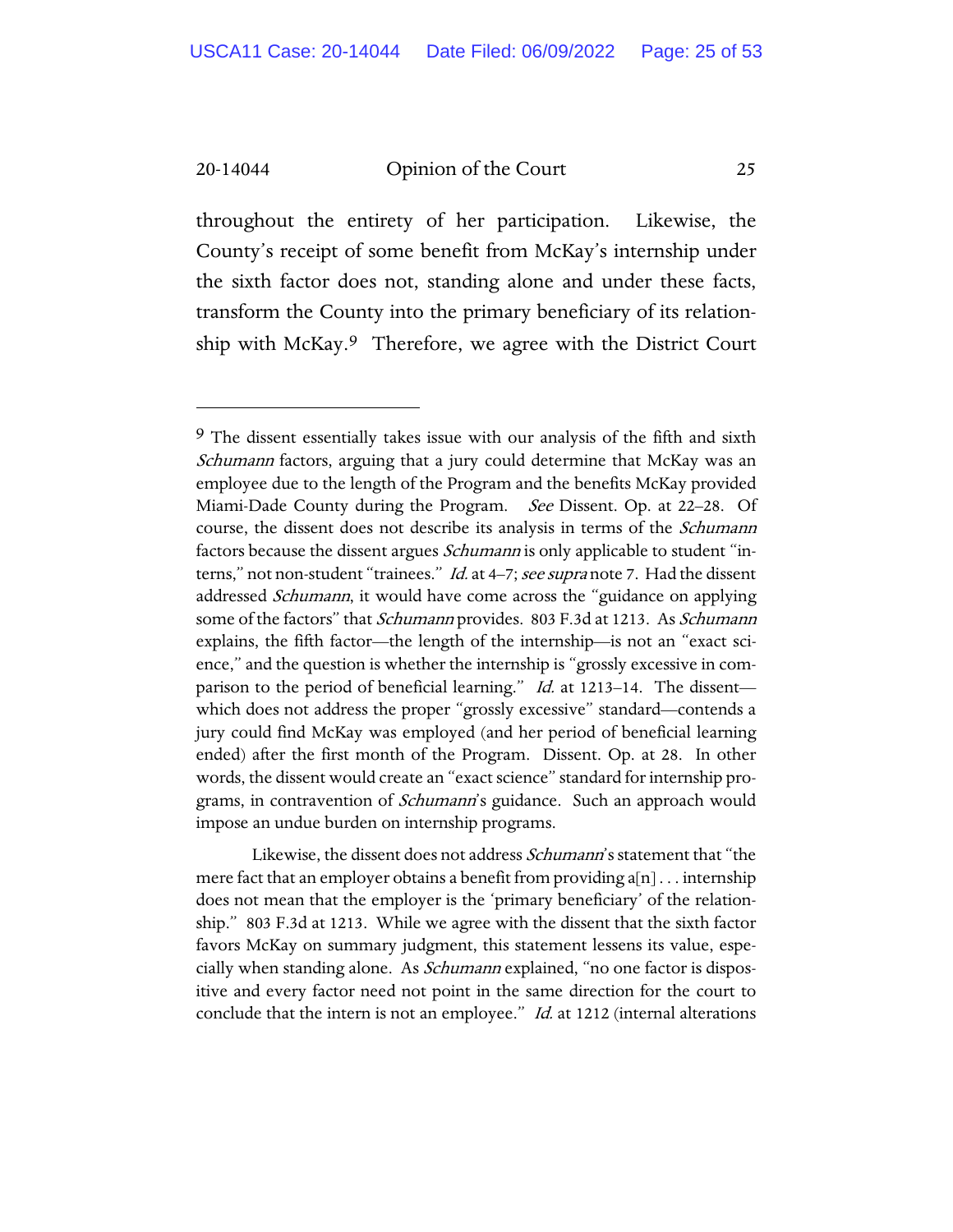that there is no material question of fact about whether McKay was an intern—she was.

## IV.

As McKay was an intern, not an employee, she is not entitled to minimum wage or overtime payments under the FLSA. §§  $206(a)$ ,  $207(a)(1)$ . Accordingly, we affirm the judgment of the District Court.

## AFFIRMED.

omitted). In other words, the sixth factor alone cannot get McKay past summary judgment, at least on these facts.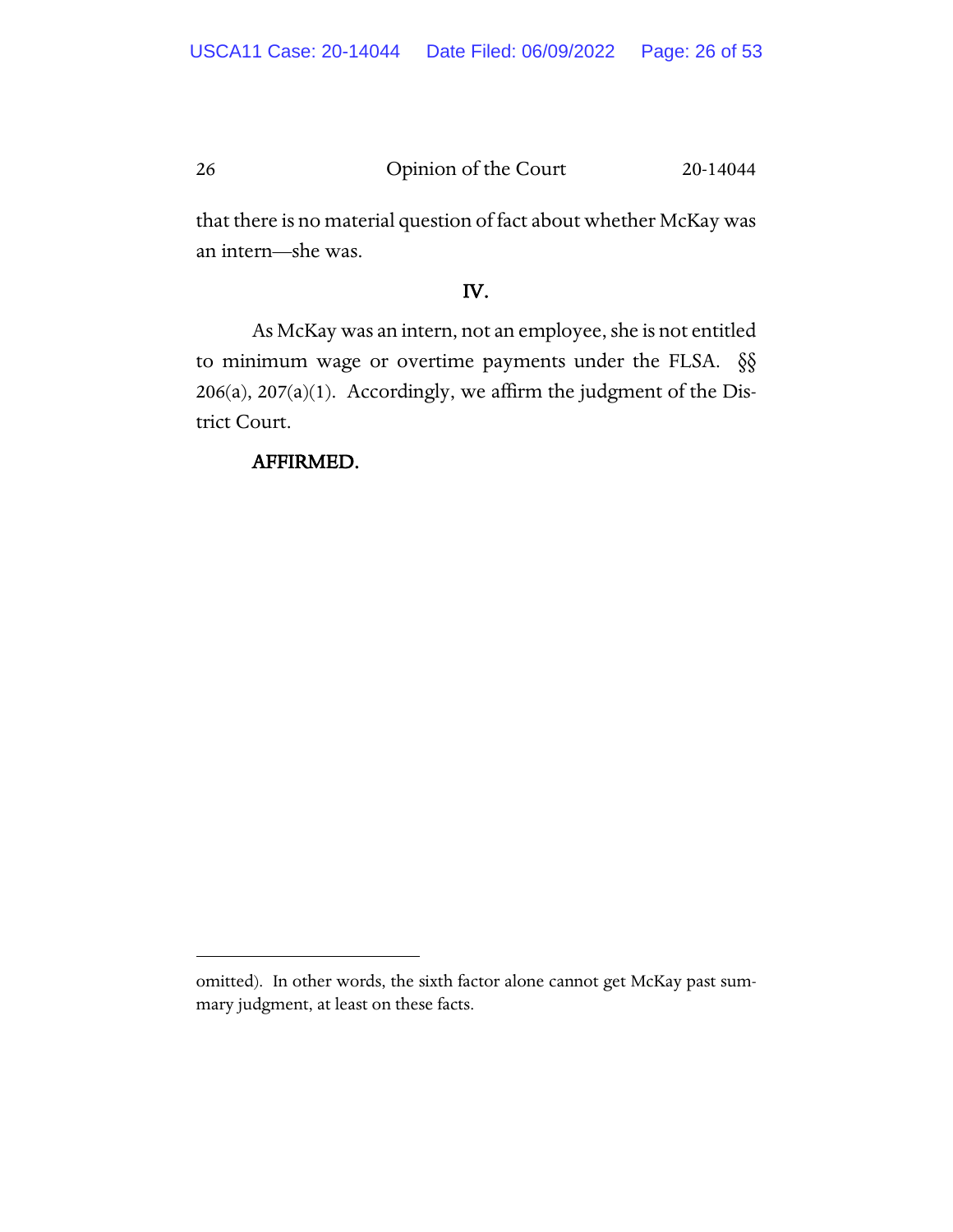JORDAN, Circuit Judge, Concurring in Part and Dissenting in Part:

I agree that Ms. McKay is not a volunteer under 29 U.S.C. §  $203(e)(4)(A)$  and 29 C.F.R. § 553.101(a), and join Parts II, III.A, and III.B.i of the court's opinion. But I respectfully dissent from Parts I and III.B.ii. Viewed in the light most favorable to Ms. McKay, the evidence and inferences create a jury question as to whether Ms. McKay comes within the trainee exception to the FLSA set out in Walling v. Portland Terminal Co., 330 U.S. 148 (1947), for all of the time she worked in Miami-Dade County's Forensic Imaging Preceptorship Program.

## I

Portland Terminal is critical to analyzing Ms. McKay's FLSA claim. I therefore begin by setting out its facts and rationale in detail.

## A

The case involved a claim for wages under the FLSA by prospective yard brakemen who took a seven- to eight-day "course of practical training" provided by a railroad. 330 U.S. at 149. The training was required for permanent employment with the railroad. See id. Once accepted for the course, trainees were "turned over to a yard crew for instruction," and "then gradually [were] permitted to do actual work under close scrutiny." Id. The trainees' activities "d[id] not displace any of the regular employees, who d[id] most of the work themselves," and who had to "stand immediately by to supervise whatever the trainees d[id]." *Id.* at 149–50.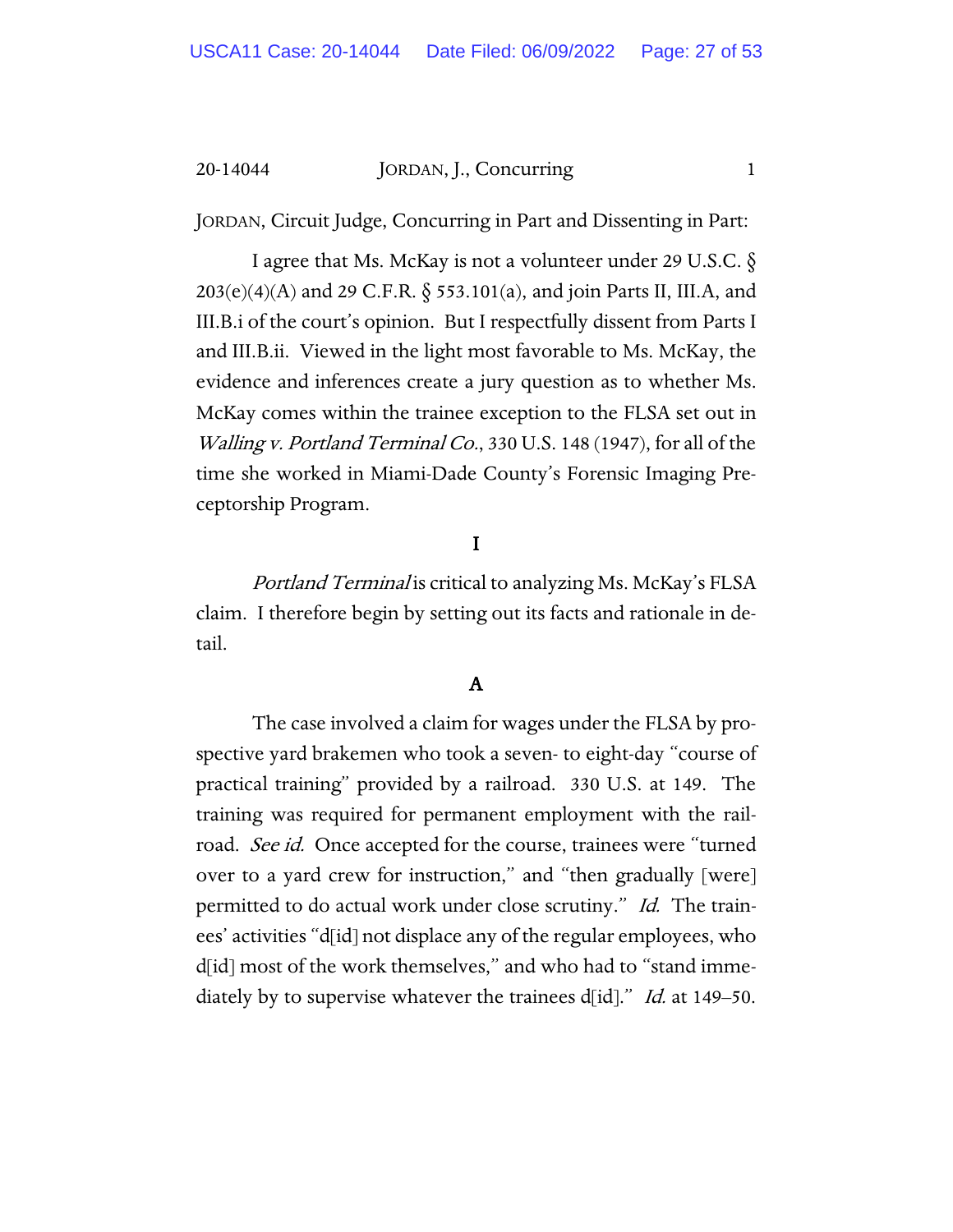The trainees' work did "not expedite the company business, but [could], and sometimes d[id], actually impede it and retard it." Id. at 150. If the trainees "complete[d] their course of instruction satisfactorily and [were] certified as competent," their names were placed on a list from which the railroad could "draw when their services we[re] needed." *Id.* Unless they completed the course and were certified as competent, the trainees were not put on the list. See id. They received no pay or allowance for the training course, and did not expect any such renumeration. See id.

Based on these facts, the Supreme Court held that the railroad trainees were not employees under the FLSA. Though "[w]ithout doubt" the FLSA "covers trainees, beginners, apprentices, or learners if they are employed to work for an employer for compensation," the phrase "suffer or permit to work" in the FLSA "was obviously not intended to stamp all persons as employees who, without any express or implied compensation agreement, might work for their own advantage on the premises of another." Id. at 151–52. There was no indication that Congress intended the FLSA to cover persons "who, without promise or expectation of compensation, but solely for his personal purpose or pleasure, worked in activities carried on by other persons either for their pleasure or profit." *Id.* at 152.

The FLSA's language, though broad, could "not be interpreted so as to make a person whose work serves only his own interest an employee of another person who gives him aid and instruction." *Id.* If the trainees were taking similar courses of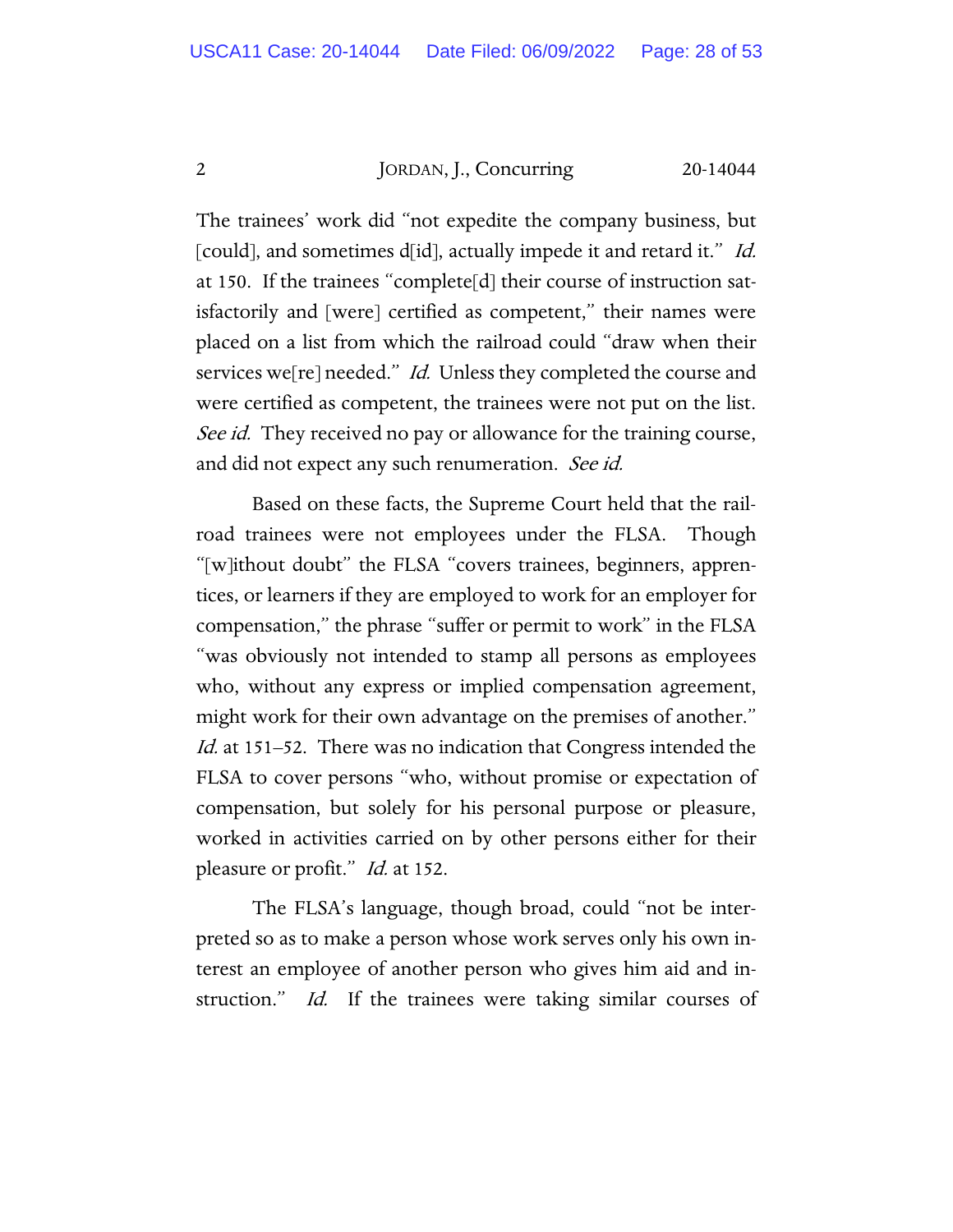instruction at a vocational school, they would not be thought of as employees. *See id.* at 152–53. The FLSA, said the Court, "was not intended to penalize railroads for providing, free of charge, the same kind of instruction at a place and in a manner which would most greatly benefit the trainees." *Id.* at 153. Finally, the Court pointed out that "the railroads receive[d] no 'immediate advantage' from any work done by the trainees." Id.[1](#page-28-0)

## B

Internships and externships in the academic setting "provide opportunities for students to observe and learn from real-life experiences at field placements[.]" Lauren K. Knight, The Free Labor Standards Act? A Look at the Ongoing Discussion Regarding Unpaid Legal Internships and Externships, 44 U. Balt. L. Rev. 21, 27 (2014). Student externs receive academic credit, usually have to complete a classroom or educational component led by a faculty member, and generally cannot accept compensation. See id. Student interns, on the other hand, do not obtain academic credit, generally do not have faculty supervision, and can be paid. See id.; Cynthia Anne Baker, Externships: Teaching, Practice, and the

<span id="page-28-0"></span><sup>&</sup>lt;sup>1</sup> The Supreme Court came to the same conclusion in *Walling v. Nashville*, C. & St. L. Ry., 330 U.S. 158, 160 (1947), a companion case to Portland Terminal involving persons training to become railroad firemen, brakemen, and switchmen. Before *Portland Terminal*, we had held that trainees of a terminal company who worked alongside a full crew for a training period averaging about a week were not employees under the FLSA. See Walling v. Jacksonville Terminal Co., 148 F.2d 768, 769–71 (5th Cir. 1945).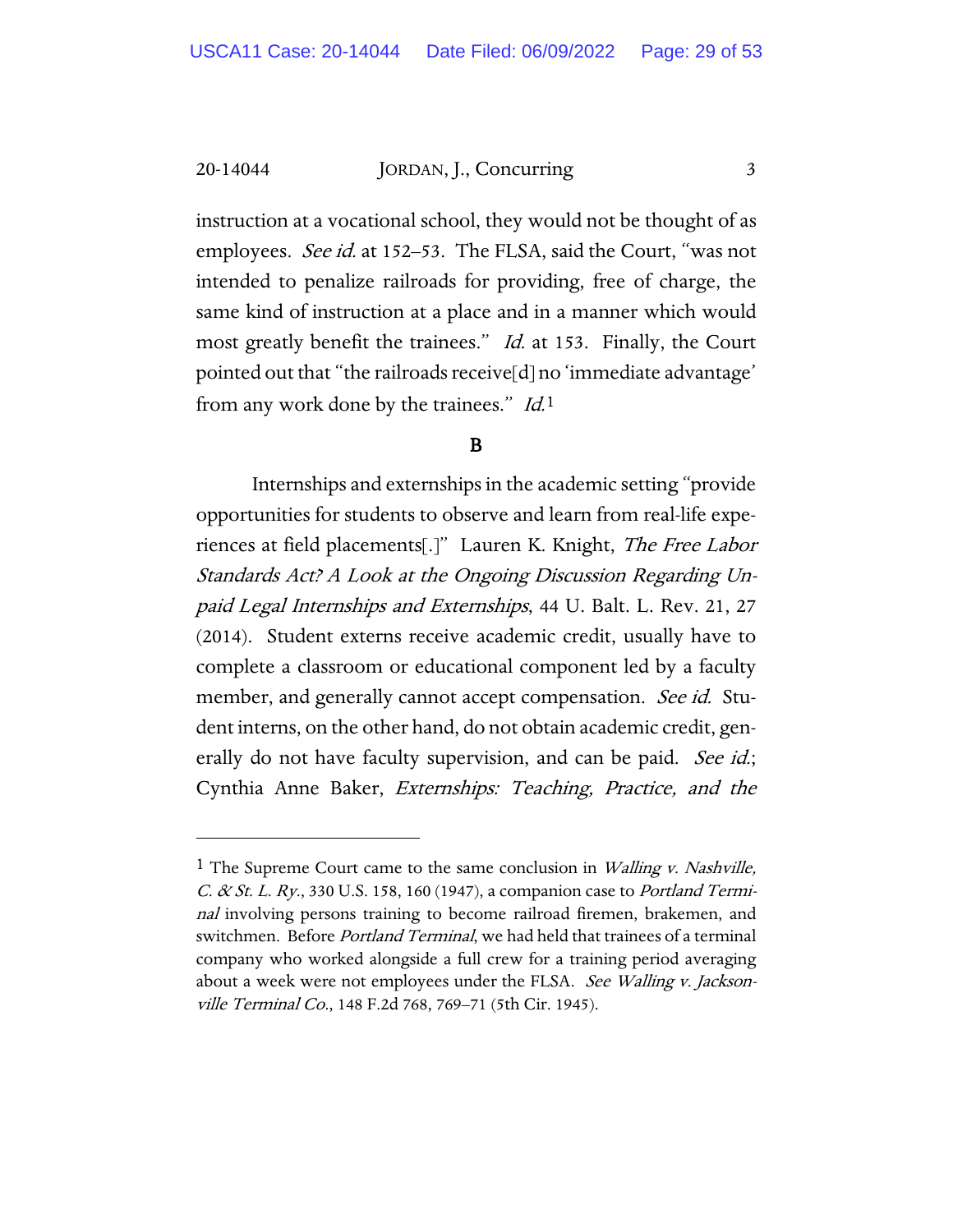Buildable Hour, 51 Ind. L. Rev. 428, 433 (2018); Nancy M. Maurer & Liz Ryan Cole, Design, Teach and Manage: Ensuring Educational Integrity in Field Placement Courses, 19 Clinical L. Rev. 115, 120 & n.12 (2012).

In Schumann v. Collier Anesthesia, P.A., 803 F.3d 1199, 1211–12 (11th Cir. 2015), we adopted a modified Portland Terminal multi-factor test to evaluate FLSA claims by externs and interns. That case involved nursing students in a master's degree program at a for-profit institution who worked at an anesthesia facility to complete the clinical experience required for certified registered nurse anesthetists to become licensed in Florida. And we emphasized several times that our opinion (and the modified *Portland* Terminal test we adopted) was limited to "the modern internship as a requirement for academic credit and professional certification and licensure." *Id.* at 1213. See also id. at 1203 ("[W]e now adopt an application of *Portland Terminal's* 'primary beneficiary' test specifically tailored to account for the unique qualities of the type of internship at issue in this case."); *id.* at 1211 ("Longer-term, intensive modern internships that are required to obtain academic degrees and professional certification and licensure in a field are just too different from the short training class offered by the railroad in *Portland Terminal* for the purpose of creating its own labor pool.").

Schumann agreed with and relied on a Second Circuit case, Glatt v. Fox Searchlight Pictures, Inc., 811 F.3d 528 (2d Cir. 2016). Importantly, Glatt similarly concerned internships by current or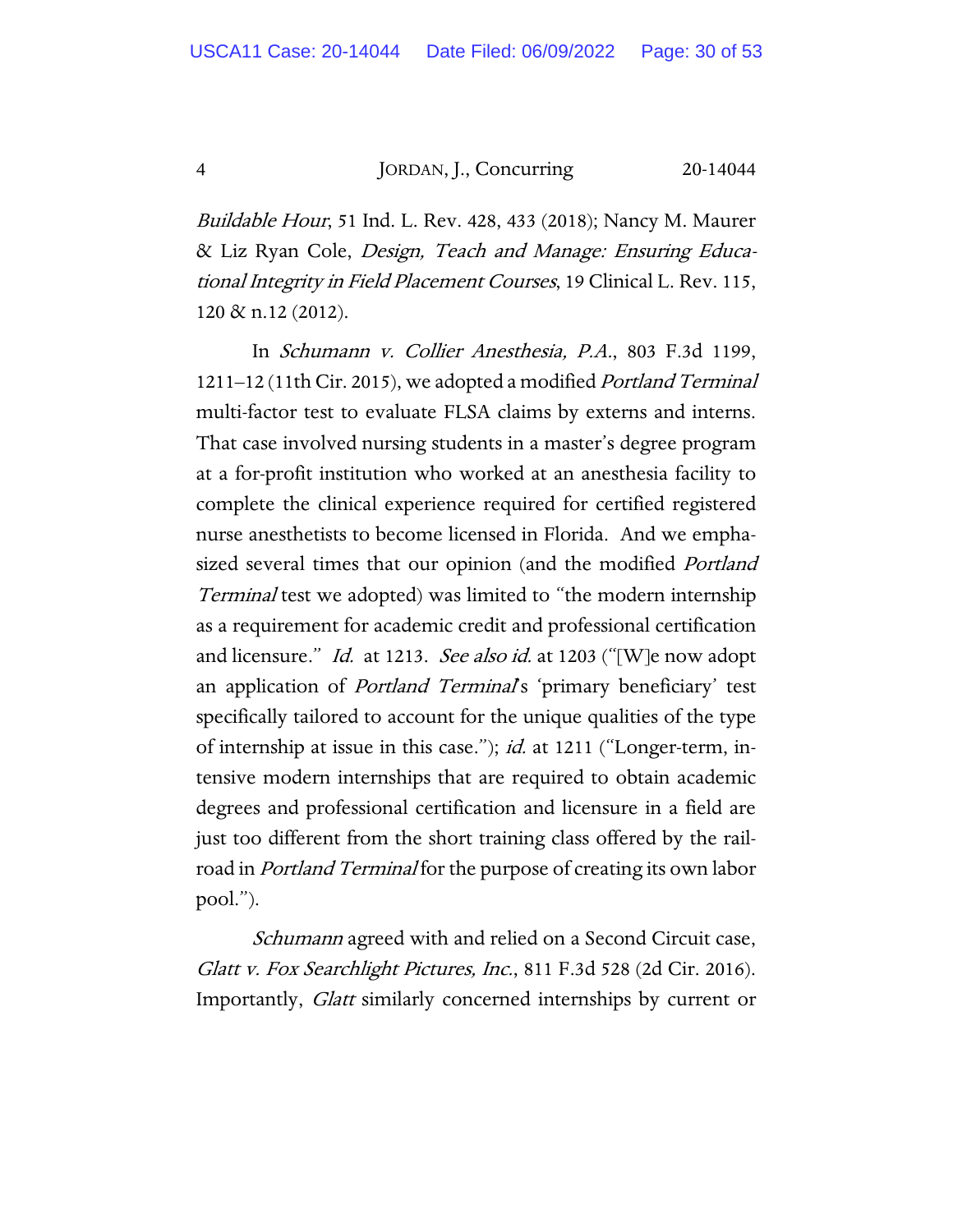recently-graduated students and its test was likewise confined to that setting.<sup>[2](#page-30-0)</sup> See id. at 537 ("The approach we adopt . . . reflects a central feature of the modern internship—the relationship between the internship and the intern's formal education—and is confined to internships and does not apply to training programs in other contexts. The purpose of a bona-fide internship is to integrate classroom learning with practical skill development in a realworld setting. . . . By focusing on the educational aspects of the internship, our approach better reflects the roles of internships in today's economy[.]").[3](#page-30-1)

<span id="page-30-0"></span><sup>2</sup> According to the majority, we all agree that unpaid recent graduates—just like student interns—are properly analyzed under the Glatt and Schumann test. I think that is a mischaracterization of our discussion of Glatt in Schumann. It is true that *Glatt* concerned both students and recent graduates and noted that "all of the plaintiffs were enrolled in or had recently completed a formal course of post-secondary education." 811 F.3d at 537. But Glatt remanded the case to the district court to apply its new six-factor test in the first instance, suggesting that it "may" consider additional "evidence on Glatt's and Footman's formal education." Id. at 538. The Second Circuit did not rule, as a matter of law, that the internships of current students and recent graduates are the same. They very well may be, if the FLSA permits a recent graduate to have a short, unpaid stint at a company immediately after graduation in order to obtain necessary work experience. But that is very different from Ms. McKay, whose time working for Miami-Dade County was not very short, lasted far longer than her training, and started about eight years after her graduation from college.

<span id="page-30-1"></span> $3$  Schumann cited to the initial Glatt decision, which was later superseded by the version quoted above. See Glatt v. Fox Searchlight Pictures, Inc., 791 F.3d 376 (2d Cir. 2015).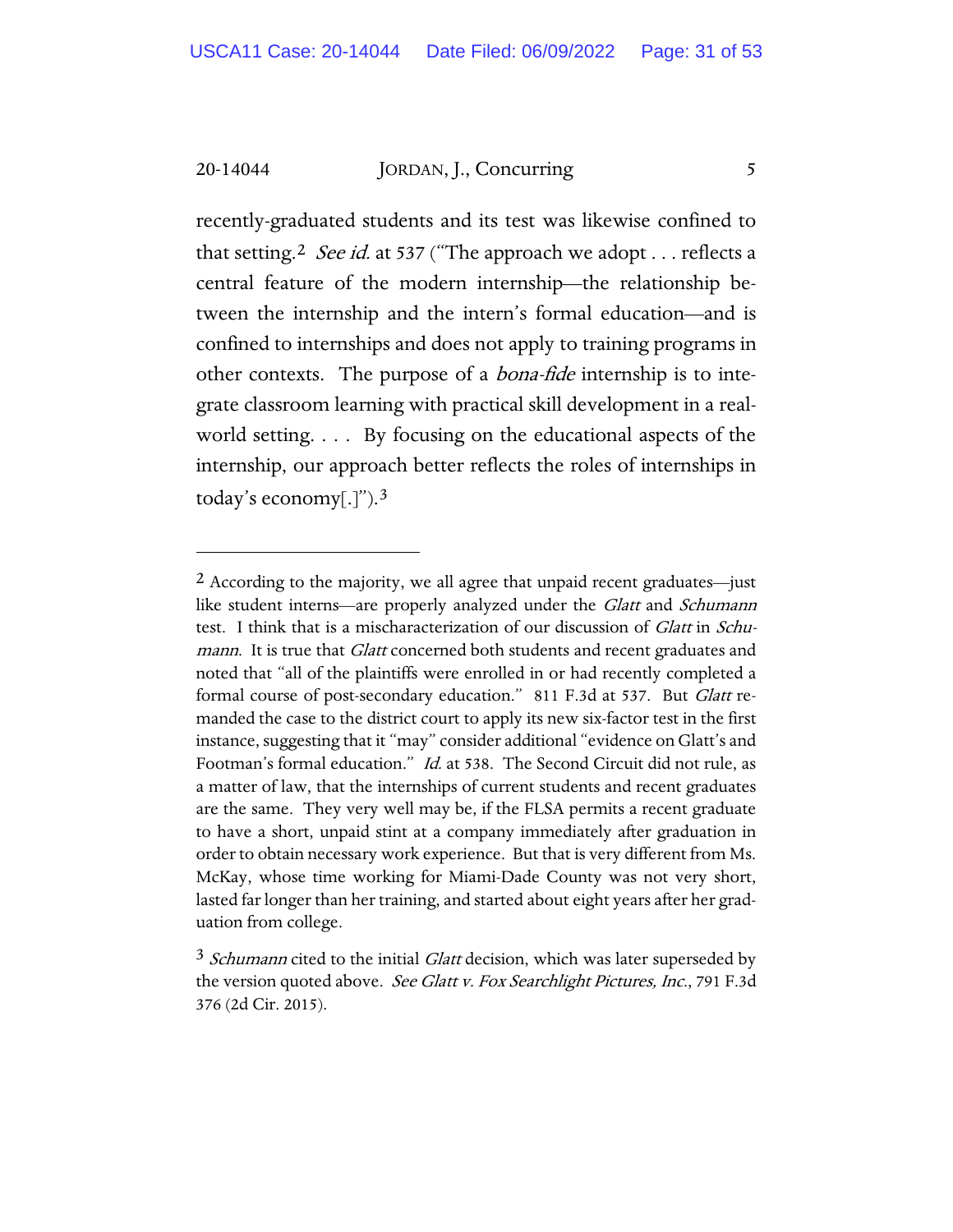Two of the non-exclusive factors we laid out in *Schumann* concern the connection of the internship to the student's academic studies and curriculum. Factor 3 is "the extent to which the internship is tied to the intern's formal education program by integrated coursework or the receipt of academic credit;" Factor 4 is "the extent to which the internship accommodates the intern's academic commitments by corresponding to the academic calendar." See Schumann, 803 F.3d at 1212.

Determining employee status under the FLSA by mere reference to labels used by the parties is not appropriate, see Eberline v. Douglas J. Holdings, Inc., 982 F.3d 1006, 1013 (6th Cir. 2020), but it seems to me important that Ms. McKay is not the academic extern/intern that Schumann and Glatt were concerned with. First, she graduated from college in 2011, and began the FIPP about eight years later in 2019. See McKay Dep., D.E. 26-1, at 12, 20. Second, there is no indication in the record that the FIPP was in any way related to or connected to any current or future academic ventures or goals. Third, she did not need to complete the FIPP as a condition of securing professional licensure or certification or obtaining employment as a forensic/autopsy photographer. See D.E. 30 at  $\P$ 6. I would therefore not use the modified Portland Terminal test as set out in *Schumann* and *Glatt* here. See generally 1 Ellen C. Kearns et al., The Fair Labor Standards Act, Chapter III.C, at 3-39 to 3-51 (ABA Section of Labor and Employment Law 3d ed. 2015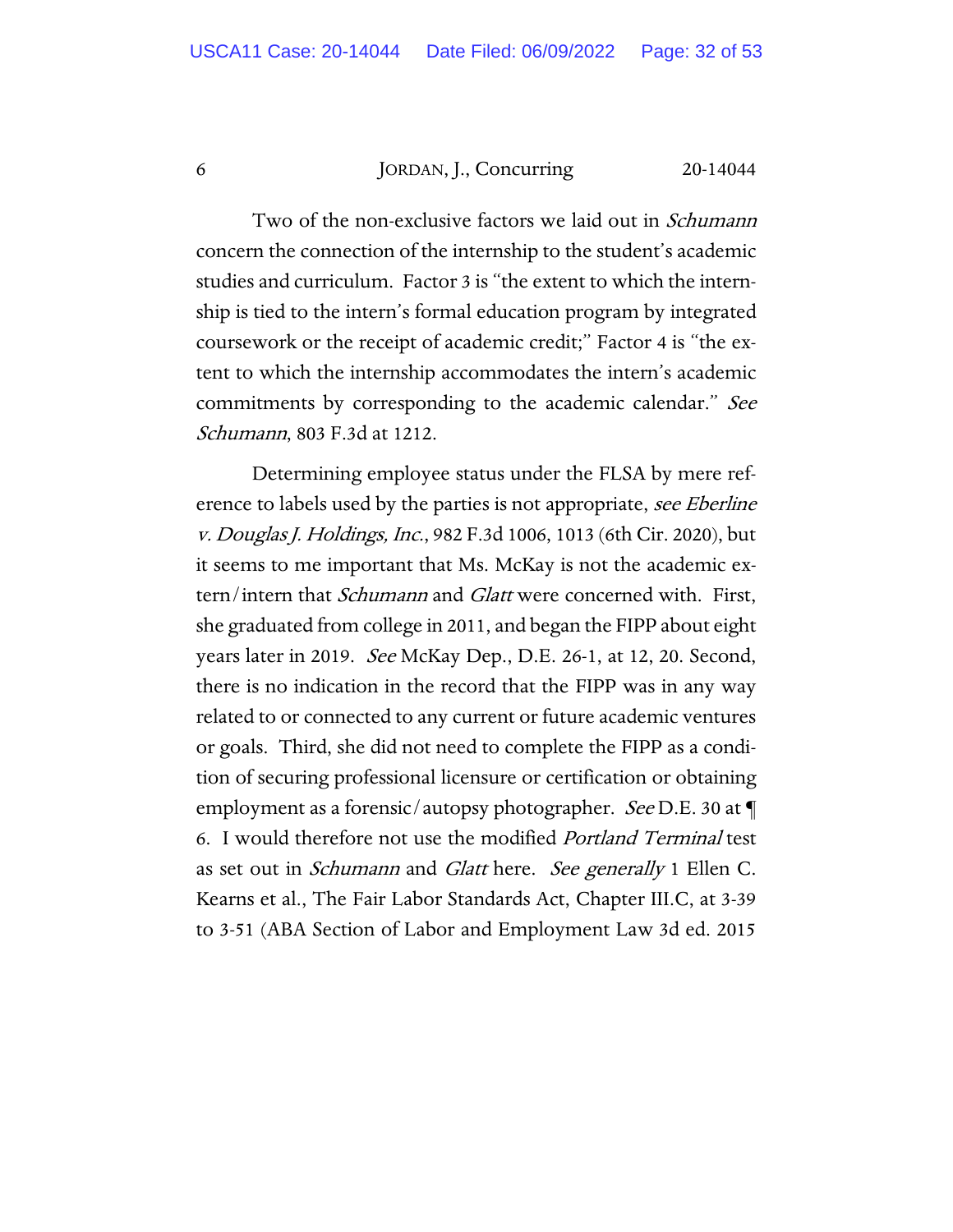& Cum Supp. 2019) (discussing externs and interns as a separate sub-category of trainees).[4](#page-32-0)

Setting out a test is, of course, only a starting point; how a test is applied often matters more than how it is phrased. Even if the Schumann test were a good fit here, I would not apply it in the same way as the court. The court dismisses Factors 3 and 4 quoted above—and says that they are inapplicable because Ms. McKay is not enrolled in any academic courses related to the FIPP. That does not seem right. If the *Schumann* test is going to be used outside of its intended academic extern/intern setting then Factors 3 and 4, rather than being zeroed out in a case like this one, need to be weighed in favor of Ms. McKay and point to the applicability of the FLSA. Where there is no academic, licensure, or certification connection whatsoever, the person who is performing work in a long-term training program at some point starts to look more like an employee under the modified *Portland Terminal* test announced in *Schumann*. By eliminating Factors 3 and 4, the court improperly stacks the *Schumann* test against an FLSA trainee like Ms. McKay and in favor of the defendant who is opposing employee classification.

## II

<span id="page-32-0"></span> $4$  On the other hand, I believe the *Schumann/Glatt* test would apply to students who were participating in the FIPP as externs or interns while pursuing their college degrees or fulfilling requirements for professional licensure or certification.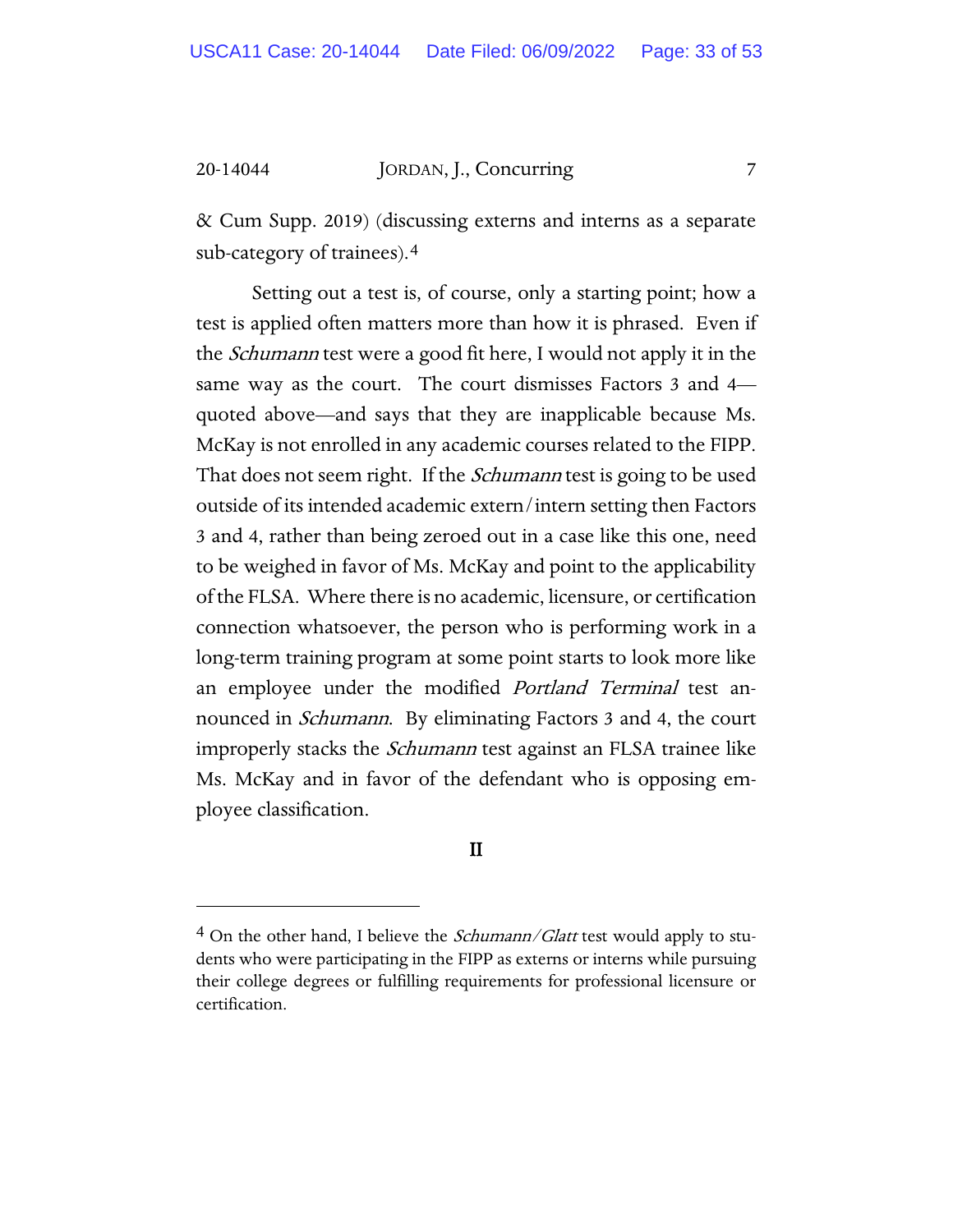Whether or not we apply *Schumann*, we should not affirm the grant of summary judgment in favor of Miami-Dade County. On this record, a jury should decide whether Ms. McKay was an employee for purposes of the FLSA during a part of the FIPP.

## A

If *Schumann* does not govern, what standard should we use?

As noted, Ms. McKay's work in the FIPP has no educational component or connection. She participated in the FIPP years after graduating from college to obtain job experience through training. Because Ms. McKay was not an academic extern or intern, and was not participating in the FIPP to obtain licensure or certification, I propose that we simply analyze her status by assessing the totality of the circumstances under Portland Terminal. See Rutherford Food Corp. v. McComb, 331 U.S. 722, 729–30 (1947) (citing Portland Terminal and addressing whether workers at a slaughterhouse were employees or independent contractors: "We think . . . that the determination of the relationship does not depend on . . . isolated factors but rather upon the circumstances of the whole activity."). That holistic approach focuses on the economic realities of the particular situation. See Tony and Susan Alamo Foundation v. Sec'y of Labor, 471 U.S. 290, 301 (1985) ("[T]he test of employment under the Act is one of 'economic reality[.]"); *Donovan v. New* Floridian Hotel, Inc., 676 F.2d 468, 470 (11th Cir. 1982) ("It is wellestablished that the issue of whether an employment relationship exists under the FLSA must be judged by the 'economic realities' of the individual case."); Brennan v. Partida, 492 F.2d 707, 709 (5th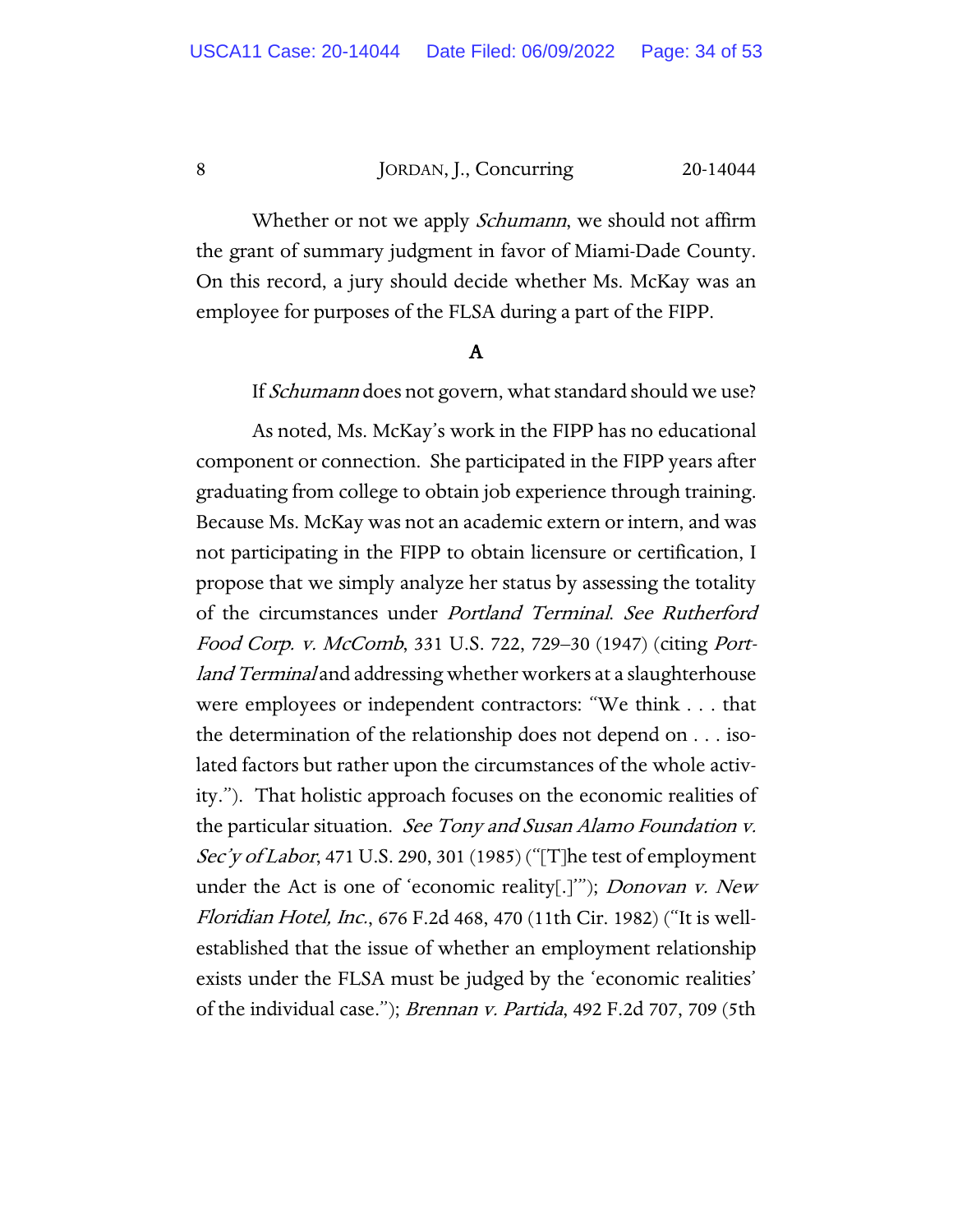Cir. 1974) ("An unbroken line of authority makes it abundantly clear that a determination of whether a worker is an 'employee' within the [FLSA] depends on the underlying economic realities.") (collecting cases).

Admittedly, my approach is not completely at odds with Schumann, 803 F.3d at 1212, and *Glatt*, 811 F.3d at 5337, both of which take into account all of the relevant circumstances. Nevertheless, I think it offers some comparative benefits. Practically, it does not pigeonhole Ms. McKay into an extern/intern category where she does not belong. *Cf. Schumann*, 803 F.3d at 1212 (noting that "the training in Portland Terminal was so different from a modern internship for academic, certification, and licensure purposes"); Matthew Tripp, In the Defense of Unpaid Internships: Proposing a Workable Test for Eliminating Illegal Internships, 63 Drake L. Rev. 341, 353–54 (2015) ("Portland Terminal was a case about trainees, not interns. . . . All in all, applying the trainee test to interns is like forcing a square peg into a round hole."). Linguistically, it is more straightforward because it avoids listing a large number of preset factors while at the same time characterizing them as non-exclusive. See Nat. Trust Ins. Co. v. Southern Heating and Cooling, Inc., 12 F.4th 1278, 1286 (11th Cir. 2021) (explaining that because our list of guideposts for the exercise of discretion under the Declaratory Judgment Act is not exhaustive, not all are required, and none are controlling, "we essentially employ a totalityof-the-circumstances standard"); In re Jefferson Cnty., Ala., 491 B.R. 277, 297 n.15 (N.D. Ala. 2013) (observing that multi-factor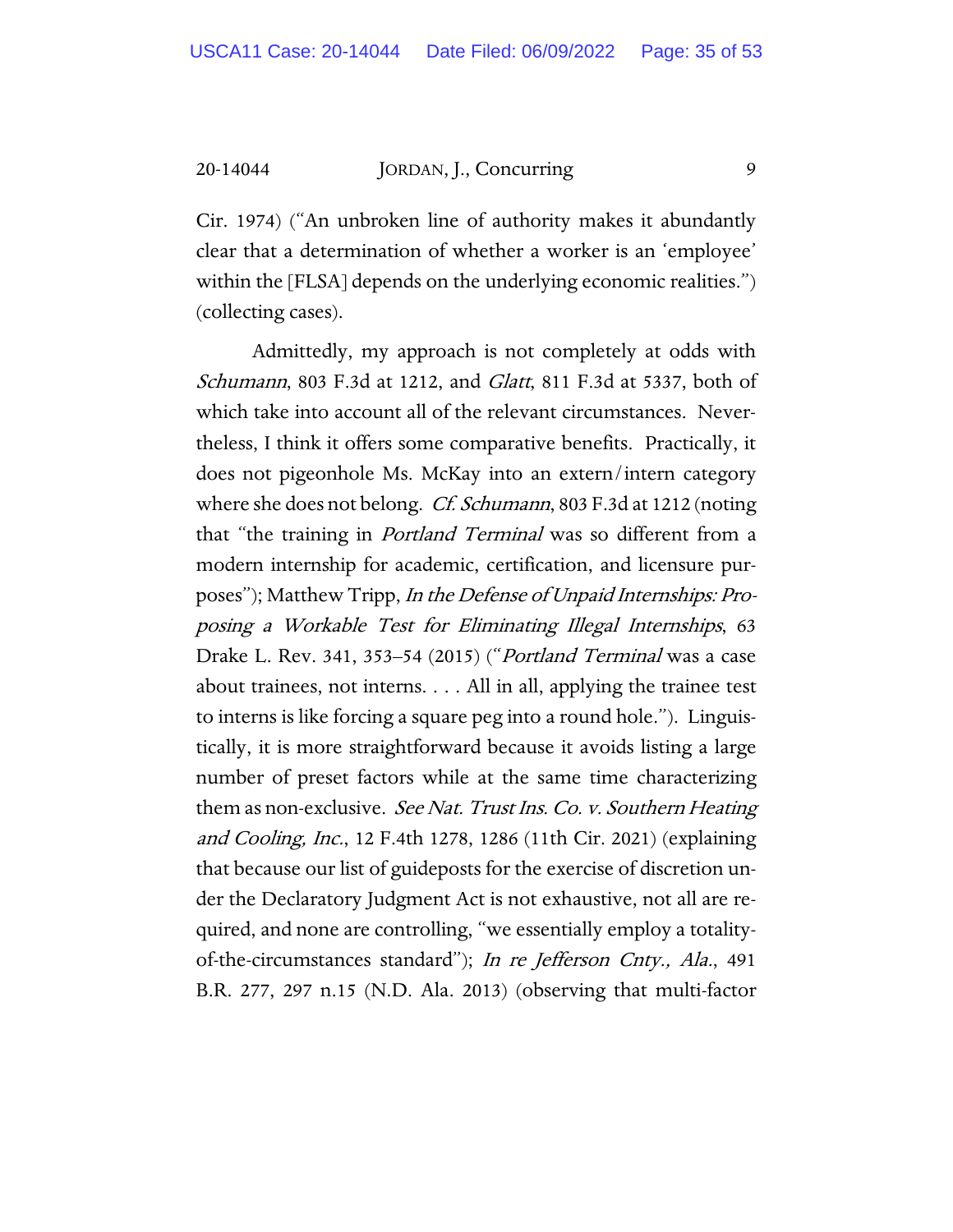tests "essentially come down to a totality of the circumstances analysis").

The lower federal courts have applied *Portland Terminal* in a number of cases addressing whether run-of-the-mill trainees (i.e., persons doing work (i) without receiving academic credit and (ii) not for professional licensure and certification) are employees under the FLSA. Those cases, it seems to me, are the most analogous to Ms. McKay's participation in the FIPP.[5](#page-35-0)

<span id="page-35-0"></span> $5$  In addition to *Schumann* and *Glatt*, there are numerous circuit and district court cases addressing whether students or other persons doing work connected in some way to their academic endeavors or to licensure/certification were employees under the FLSA. I list some of those cases here, but do not discuss them because Ms. McKay's work at the FIPP did not have an educational component or connection and was not done for the purpose of licensure or certification. See, e.g., Velarde v. GW GJ, Inc., 914 F.3d 779, 785–89 (2d Cir. 2019); Nesbitt v. FCNH, Inc., 908 F.3d 643, 645–49 (10th Cir. 2018); Benjamin v. B & H Educ., Inc., 877 F.3d 1139, 1147–48 (9th Cir. 2017); Wang v. Hearst Corp., 877 F.3d 69, 71, 73–76 (2d Cir. 2017); Hollins v. Regency Corp., 867 F.3d 830, 836 (7th Cir. 2017); Solis v. Laurelbrook Sanitarium & Sch., Inc., 642 F.3d 518, 520 (6th Cir. 2011); Bienkowski v. Northeastern Univ., 285 F.3d 138, 139-41 (1st Cir. 2002); Marshall v. Regis Educ. Corp., 666 F.2d 1324, 1327 (10th Cir. 1981); Marshall v. Baptist Hosp., Inc., 473 F. Supp. 465, 472–75 (M.D. Tenn. 1979), rev'd on other grounds, 668 F.2d 234 (6th Cir. 1981). There are also some cases addressing whether persons doing work in church- or religious-related activities are employees under the FLSA. I do not discuss them either because they have an element not present here. See, e.g., Acosta v. Cathedral Buffet, Inc., 887 F.3d 761, 767 (6th Cir. 2018); Reich v. Shiloh True Light Church of Christ, 85 F.3d 616, 1996 WL 228802, at \*1–\*3 (4th Cir. 1996).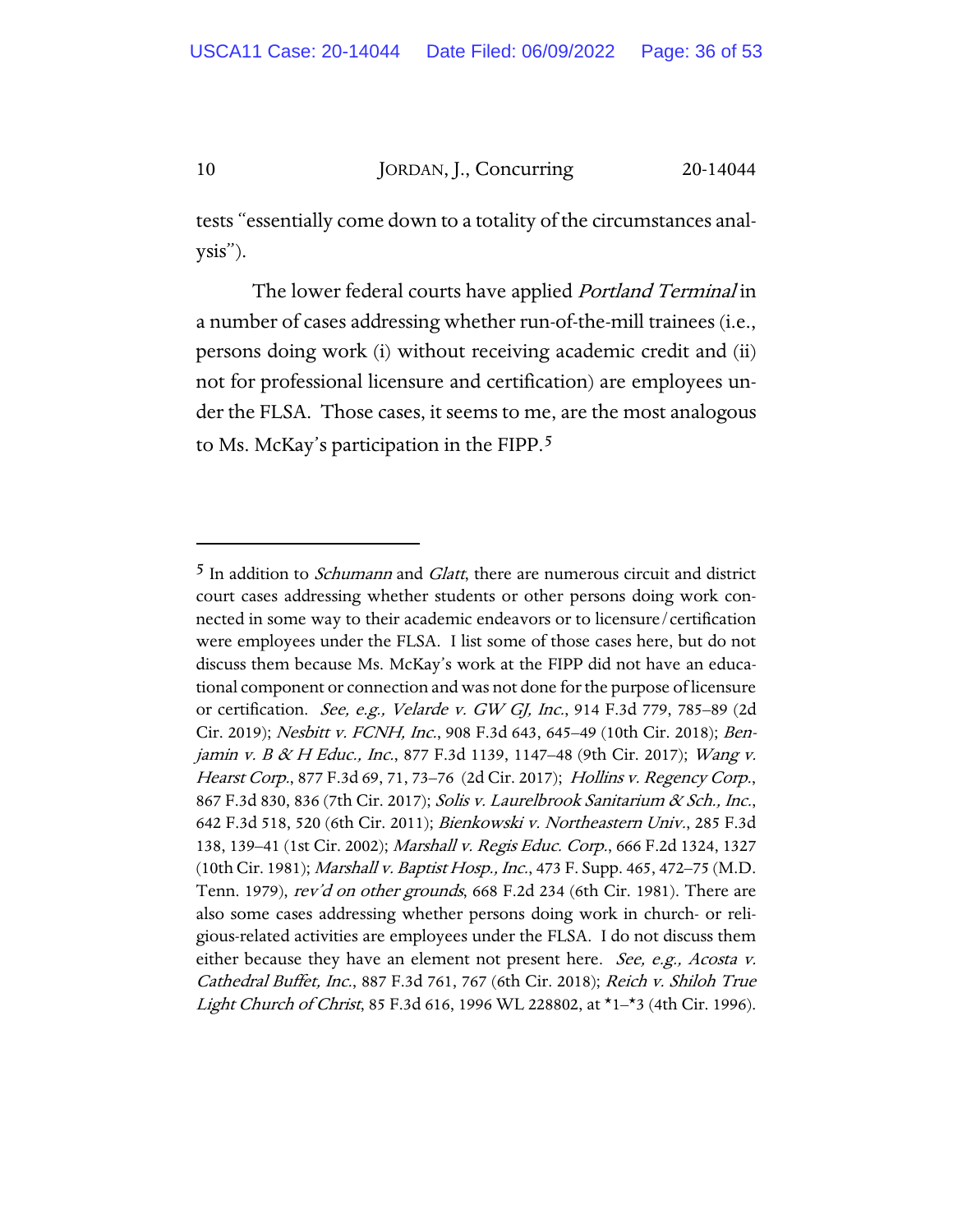Cases in which courts have held that trainees were FLSA employees under *Portland Terminal* include Wirtz v. Wardlaw, 339 F.2d 785, 786–87 (4th Cir. 1964) (high school students working 43 hours each week during the summer at an insurance agency for wages of \$12 per week, a sum below minimum wage standards), and *McLaughlin v. Ensley*, 877 F.2d 1207, 1210 (4th Cir. 1989) (snack food distribution trainees who accompanied and assisted experienced routemen during a week-long orientation period). Cases in which courts have held that trainees were not FLSA employees include Donovan v. American Airlines, Inc., 686 F.2d 267, 268–73 (5th Cir. 1982) (flight attendant/reservation sales agent trainees attending training at airline's facility for 40 hours per week for two to five weeks); Donovan v. Trans World Airlines, Inc., 726 F.2d 415, 416–17 (8th Cir. 1984) (flight attendant trainees attending training at airline's facility for four weeks); and Reich v. Parker Fire Protection Dist., 992 F.2d 1023, 1025–29 (10th Cir. 1993) (firefighters who had to attend and complete a 10-week training course at the firefighting academy as a condition of employment). See also Jacksonville Terminal, 148 F.2d at 769–71 (pre-Portland Terminal case involving trainees of a terminal company who worked alongside full crews for a training period averaging one week). These decisions are of course context- and fact-dependent, but they shed some light on what matters in a case like this one, and I'll return to them later in Part III.

B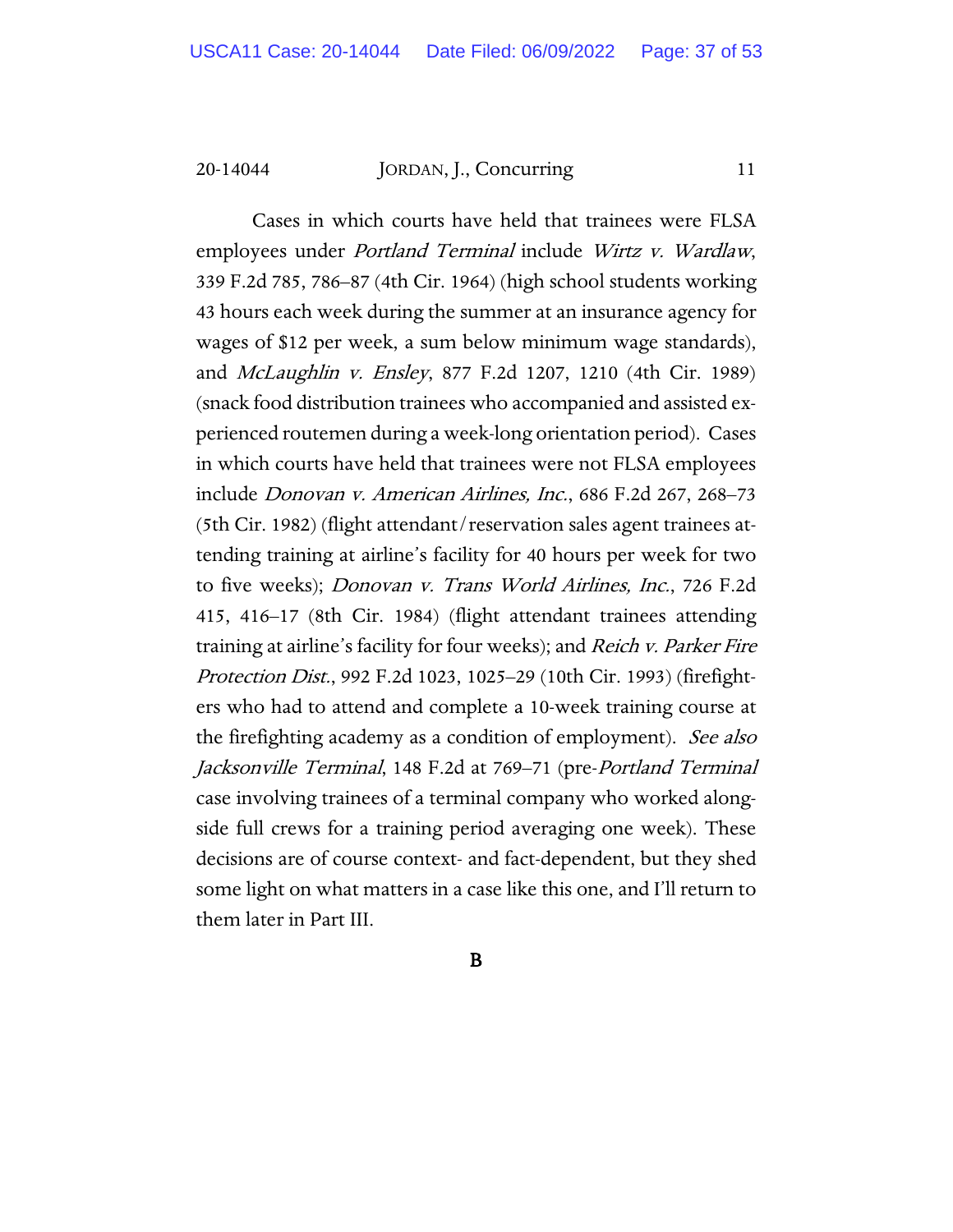In this circuit, whether or not a person is an employee under the FLSA generally constitutes a question of law. See, e.g., Schumann, 803 F.3d at 1207. But that does not mean that fact-finding by a jury is never warranted or permitted. A legal standard can only be applied to a set of facts, and when the facts (and/or inferences) are disputed Rule 56 kicks in.

Not surprisingly, we have explained that juries can decide contested factual matters in FLSA disputes. See, e.g., Watkins v. City of Montgomery, Ala., 775 F.3d 1280, 1288 (11th Cir. 2014) ("We acknowledge that the question of whether pay deductions for exempt employees are permissible under the FLSA can present a question of law that falls outside of the providence of the jury. But that is not necessarily the case, and it was not the situation here."). And we have several cases holding that FLSA issues must be put to the jury when there is conflicting evidence. *See, e.g.*, *Mitchell v. City Ice Co.*, 273 F.2d 560, 562 (5th Cir. 1960) (whether company's sales were "retail sales" for purposes of an FLSA exemption); Asalde v. First Class Parking Sys. LLC, 898 F.3d 1136, 1141 (11th Cir. 2018) (whether valet tickets used by company in its commercial parking service were "materials" within the meaning of the FLSA's "handling clause"); St. Elien v. All Cnty. Env't Serv., Inc., 991 F.3d 1197, 1199–1201 (11th Cir. 2021) (whether employee was engaged in interstate commerce for purposes of the FLSA). One such case requiring a jury trial due to material issues of fact concerned a question similar to the one presented here—whether a trainee learning the job of an automobile wholesaler was an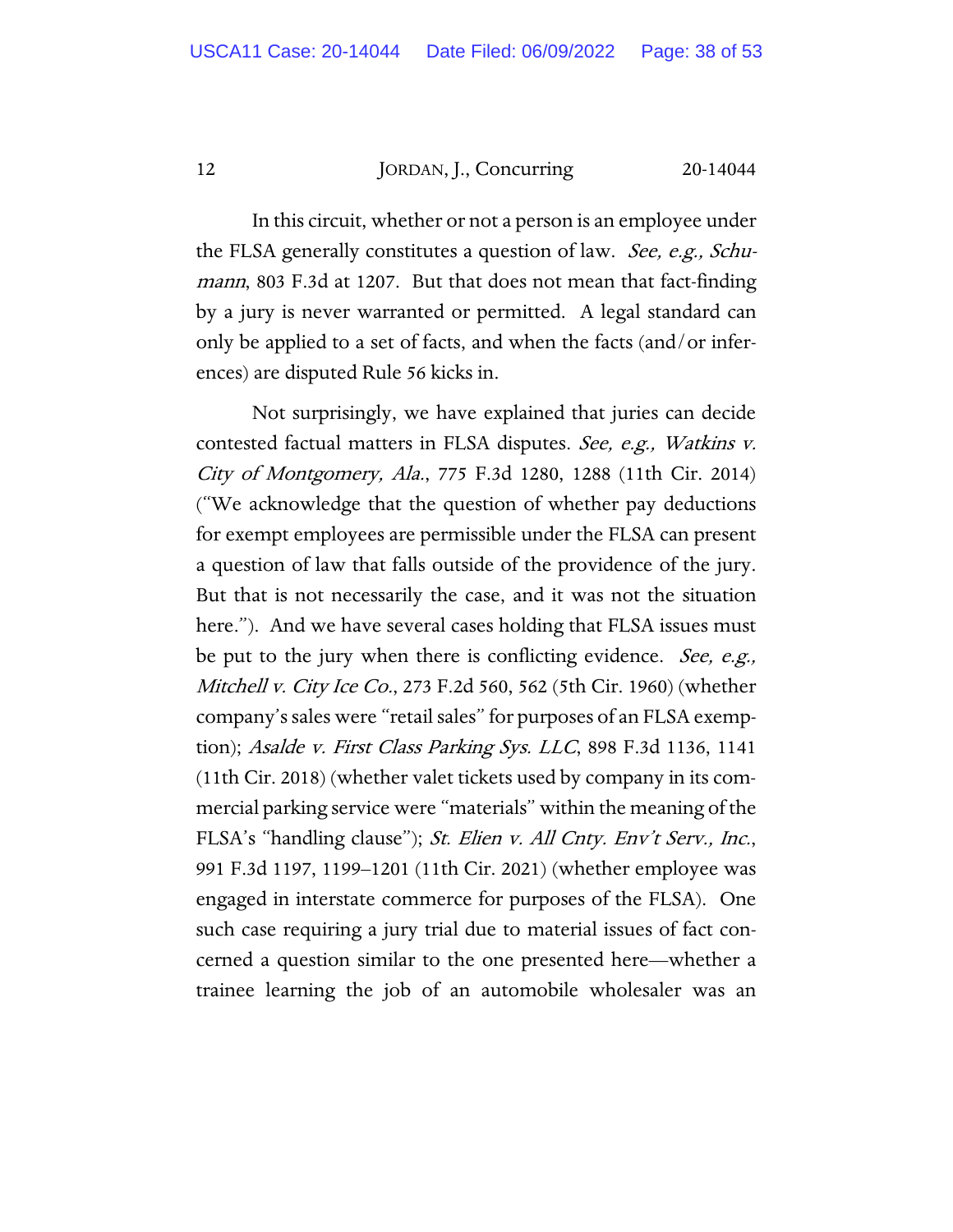employee under the FLSA. See Axel v. Fields Motorcars of Florida, Inc., 711 F. App'x 942, 947-49 (11th Cir. 2017).<sup>[6](#page-38-0)</sup>

Rule 56 does not just forbid summary judgment when the material facts are disputed; it also requires a jury trial when the facts are undisputed but the inferences that can be drawn from those facts are contested. "Even where the parties agree on the facts, '[i]f reasonable minds might differ on the inferences arising from undisputed facts, then the court should deny summary judgment.'" Manners v. Cannella, 891 F.3d 959, 967 (11th Cir. 2018) (citation omitted). Accord Warrior Tombigbee Transp. Co., Inc. v. M/V Nan Fung, 695 F.2d 1294, 1296–97 (11th Cir. 1983); Lighting Fixture & Elec. Supply Co. v. Continental Ins. Co., 420 F.2d 1211, 1213–14 (5th Cir. 1969); Mary Kay Kane, 10A Fed. Prac. & Proc. Civ. (Wright & Miller) § 2725.2 (4th ed. & April 2022 update). With these principles in mind, I turn to the evidence submitted by the parties at summary judgment.

## III

The court's summary judgment analysis is flawed. I try to explain why below.

<span id="page-38-0"></span> $6$  The majority says that we applied the *Schumann* test to a trainee who was not enrolled in any formal education program in Axel. Fair enough, but the majority fails to grapple with the reality that Axel concluded that a genuine issue of material fact existed as to whether the plaintiff was an employee given the length of his time as a "trainee" and his possible displacement of other employees' work. *See* 711 F. App'x at 947–48.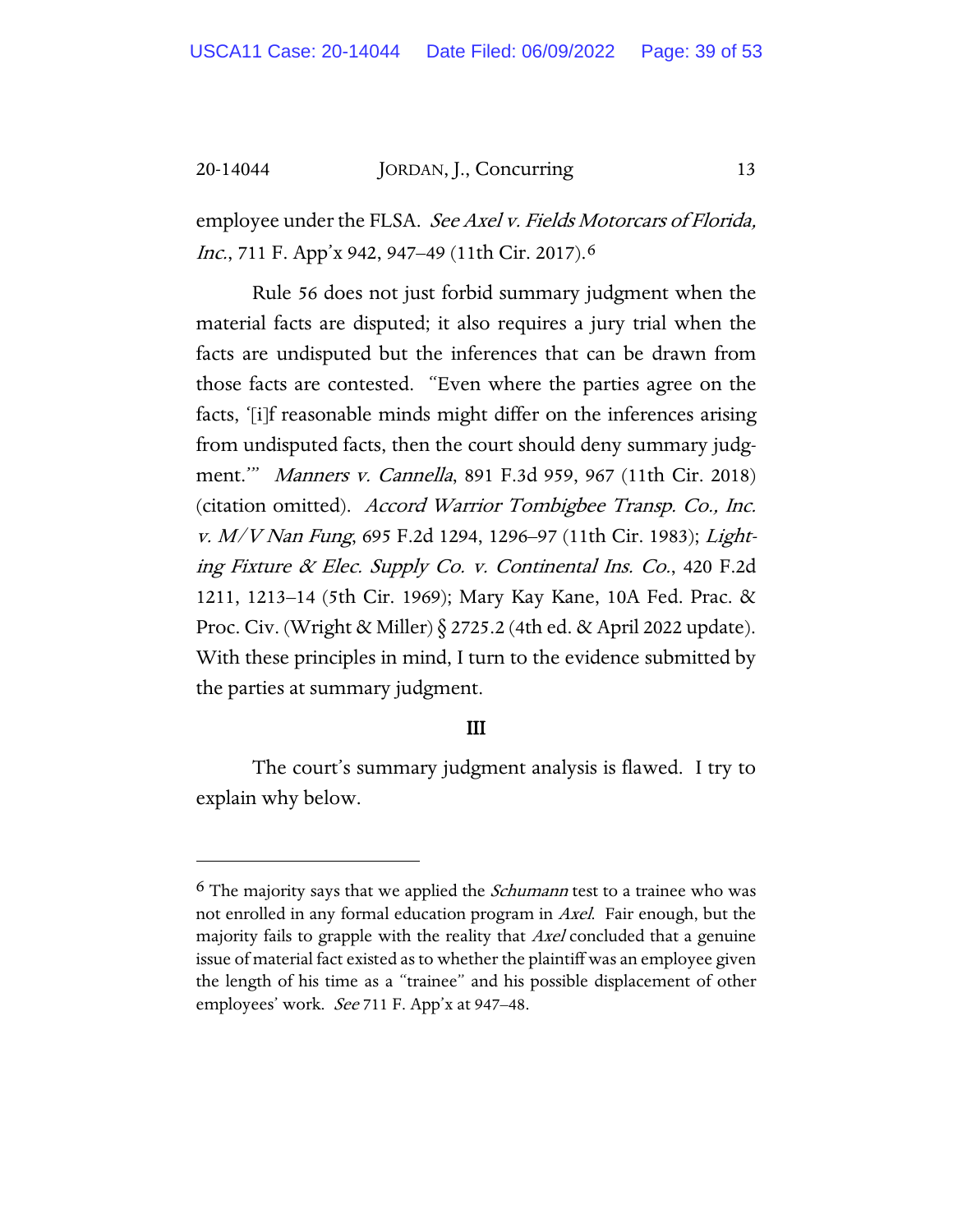## A

According to the court, certain facts point to Ms. McKay not being an employee of Miami-Dade County while working in the FIPP. First, she understood that there was no promise or expectation of compensation for participation in the FIPP. Second, she chose to participate in the FIPP to obtain valuable training similar to what she would have received in a formal forensic degree program and to avoid another four years of school. Third, the sixmonth duration of the FIPP was not "grossly excessive."

I agree that Ms. McKay's desire to obtain valuable training in lieu of further studies weighs in favor of non-employee status. But the other matters cited by the court are not clear-cut and do not entitle Miami-Dade County to summary judgment.

For starters, although Portland Terminal considered the worker's express or implied expectation of compensation, see 330 U.S. at 151–52, the parties' subjective understanding and intent matters little under the FLSA. *See, e.g., Partida*, 492 F.2d at 709 ("Nor does it matter that the parties had no intention of creating an employment relationship, for application of the FLSA does not turn on subjective intent."). Indeed, the Supreme Court has held that the FLSA can apply even when workers deny that they are covered employees. *See Alamo Foundation*, 471 U.S. at 302 ("If an exception to the Act were carved out for employees willing to testify that they performed work 'voluntarily,' employers might be able to use superior bargaining power to coerce employees to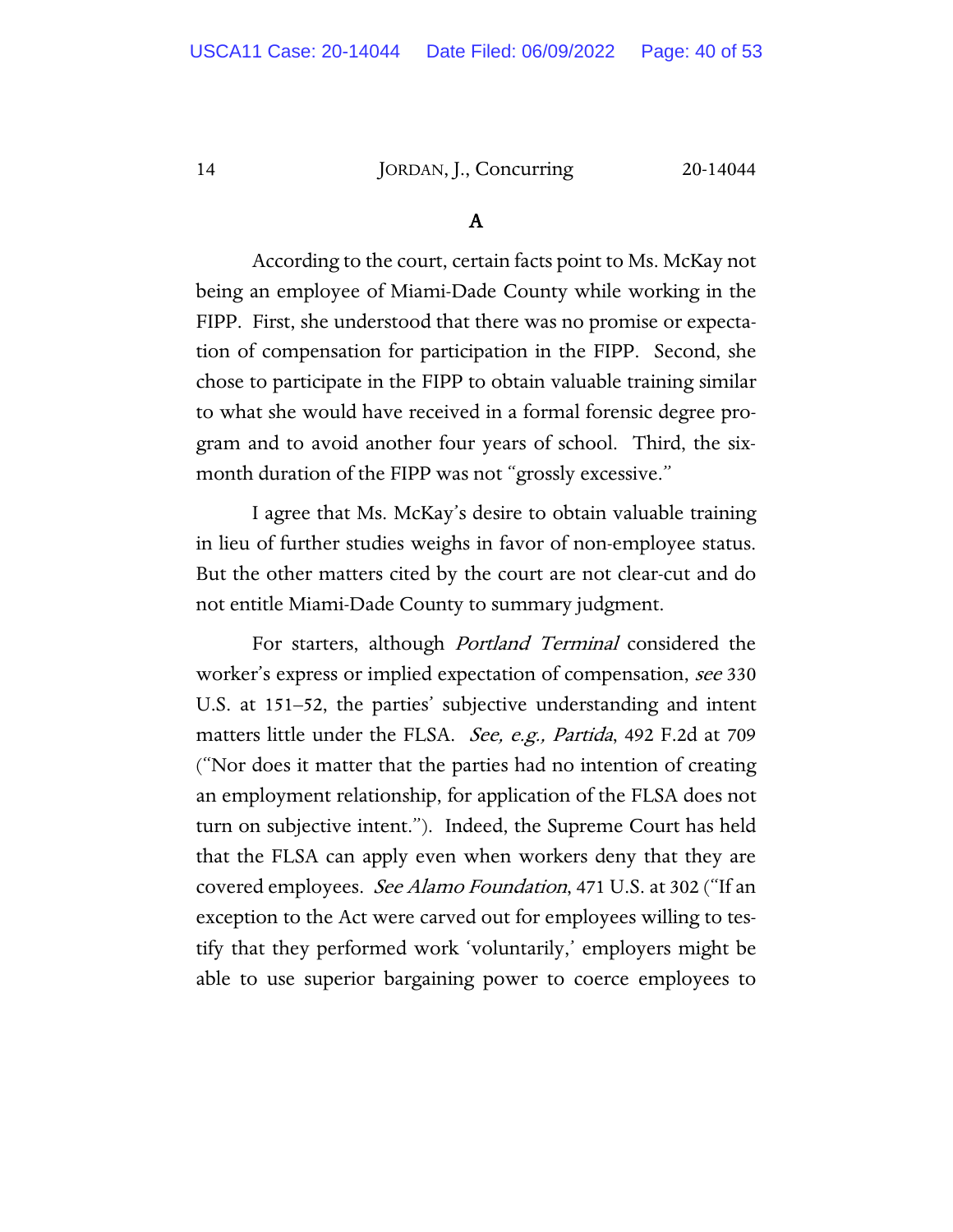make such assertions, or to waive their protections under the Act.").

As for the six-month term of the FIPP, the court brushes it off way too easily at summary judgment. The length of the training matters under the FLSA, and we must remember that the training in *Portland Terminal* lasted only seven to eight days. It is telling that none of the post-*Portland Terminal* decisions holding that trainees (i.e., not externs or interns doing work for academic credit, licensure, or certification) were not employees have involved a training course of over 10 weeks. See American Airlines, Inc., 686 F.2d at 268–73 (two- to five-week training course for flight attendant and reservation sales agent trainees); Trans World Airlines, 726 F.2d at 416–17 (four-week training course for flight attendant trainees); Parker Fire Protection Dist., 992 F.2d at 1025-29 (10week training course for career firefighters seeking employment). The FIPP was more than double that maximum length of time, and Ms. McKay participated in it for five months. The only programs that rival that length of time and were not deemed employment relationships under the FLSA were all part of broader rehabilitation initiatives. See, e.g., *Williams v. Strickland*, 87 F.3d 1064, 1066–68 (9th Cir. 1996) (participant in six-month rehabilitation program was not an "employee" entitled to wages under the FLSA for work therapy component of program); Armento v. Asheville Buncombe Cmty. Christian Ministry, Inc., 856 F. App'x 445, 450–56 (4th Cir. 2021) (participant in 24-month residential program for homeless veterans, which required on- or off-site volunteer work as part of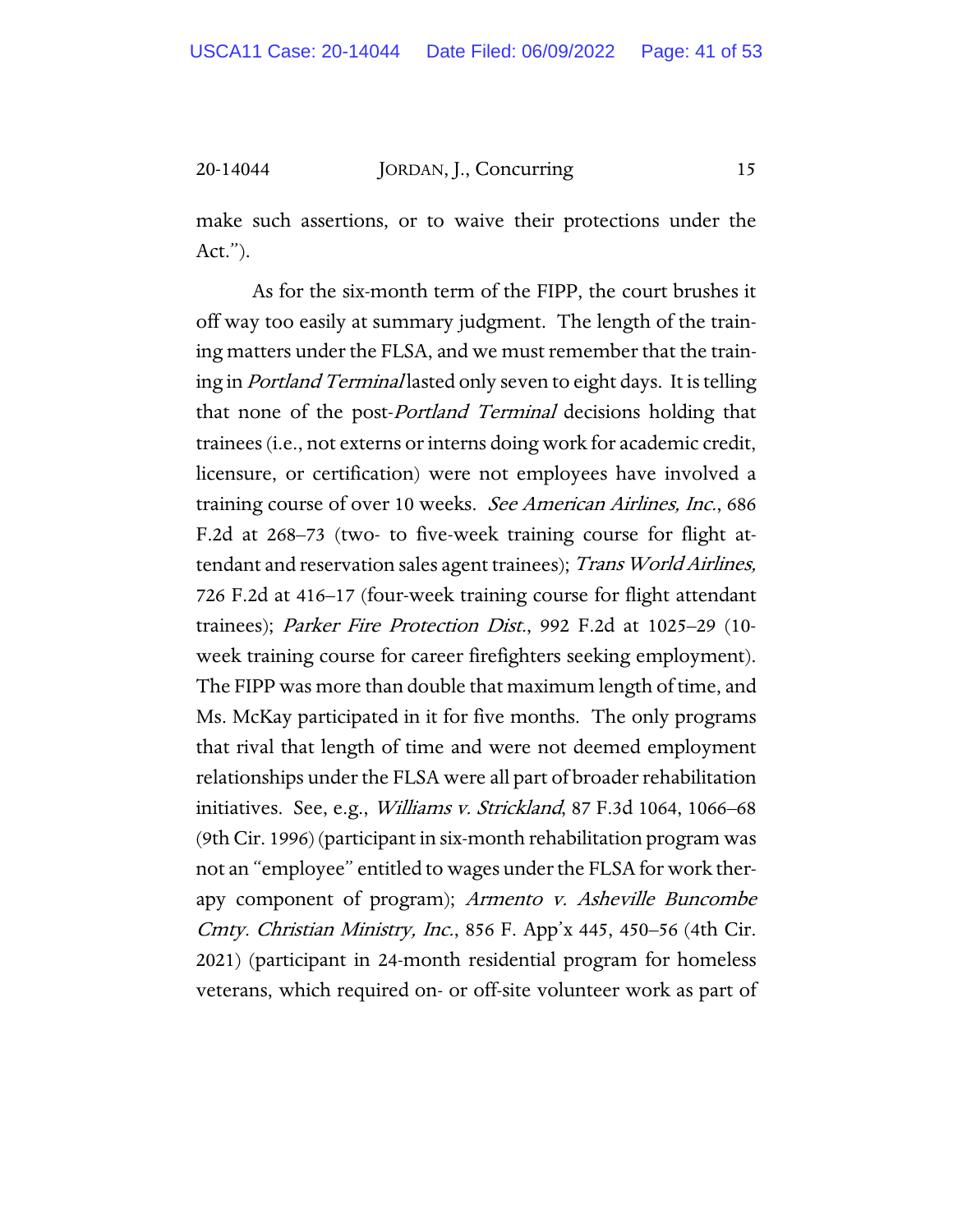job training, was not an "employee" under the FLSA for either his service or job training hours). Furthermore, as explained later, the FIPP "interns" were ready to work as independent autopsy photographers after the first four weeks of training. A jury could find that the FIPP exceeded what was needed to provide training to participants like Ms. McKay and at some point turned into an employment relationship.

## B

The court does not cite or discuss other evidence in the summary judgment record which, viewed in favor of Ms. McKay, supports her position. This evidence—on its own or together with reasonable inferences—creates an issue of material fact as to whether Ms. McKay was an employee. To put the evidence in its proper context, I first provide some background facts about the FIPP.

The FIPP is a well-known six-month program run by the Forensic Imaging Bureau of the Miami-Dade County Medical Examiner's Office. It has existed for over 20 years, and seems to be the only program of its kind in the country. "Interns" in the FIPP receive training in forensic and studio photography and have and exposure to networking opportunities that will hopefully assist them in obtaining jobs in the field. The Bureau typically has four FIPP "interns" a year, but that varies—sometimes there are more and sometimes there are less—and they typically work from 6:30 a.m. to 3:00 p.m. or 7:30 a.m. to 4:00 p.m. each day. The Bureau tries to limit the number of interns to two at a time (i.e., two for each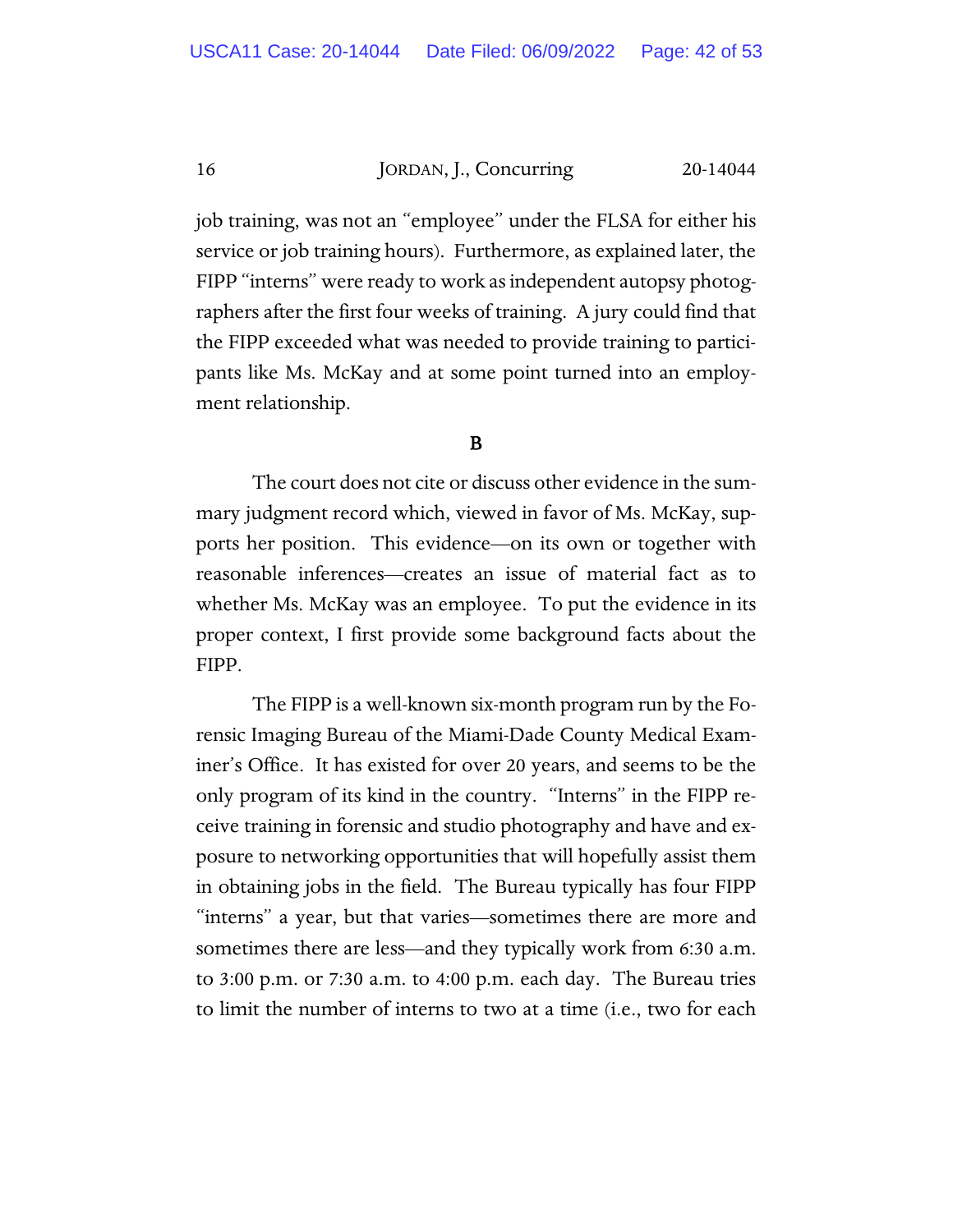six-month cycle). Any forensic photographers hired by the Bureau must have completed the FIPP. See D.E. 33 at  $\P$  2–3; D.E. 38 at  $\P$ 4; Wolf Dep., D.E. 26-4, at 12, 17, 123; McKay Dep., D.E. 26-1, at 21.[7](#page-42-0)

On average, the Medical Examiner's Office handles about eight autopsies a day. The Bureau has four employees who are forensic photographers. Leonard Wolf, the forensic photographer supervisor, oversees the FIPP; Heidi Nichols, Belmarie Lyons, and Dominique Tomillo serve as forensic staff photographers. During 2019, when Ms. McKay participated in the FIPP, each of the four Bureau photographers served as the primary autopsy photographer (the photographer who had the primary responsibility for taking photographs on a given day) on one day of the week and as the backup autopsy photographer on a different day of the week. The four photographers were designated as the primary and backup autopsy photographers in rotation on weekends and the following Mondays. See D.E. 30 at ¶¶ 9, 10–13; D.E. 33 at ¶¶ 19–21; Wolf Dep., D.E. 26-4, at 52.

Viewing the summary judgment record in her favor, the following evidence precludes summary judgment on whether Ms. McKay was an employee of Miami-Dade County during some portion of the FIPP.

<span id="page-42-0"></span><sup>&</sup>lt;sup>7</sup> Several years ago, the Bureau hired temporary photographers "to give them an additional year's work of experience, paid working experience so that they could get a job in the field." Wolf Dep., D.E. 26-4, at 16.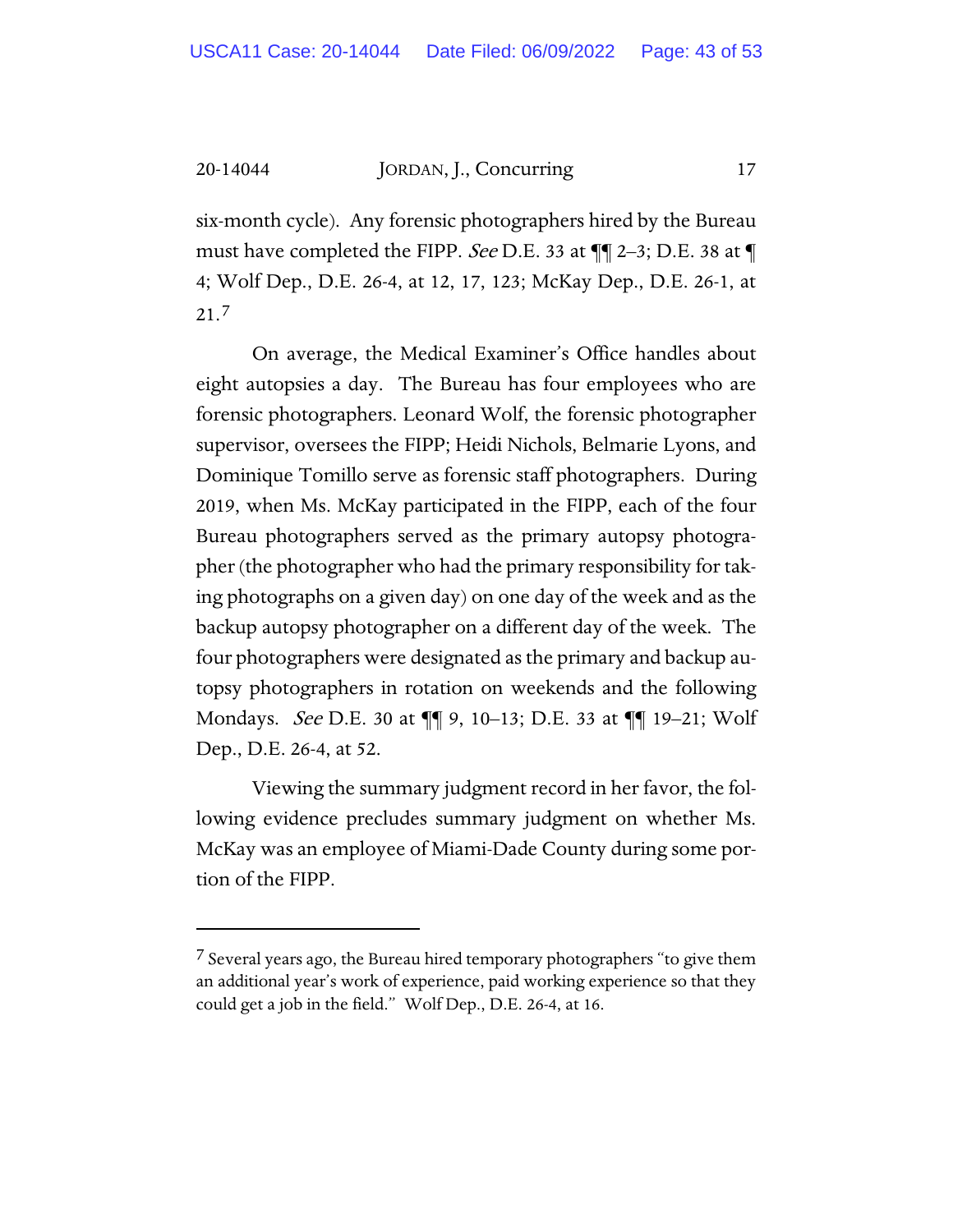♦ The primary training, supervision, and feedback provided to Ms. McKay during the FIPP lasted only four weeks. During the first two weeks, she completed a binder of workbook assignments, which were evaluated, and during the third and fourth weeks she was trained to take autopsy photographs at the morgue. She initially shadowed a staff photographer and took autopsy photographs behind that photographer. She then took the photographs under the staff photographer's direction and supervision. But she only received written comments on her work on six days and only received verbal comments occasionally; she was not graded on her work and did not receive any written evaluation of her work because evaluations are only prepared if the "intern" is participating in the FIPP through Barry University. After the first four weeks of training, Ms. McKay was ready to be a primary autopsy photographer, and staff photographers rarely took autopsy photographs. The staff photographers took the photographs in autopsies involving police-involved shootings, as the FIPP "interns" were not allowed to do so. See D.E. 30 at ¶¶ 15–17, 23–24, 32–35; D.E. 33 at ¶ 13; Wolf Dep., D.E. 26-4, at 60–61, 82–83, 125–30.

♦ For the fifth through eighth weeks, Ms. McKay and Jessica Narvaez—the other "intern" in the FIPP—worked independently in the morgue as the primary autopsy photographers. During this time they received no significant new training, instruction, coaching, or advice to improve their performance. And the staff photographers were not in the morgue to supervise their work; they were usually in their offices across the hall, though they sometimes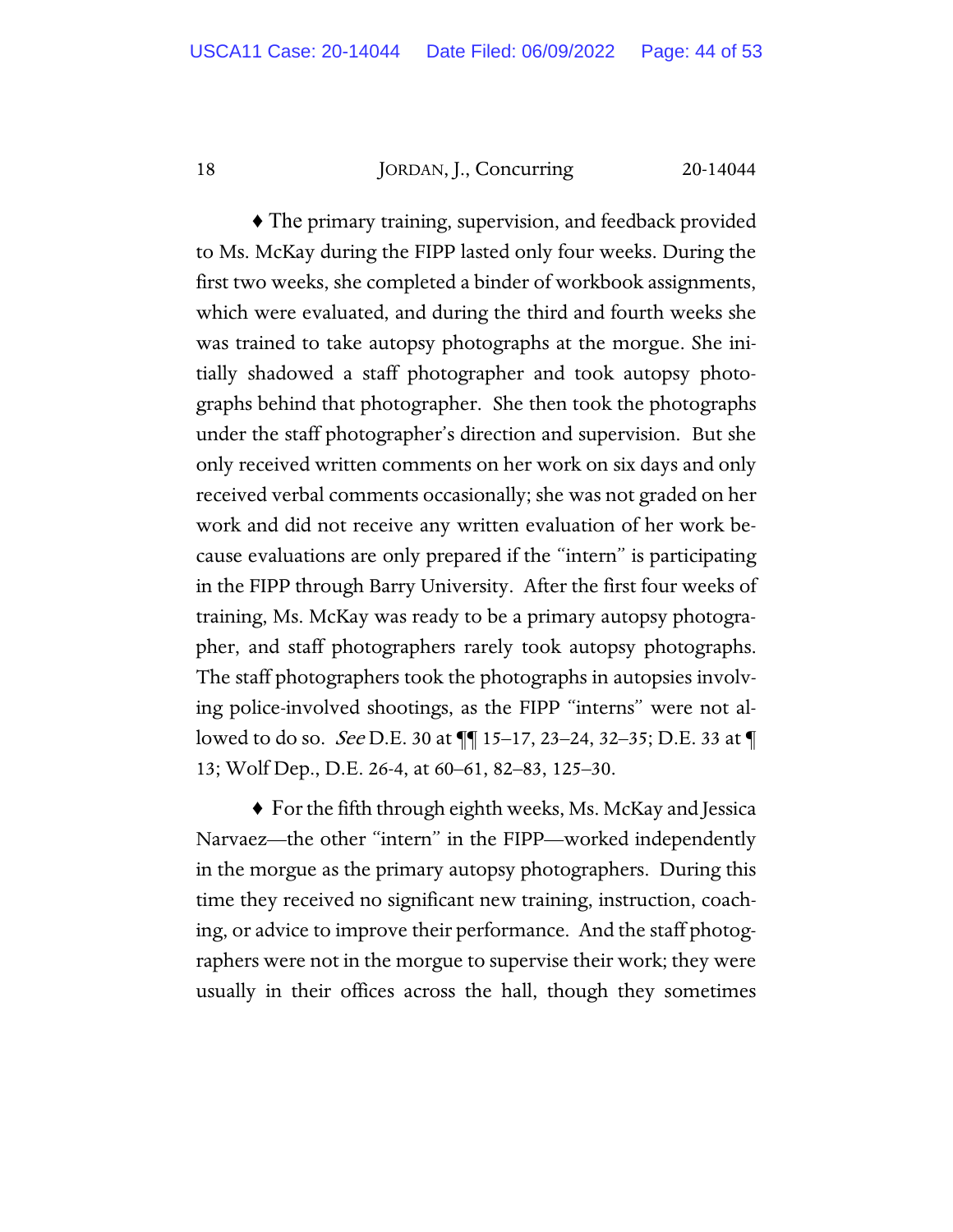stopped by the morgue to ask if an "intern" needed any help. Ms. McKay photographed all the autopsies performed by one doctor, and Ms. Narvaez photographed all the autopsies performed by the other doctor. The two alternated weekends, so that Ms. McKay and Ms. Narvaez each worked two weekends during this period. See D.E. 30 at  $\P\P$  18–19, 25–27.8

♦ Mr. Wolf allowed the FIPP "interns" to work alone on weekends because they had acquired the proper skill set to be the primary autopsy photographer. On weekends when an "intern" was the primary autopsy photographer, a staff photographer came in only if there was an autopsy for a police-involved shooting. In all the weeks that Ms. McKay was the primary autopsy photographer, a staff photographer was present in the morgue just one day. See D.E. 30 at  $\P\P$  28–2[9](#page-44-1).9

♦ After the eighth week Ms. McKay and Ms. Narvaez worked alternating weeks (including weekends) in the morgue as

<span id="page-44-0"></span><sup>&</sup>lt;sup>8</sup> Miami-Dade County asserts that that one of Ms. McKay's predecessors in the FIPP reviewed autopsy photographs with the staff photographers "daily or, if not daily, every other day" after the initial weeks. D.E. 33 at 11, 14. That assertion, as noted in the text, is disputed. See also D.E. 35 at ¶ 14 (explaining the evidentiary basis for the dispute).

<span id="page-44-1"></span><sup>9</sup> According to Miami-Dade County, the FIPP "interns" cannot learn everything in two to three weeks, and repetition over the course of six months "locks the skills in." D.E. 33 at ¶ 24. That assertion, as set out in the text, is also disputed. *See* D.E. 35 at  $\P$  24 (explaining the evidentiary basis for the dispute).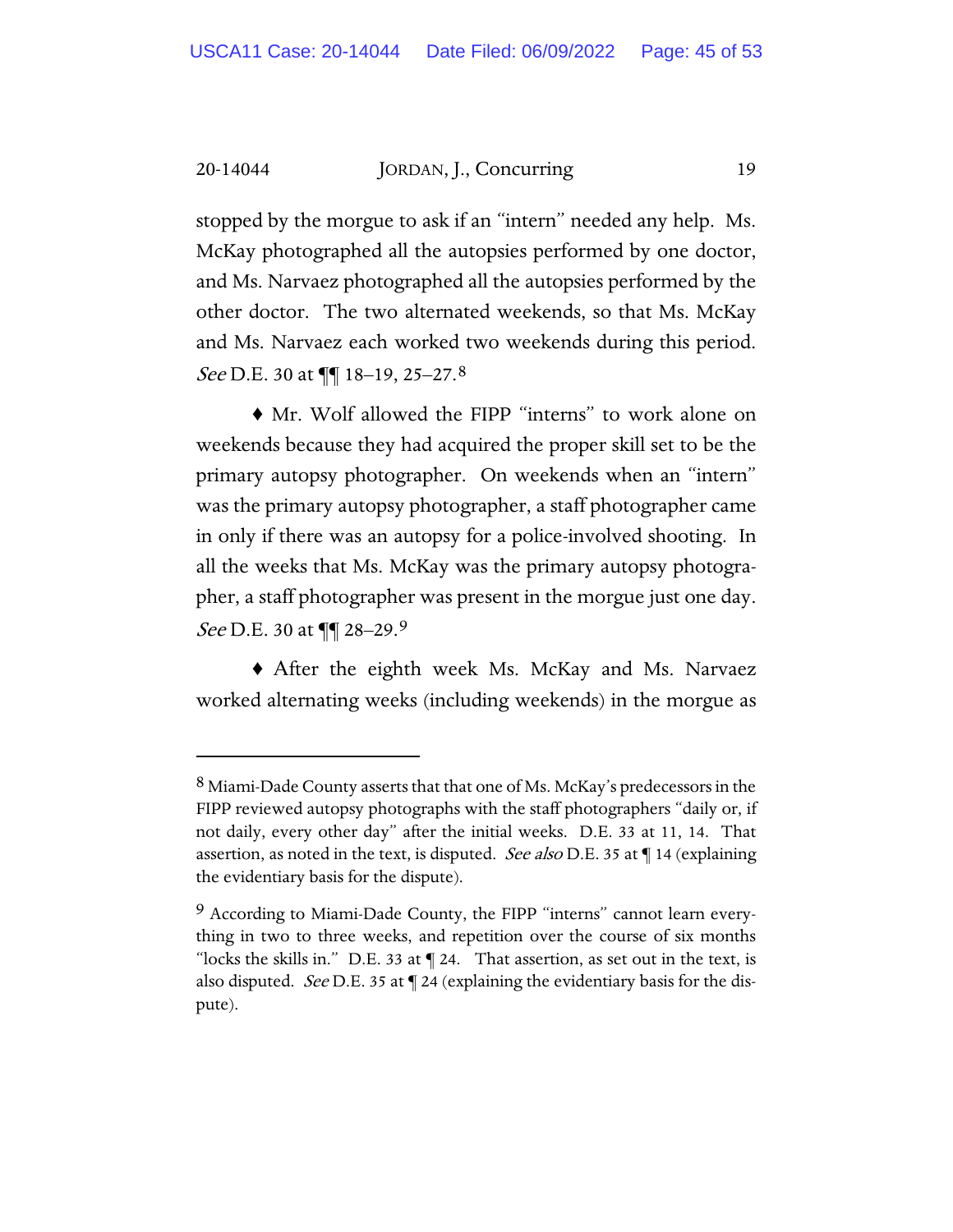the primary autopsy photographer. When they were not the primary photographer, they worked in the FIPP office and served as the backup photographer. Their backup stints were referred to as "assignment weeks," and on the Monday of these weeks they were given instructions on topics related to forensic photography. But they were not graded or evaluated on the photos they took for assignments. During the rest of an "assignment week," they received no instruction and were able to do whatever other Bureau-related tasks they wanted as long as they were available as backup. See D.E. 30 at  $\P\P$  20–22, 36–37.[10](#page-45-0)

♦ Staff photographers usually work eight-hour days and are paid an hourly wage. If they work more than 40 hours in a workweek, they are paid overtime. After her first four weeks in the FIPP, Ms. McKay worked 508.75 hours (including 50.75 hours of overtime) as a primary autopsy photographer over 10 weeks and nine weekends. She was not compensated for that work. When an FIPP "intern" works as the primary autopsy photographer on weekends, she is doing the same work as a staff photographer. As a result, the Bureau saves money because it does not need to pay a staff photographer to work overtime. To put this in dollar terms, the Bureau's budget allows for 16 hours of overtime each weekend, and when two FIPP "interns" are available there is less need for any

<span id="page-45-0"></span><sup>&</sup>lt;sup>10</sup> Training in crime scene photography is supposed to take place during the sixth and final month of the FIPP, but Ms. McKay only participated for five months. *See* Wolf Dep., D.E. 26-4, at 98–99.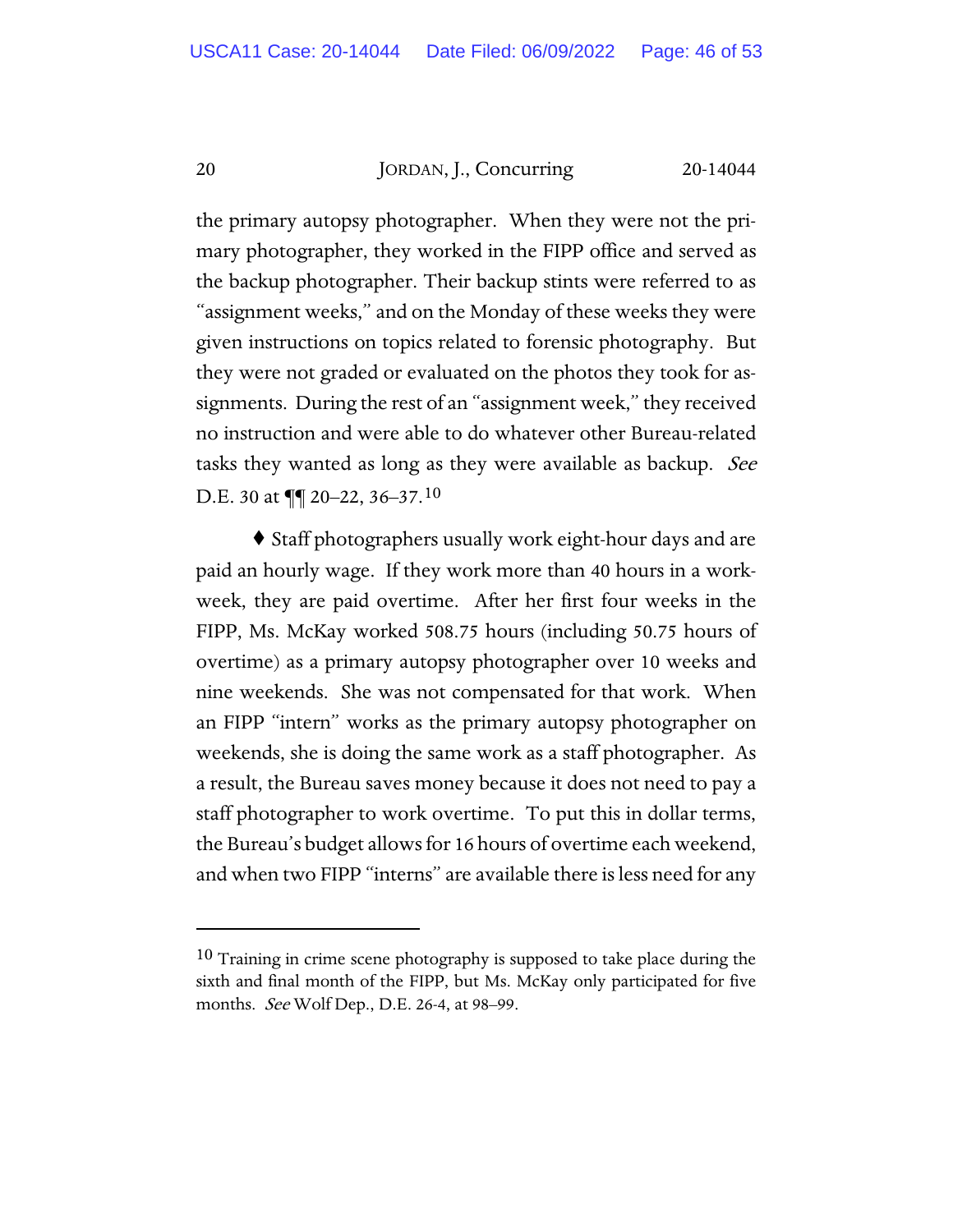overtime expenditures (staff photographers work weekends one out of six weeks when there are two FIPP "interns" as opposed to one out of every four weeks when there are none). And when an "intern" works as the primary autopsy photographer during the week, staff photographers are free to do other work. As Ms. Lyons explained, staff photographers would "absolutely" need to work more hours than they currently do if "interns" were not taking autopsy photographs. *See* D.E. 30 at  $\P\P$  41–47, 50–51; Wolf Dep., D.E. 26-4, at 18, 22, 29.[11](#page-46-0)

♦ Darren Caprara, Miami-Dade County's Director of Operations, testified that FIPP "interns" are treated "much like temporary employees, much like part-time employees." D.E. 30 at ¶ 48. Mr. Caprara explained that the County benefits when the "interns" take autopsy photographs because that frees the staff photographers to do other tasks. See id. at  $\P$  49. Mr. Wolf agreed that the

<span id="page-46-0"></span><sup>&</sup>lt;sup>11</sup> Miami-Dade County asserts that there is constant evaluation of the FIPP "interns," that its staff photographers—Ms. Lyons, Ms. Tomillo, and Ms. Nichols—spent a lot of time during their workweek supervising the "interns," and that it takes a lot more time to provide the training than would be required if staff photographers did the work themselves. See D.E. 33 at ¶ 25 (having interns causes Ms. Lyons "to have more work, because it requires constant teaching"), ¶ 26 (Ms. Tomillo spends "more than half her workweek working with interns" when there are two of them),  $\P$  27 (Ms. Nichols spends "a lot of her time helping the interns rather than doing her own job"); Wolf Dep., D.E. 26-4, at 126 ("So, this evaluation really happens all the time."), 134 ("[I]t's a lot more work to teach the students than it is to do it ourselves."). Those assertions, given Ms. McKay's contrary evidence, is disputed. See D.E. 35 at ¶¶ 25– 27 (explaining the evidentiary bases for the disputes).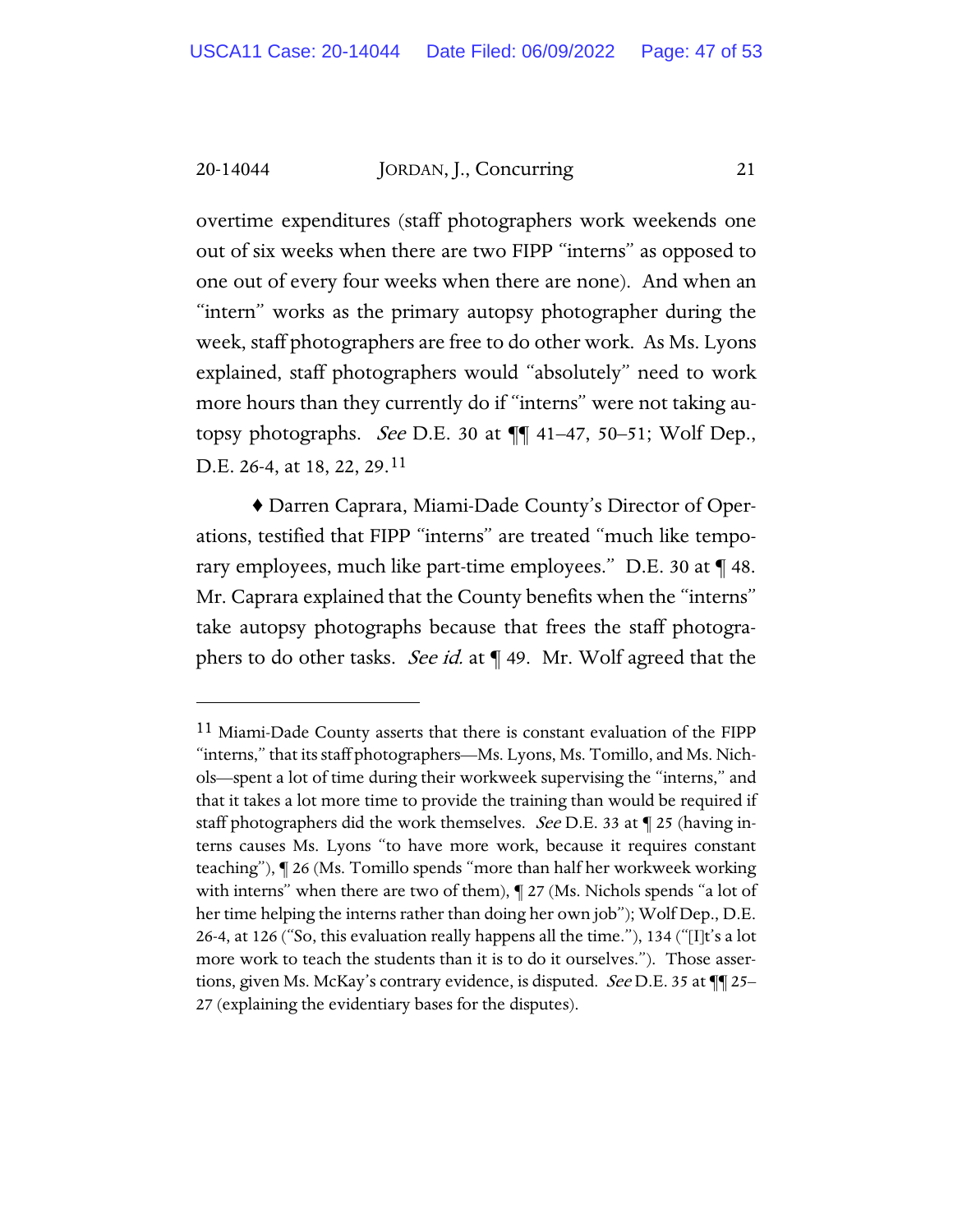"valuable professional experience that [FIPP "interns"] receive consists of providing the same photographic services for the six months that employee photographers would otherwise perform," albeit without compensation. Wolf Dep., D.E. 26-4, at 133. And he acknowledged that the County saved money when FIPP "interns" were working as the primary autopsy photographers. See id. at 134.

## C

As discussed earlier in Part II.A, there was no educational component or connection to Ms. McKay's participation in the FIPP. Nor was Ms. McKay seeking to complete to the FIPP—which was a long six months—to obtain licensure or certification. Assuming that the first four weeks of the FIPP were not covered by the FLSA under *Portland Terminal* because they involved necessary and appropriate instruction, training, and evaluation, a jury should decide whether Ms. McKay was an employee during the last four months of her participation in the FIPP. Even in the extern/intern context involving academic credit, licensure, and certification, a non-FLSA training regimen can turn into an employment relationship:

> [T]he proper resolution of a case may not necessarily be an all-or-nothing determination. That is, we can envision a scenario where a portion of the student's efforts constitute a *bona fide* internship that primarily benefits the student, but the employer also takes unfair advantage of the student's need to complete the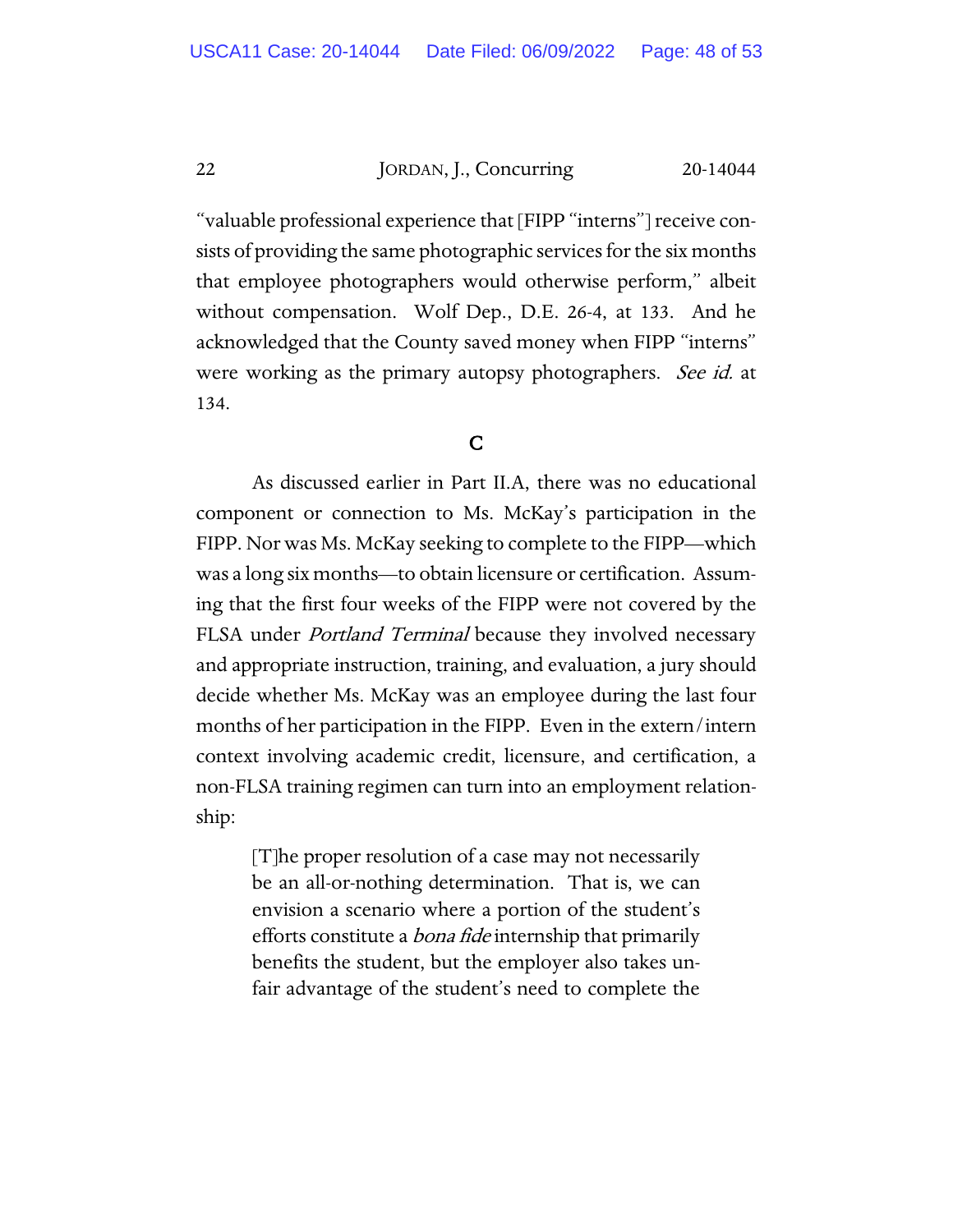internship by making continuation of the internship . . . contingent on the student's . . . working of hours well beyond the bounds of what could fairly be expected to be a part of the internship.

Schumann, 803 F.3d at 1214–15. A jury could find that this is what happened with Ms. McKay after the first four weeks of the FIPP.<sup>[12](#page-48-0)</sup>

First, there was no real training, supervision, or substantive feedback in the FIPP after the first four weeks. Given that the "interns" were proficient at forensic photography after four weeks (or at the latest eight weeks), they continued to work as autopsy photographers well after the value of their training had subsided. That makes an FIPP "intern" look more like an employee during the last four to five months of the program. See Portland Terminal, 330 U.S. at 152–53 (comparing the railroad trainees to students taking similar courses of instruction at a vocational school). Cf. Marshall, 473 F. Supp. at 474–76 (finding that x-ray vocational students working in a hospital practicum were employees in part because the

<span id="page-48-0"></span><sup>12</sup> Based on my view of the applicable law and the evidence in the record, I do not opine on whether the Sixth Circuit correctly ruled that "when a plaintiff asserts an entitlement to compensation [under the FLSA] only on a portion of the work performed in the course of an educational relationship, courts should apply the primary-beneficiary test . . . only to that portion of the relationship, not to the broader relationship as a whole." Eberline, 982 F.3d at 1014 (2-1 decision). Even if the first four weeks are factored into the analysis, the last four months constituted 80% of Ms. McKay's time in the FIPP.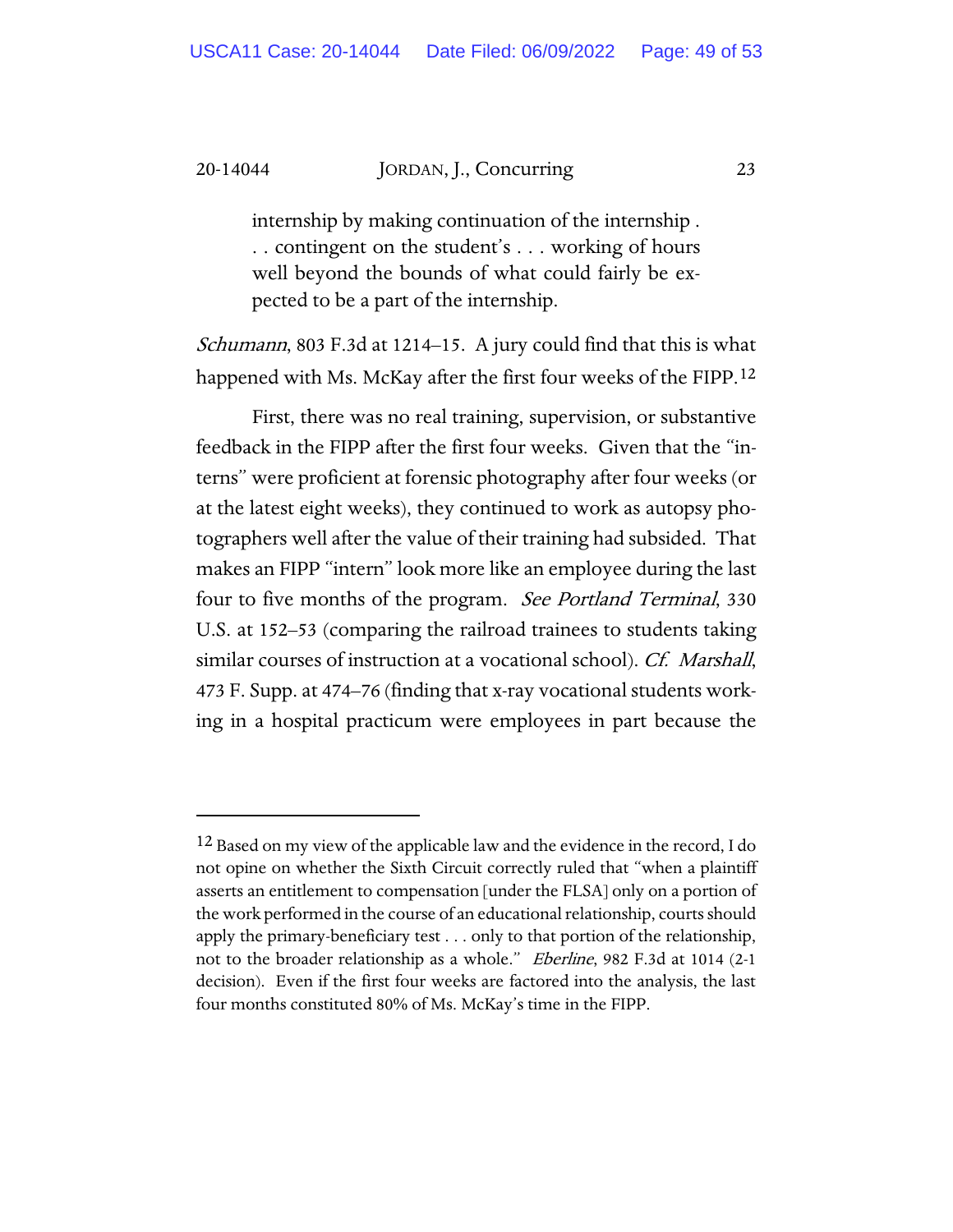"training . . . was deficient" and the students were "shortchanged educationally").[13](#page-49-0)

Second, after the first four weeks, the FIPP "interns" were largely working on their own, without supervision, as primary and backup autopsy photographers. That is contrary to one of the important facts in *Portland Terminal*, 330 U.S. at 150, where the trainees were working under the constant supervision of experienced employees. *Cf. McLaughlin*, 877 F.2d at 1210 ("The prospective employees [in the orientation program] were simply helping to service a route, and the instruction they received did not rise to the level that one would receive in a general, vocational course in 'outside salesmanship.' The trainees were taught only specific job functions related to [the employer's] own business."); *Marshall*, 473 F. Supp. at 473 ("[W]ithin a relatively short period of time the trainees became functioning members of the X-ray department, performing all duties required of them in a fashion that displaced regular employees and under such conditions in which the hospital obtained a substantial economic benefit from their services.").

<span id="page-49-0"></span> $13$  As noted in the initial citation to *Marshall* in footnote 4, the Sixth Circuit reversed the district court's judgment in that case but did so on the separate ground of good faith based on an administrative regulation. See Marshall, 668 F.2d at 237–39. But before addressing good faith, the Sixth Circuit "agree[d] that the record support[ed] the general findings of the [district court] that the clinical training program was seriously deficient in supervision, and that the students continued to perform clerical chores long after the educational value of that work was over." Id. at 236. The district court's decision in Marshall therefore remains persuasive authority.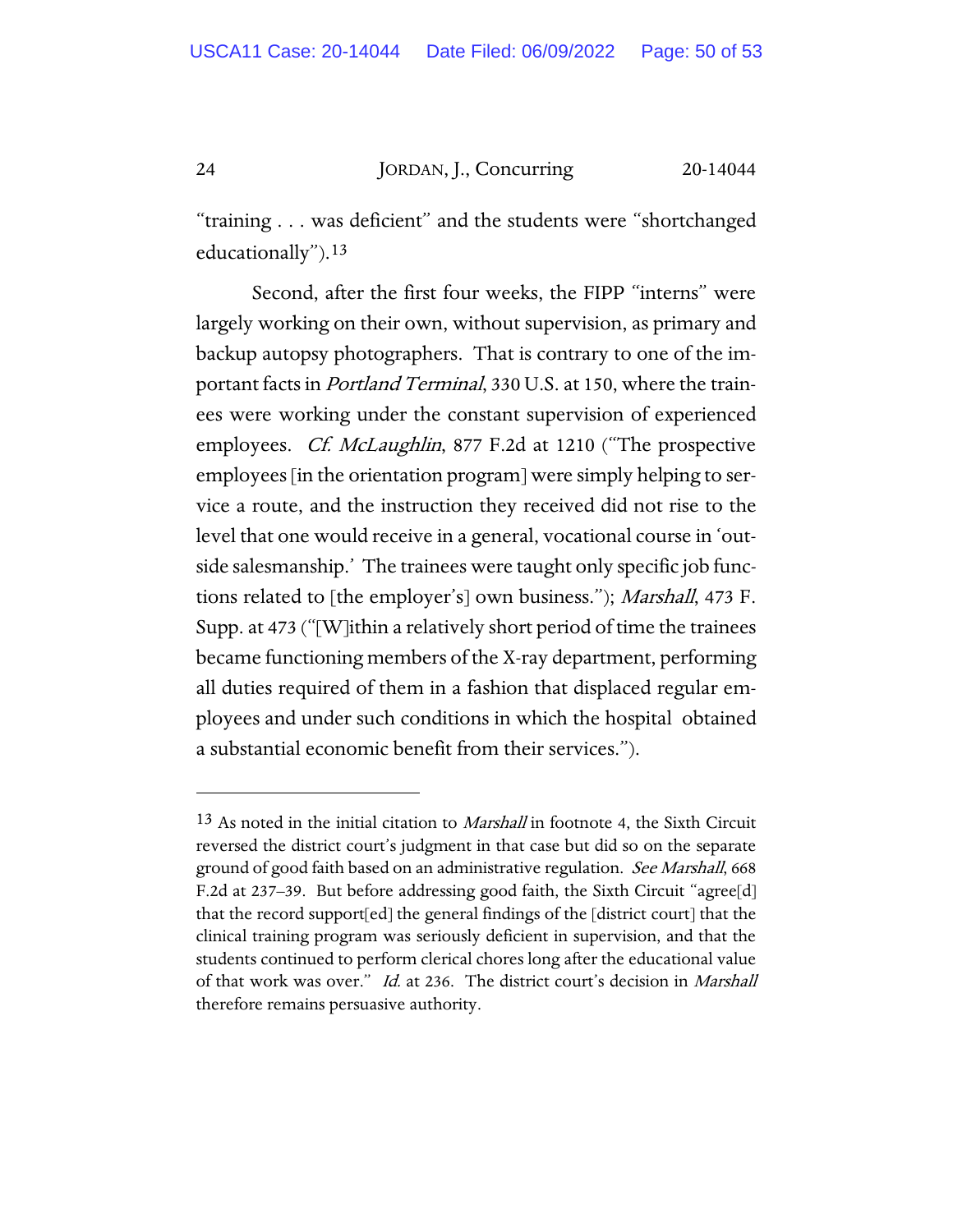Third, the autopsy photography work independently performed by the FIPP "interns" greatly benefitted Miami-Dade County in two ways: (1) it allowed the Bureau's staff photographers to do other work that they would otherwise need more hours to complete, thereby eliminating (or reducing) the need to hire more employees; and (2) it permitted the County to avoid paying the staff photographers overtime for working on weekends. That reality is also at odds with *Portland Terminal* because the work of the trainees there did not expedite the railroad's business and sometimes impeded it and retarded it. See 330 U.S. at 150. To borrow from the language in Wirtz, 339 F.2d at 788, here the County, "no less than [the FIPP "interns"], benefited from their labors. Their activities served [the County's] interests, and indeed were an essential part of its . . . activities[.]" See also Schumann, 803 F.3d at 1213 ("If the railroad [in Portland Terminal] had also obtained a direct and immediate financial or competitive advantage from providing a training program that it was going to have to offer for its own business reasons regardless of whether it received a direct advantage, that could have served as an indication that the railroad Was taking unfair advantage of the situation.").[14](#page-50-0) 

<span id="page-50-0"></span><sup>14</sup> That the FIPP is a unique program in the country cuts both ways on the question of employee status. On one hand, a jury could infer that because there are no comparators it is difficult to say that the FIPP extends beyond what is needed for real-world training. On the other, a jury could also infer that Miami-Dade County takes advantage of the "interns" because they have nowhere else to go for this type of experience.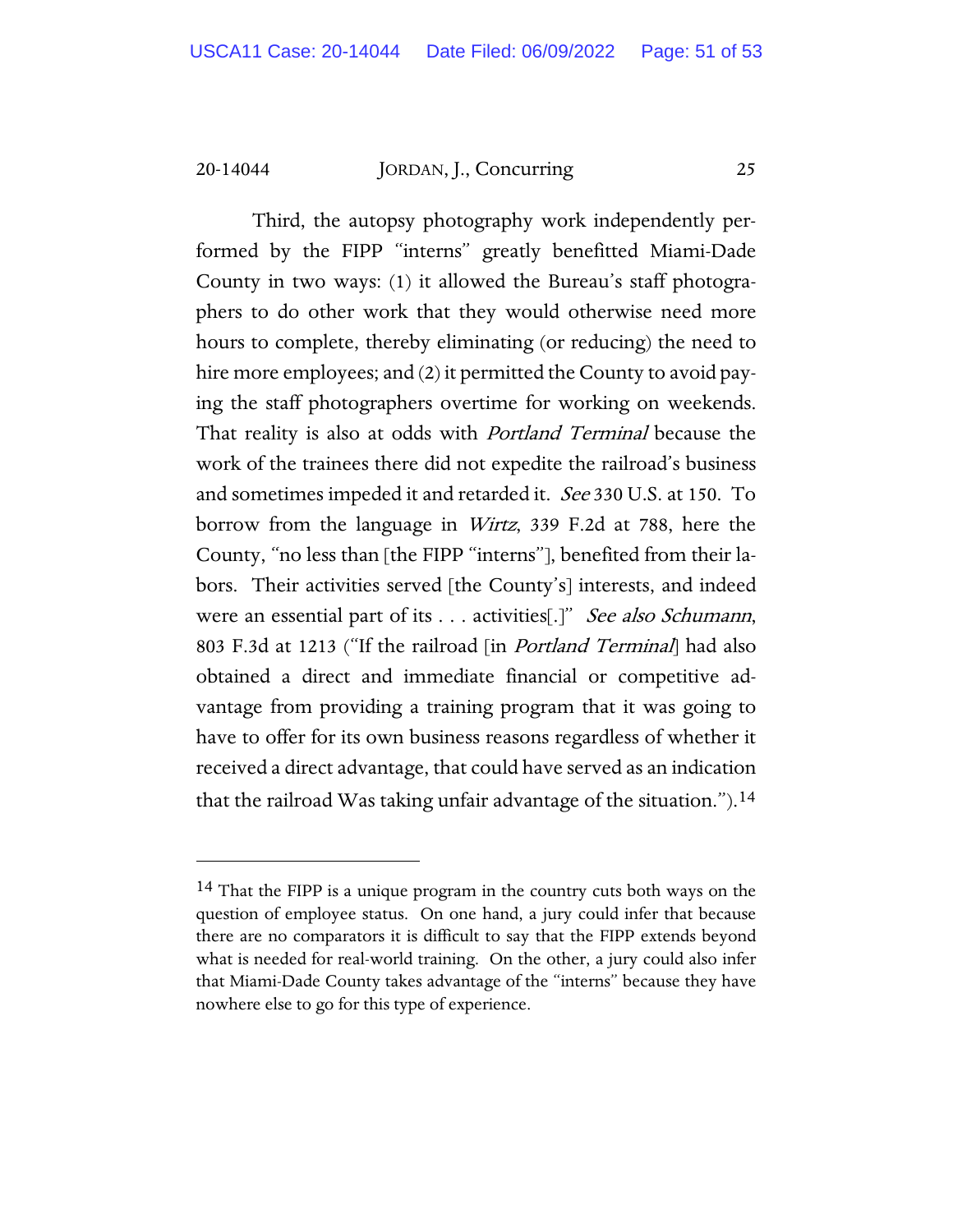Fourth, because the Bureau operates the FIPP on a yearround basis (usually with two "interns" for each six-month cycle), it was essentially getting the work of another independent staff photographer for free. Let me explain. If Ms. McKay's 500 or so hours for a four-month period are a fair barometer, each FIPP "intern" would work about 38 hours a week (500 hours  $\div$  13 weeks). Given that two "interns" are usually in the FIPP at the same time, that equates to the County getting about 3,800 hours of free forensic photography work a year (38 hours a week x 2 "interns" x 50 weeks). Even if one assumes that the "interns" are not doing any compensable work during the first month of the FIPP, that is still a combined 3,396 hours a year  $(3,900 - 304$  hours  $[152$  hours per "intern"]). The Bureau has just four paid photographers, so the County derived a "substantial economic benefit from the[ ] services" of the FIPP "interns." See Marshall, 473 F. Supp. at 473. If a jury were to award Ms. McKay backpay at Florida's 2019 minimum wage for the 508.75 hours (including 50.75 hours of overtime) that she worked from her fifth week on as a FIPP "intern," that alone would total \$4,518.70. See D.E. 31 at 17 & n.2. And the overall savings have been significant, as the FIPP has been in existence for over 20 years. That is probably why Mr. Wolf and his colleagues at Miami-Dade County are "always talk[ing]" about whether FIPP "interns" should be paid. Wolf Dep., D.E. 26-4, at 171.

The economic realities of the situation, see Alamo Foundation, 471 U.S. at 301, permit a jury to find that after the first month of the FIPP the County is freeloading on unpaid labor to its